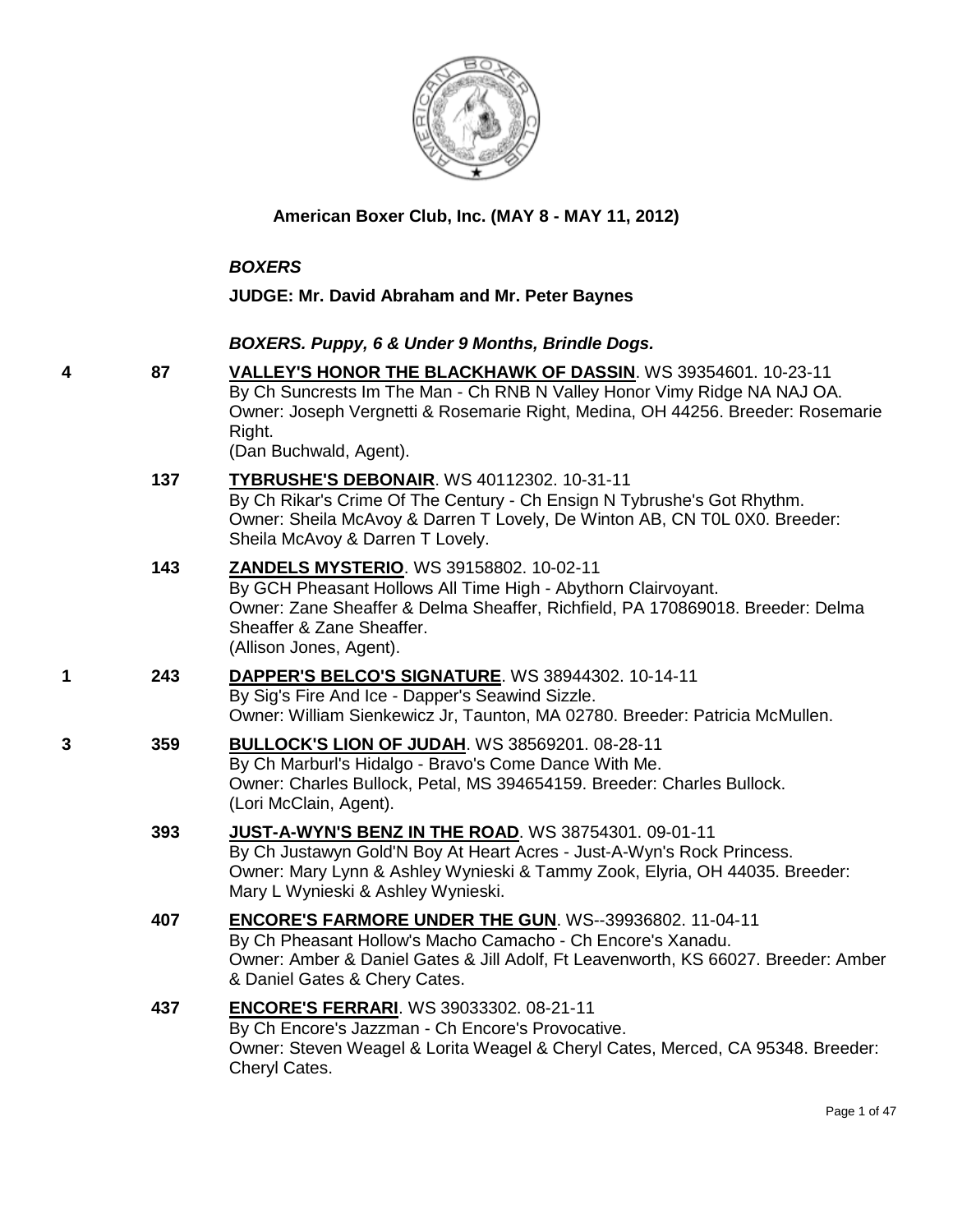| $\mathbf{2}$ | 443 | <b>ZANDELS HIGH ROLLER. WS 39158804. 10-02-11</b><br>By GCH Pheasant Hollows All Time High - Abythorn Clairvoyant.<br>Owner: Tim Houser & Deb Houser & Zane Sheaffer, Centre Hall, PA 168280524.<br>Breeder: Delma Sheaffer & Zane Sheaffer.                              |
|--------------|-----|---------------------------------------------------------------------------------------------------------------------------------------------------------------------------------------------------------------------------------------------------------------------------|
|              | 483 | WINFALL'S FASHION SENSE. YU439250CAN. 10-02-11<br>By Ch Winfall's I've Got What It Takes - Winfall's Allin Style And Dreams.<br>Owner: Shane Flear, Minesing ON, CN L0L 1Y2. Breeder: Tina Porter.                                                                        |
|              |     | BOXERS. Puppy, 6 & Under 9 Months, Fawn Dogs.                                                                                                                                                                                                                             |
| 1/R          | 35  | <b>APLAWS DOUBLE DYNAMITE. WS 38621702. 09-07-11</b><br>By Cinnibons Romancing The Stone - Aplaws Forget Me Not.<br>Owner: Ken & Bonnie Keel, Flagstaff, AZ 860045336. Breeder: Kenneth & Bonnie<br>Keel.                                                                 |
| 4            | 45  | <b>DESTINY'S CENTURIAN. WS 38510603. 09-07-11</b><br>By Ch Capri's Woods End Spellcaster - Crysto's Enchantress Of Destiny.<br>Owner: Monica Lynch & Barbara Bachman Barnes, Hendersonville, TN 370754202.<br>Breeder: Monica Lynch.<br>(Kimberlie Steele-Gamero, Agent). |
|              | 139 | <b>TYBRUSHE'S ROMANCING THE STONE. WS 40112301. 10-31-11</b><br>By Ch Rikar's Crime Of The Century - Ch Ensign N Tybrushe's Got Rhythm.<br>Owner: Sheila McAvoy & Darren T Lovely, De Winton AB, CN T0L 0X0. Breeder:<br>Sheila McAvoy & Darren T Lovely.                 |
|              | 141 | <b>ZANDELS MUSTACHIO. WS 39158801. 10-02-11</b><br>By GCH Pheasant Hollows All Time High - Abythorn Clairvoyant.<br>Owner: Delma Sheaffer & Zane Sheaffer, Richfield, PA 170869018. Breeder: Delma<br>Sheaffer & Zane Sheaffer.<br>(Allison Jones, Agent).                |
|              | 201 | <b>LEMKO'S TRAVEL ACROSS THE MILES TO JESTIC. WS 39066803. 09-26-11</b><br>By Ch Pearlisle Standing-O For Bix-L - Lemko's Euro Star.<br>Owner: Danielle & Sally Keller, Yacolt, WA 986750499. Breeder: Jessica Kozel & Jane<br>Guy.                                       |
|              | 291 | <b>ENCORE'S ZAGATO. WS 39033301. 08-21-11</b><br>By Ch Encore's Jazzman - Ch Encore's Provocative.<br>Owner: Cathy VanKempen & Cheryl Cates, Coopersville, MI 49404. Breeder: Cheryl<br>Cates.                                                                            |
|              | 307 | <b>OLYMPIC'S BETTER MAN. WS 38955507. 11-01-11</b><br>By Ch Box O' Joy's Pepsi Smush - Ch Olympic's It's Not Over.<br>Owner: J Wuknire & T M Martinez, Toledo, OH 43675. Breeder: S Wilmore.<br>(Amy Bieri, Agent).                                                       |
| 3            | 327 | <b>SOUTHWIND'S WINNING EDGE. WS 38756701. 09-04-11</b><br>By Ch Ramarco's Winning Ticket - Southwinds Whisper Of Ego's Dreams.<br>Owner: Sharon Lynn Tharp & Ryan J Tharp, Paragon, IN 461669573. Breeder: Sharon<br>Lynn Tharp & Ryan J Tharp.<br>(Amy Bieri, Agent).    |
|              | 357 | <b>BULLOCK'S KINSMAN REDEEMER. WS 38584501. 09-03-11</b><br>By Ch Bullock's Elisha - Ch Bullock's Jazeel.<br>Owner: Charles G Bullock, Petal, MS 394654159. Breeder: Charles G Bullock.                                                                                   |

Page 2 of 47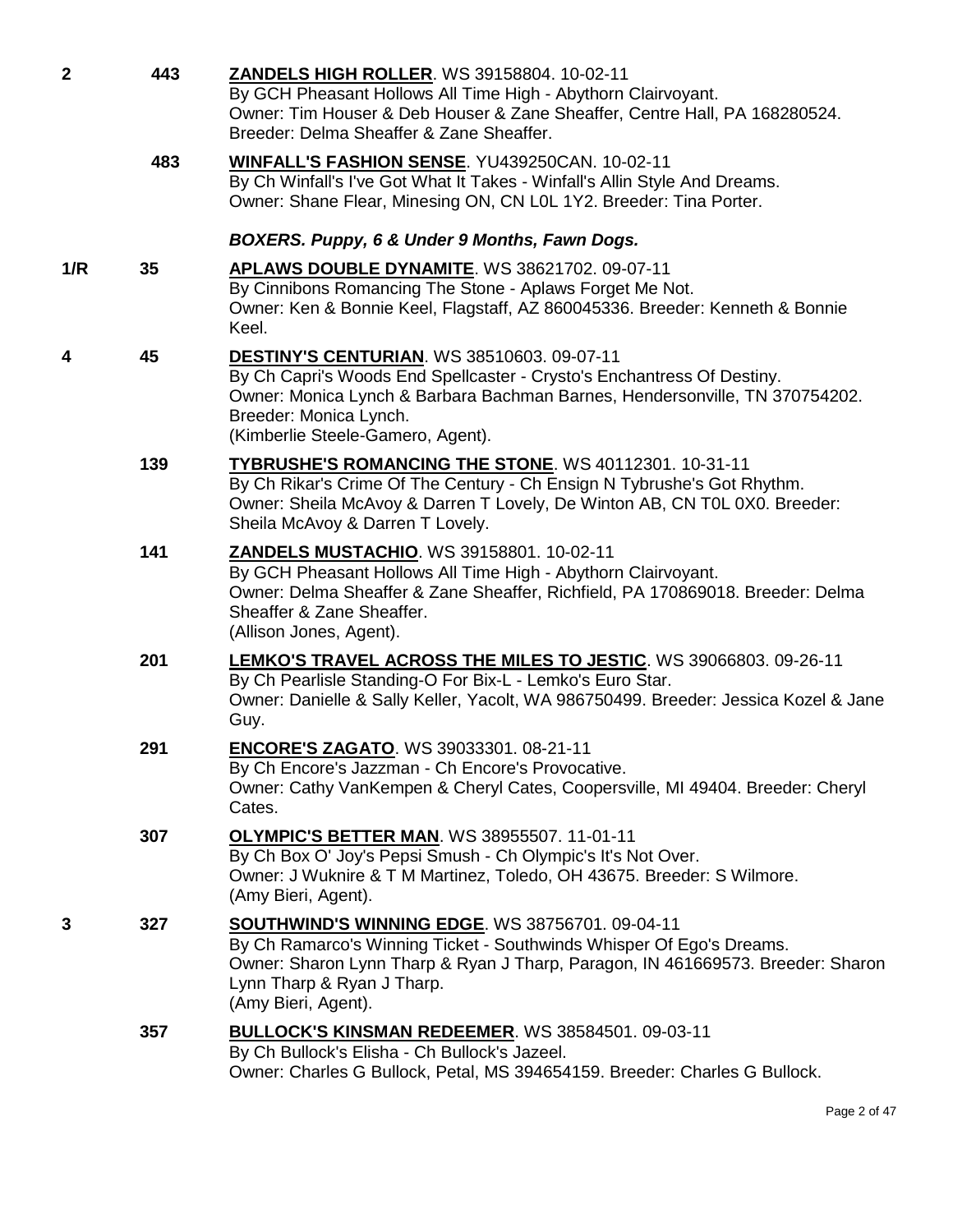|   |     | (Lori McClain, Agent).                                                                                                                                                                                                                                                                        |
|---|-----|-----------------------------------------------------------------------------------------------------------------------------------------------------------------------------------------------------------------------------------------------------------------------------------------------|
|   | 365 | <b>LEMKO'S MILES AHEAD AT LASTELL. WS 39066806. 09-26-11</b><br>By Ch Pearlisle Standing-O For Bix-L - Lemko's Euro Star.<br>Owner: Jaimitt Henry & Jessica Kozel, Wrentham, MA 02093. Breeder: Jessica Kozel.                                                                                |
|   | 377 | BEARCAT'S DANCING IN THE MOONLIGHT. WS 39049001. 09-19-11<br>By Ch Rodon's Dance With Destiny - Bearcat's Basic Black.<br>Owner: William Bates, Goshen, OH 451220256. Breeder: William Bates.                                                                                                 |
|   | 379 | MEL-O-D'S LIVING BY THE WORD. WS 38840602. 09-10-11<br>By Ch Bentbrook's Texas Trooper - Ch Mel-o-D's Right As Rain.<br>Owner: Melody Clementz, Prophetstown, IL 61277. Breeder: Melody Clementz.<br>(Tessie Savage, Agent).                                                                  |
| Α | 419 | <b>HI-TECH'S ARBITRATOR. WS 38998101. 08-25-11</b><br>By Ch Hi-tech's Arbitratrage - Ch Hi-Tech's Stella Starlight Of Tierradentro.<br>Owner: Deiter Holterbosch, Oyster Bay, NY 11771. Breeder: Dr & Mrs William<br>Truesdale & Kimberly Calvacca.<br>(Kimberly A Pastella-Calvacca, Agent). |
| 2 | 477 | MEL-O-D'S I LOVE TO TELL THE STORY. WS 38840604. 09-10-11<br>By Ch Bentbrook's Texas Trooper - Ch Mel-o-D's Right As Rain.<br>Owner: Melody Clementz, Prophetstown, IL 61277. Breeder: Melody Clementz.<br>(Tessie Savage, Agent).                                                            |
|   |     | BOXERS. Puppy, 9 & Under 12 Months, Brindle Dogs.                                                                                                                                                                                                                                             |
|   | 37  | SHADIGEE'S PAINT IT BLACK AT JERICO. WS 38518102. 06-29-11<br>By Ch Storybook Page After Page - Ch Shadigee's Lady Luck.<br>Owner: Jeanie Cornelison & Lee Nowak & Mary Jane Nowak, Trussville, AL<br>351734193. Breeder: Lee & Mary Jane Nowak.<br>(Ricky Justice, Agent).                   |
| 3 | 51  | FAST N FURIOUS IN MY 57 CHEVY. WS 37488104. 05-23-11<br>By Ch CR-Newcastle's Bird In The Hand - Ch Cameliard's My Pleasure.<br>Owner: Kim Greulich, Greenville, OH 45331. Breeder: Kim Greulich.<br>(Ashley Wynieski, Agent).                                                                 |
|   | 67  | BRANDIWINE FIRST ROUND KNOCKOUT. WS 38163101. 06-08-11<br>By Ch Pheasant Hollow's Macho Camacho - Minstrel's Half O' Chance.<br>Owner: K Jensen & R Smith & J Cook & K Nevius, Easton, MD 216014510. Breeder:<br>Roberta L Smith.                                                             |
| 4 | 155 | PEARLISLE'S DOMINO EFFECT VIA SHILO. WS 37566901. 05-11-11<br>By Ch Pearlisle 'N Standing O Risk Factor - Ch Shilos Diamonds In The Rough At<br>JJN's.<br>Owner: Grace D & Dr Robert Hallock, Cheshire, CT 06410. Breeder: Cynthia Deamicis<br>& Jo Lacagnina.<br>(Debbie Struff, Agent).     |
| 2 | 159 | <b>SHILO'S NORMAN IS MY LOVE. WS 37568702. 05-18-11</b><br>By Ch Raklyns The Bronx MVP At Third - Ch Tequilla Sunrise At JJN's.<br>Owner: Dr Jeffrey Berg & Sarah Berg, Cheshire, CT 064103749. Breeder: Cynthia<br>DeAmicis & Jo Lacagnina.<br>(Debbie Struff, Agent).                       |
|   | 263 | <b>SHADIGEE'S TOP SHELF. WS 38518106. 06-29-11</b>                                                                                                                                                                                                                                            |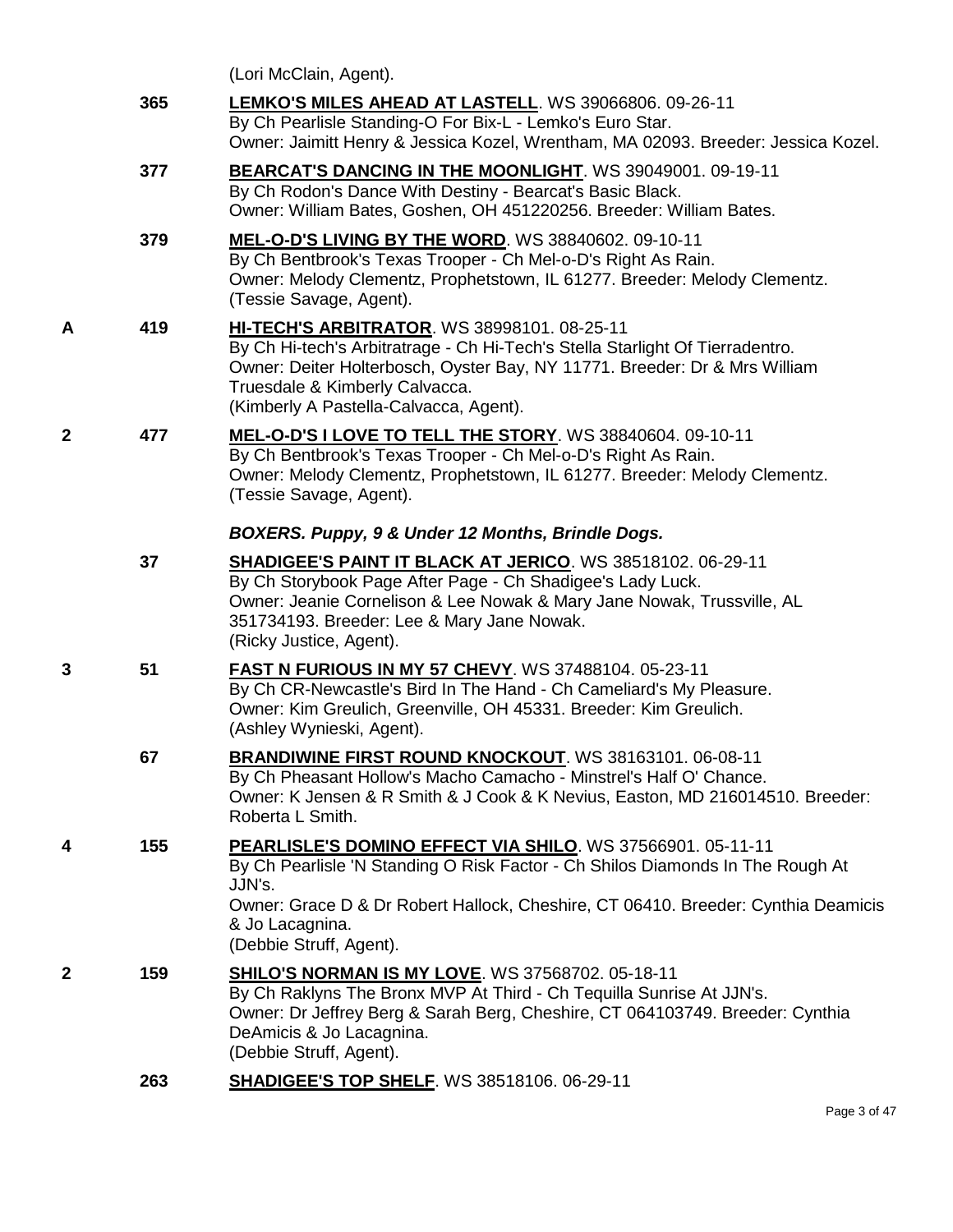By Ch Storybook Page After Page - Ch Shadigee's Lady Luck. Owner: Lee & Mary Jane Nowak, Alvaton, KY 421227623. Breeder: Lee & Mary Jane Nowak.

(Lori McClain, Agent).

**273 [STREAMLINE'S GOTTA GETCHA SOME](http://www.infodog.com/files/bdogrsl1.prg;makc=WS%2038483004;mdog=Streamline_s_Gotta_Getcha_Some;wins=all)**. WS 38483004. 07-23-11 By Ch Ensign's Justified - Dream Team's Storm Edition. Owner: Christina Soria & Joleena Young, Lake Station, IN 464051107. Breeder: Mack Young & Joleena Young. (Christa Cook, Agent). **325 [HAPPY TAIL'S INTO THE DANGER ZONE](http://www.infodog.com/files/bdogrsl1.prg;makc=WS%2037976806;mdog=Happy_Tail_s_Into_The_Danger_Zone;wins=all)**. WS 37976806. 07-01-11 By Ch Interlude's Never A Doubt RN - Ch Barbiloc's Come N Go With Me Happytails. Owner: Karen Forsythe & Amy C Bieri, Crystal Lake, IL 600146501. Breeder: Amy Bieri & Barbara A O'Connor & Marci Bell. **351 [SAVOYE'S GOLDFIRE MIDAS TOUCH](http://www.infodog.com/files/bdogrsl1.prg;makc=WS%2038716202;mdog=Savoye_s_Goldfire_Midas_Touch;wins=all)**. WS 38716202. 07-05-11 By Savoye's Field Of Dreams - Quo Vadis Kiwi Maid For Savoye. Owner: Pamela Savoye & Barbara Savoye, Omaha, NE 68130. Breeder: Pamela Savoye & Barbara Savoye. (Jorge Pinzon, Agent). **409 [SHARLEDAR'S SIMPLY SIMON AT KARJEAN](http://www.infodog.com/files/bdogrsl1.prg;makc=WS%2038007001;mdog=Sharledar_s_Simply_Simon_At_Karjean;wins=all)**. WS 38007001. 06-28-11 By Ch Adellin's Simply Nantess - Ch Sharledar's Simply Divine. Owner: Carol Nesbitt & Sharon Darby, Milford, OH 45150. Breeder: Sharon Darby. (Tami Mishler, Agent). **425 [SAVOYE'S GOLDFIRE ROYAL TRIBUTE](http://www.infodog.com/files/bdogrsl1.prg;makc=WS%2038716201;mdog=Savoye_s_Goldfire_Royal_Tribute;wins=all)**. WS 38716201. 07-05-11 By Savoye's Field Of Dreams - Quo Vadis Kiwi Maid For Savoye. Owner: Pamela Savoye & Barbara Savoye, Omaha, NE 68130. Breeder: Pamela Savoye & Barbara Savoye. (Judith M Pasbrig, Agent). **465 [NANTESS ADELLIN'S GET R RIGHT](http://www.infodog.com/files/bdogrsl1.prg;makc=WS%2038605701;mdog=Nantess_Adellin_s_Get_R_Right;wins=all)**. WS 38605701. 07-15-11 By Ch Turo's Overture - Ch Nantess Get R Done At Adellins. Owner: Nancy Savage & Tessie Savage, Table Grove, IL 614829619. Breeder: Nancy Savage & Tessie Savage. **1 513 [CHERKEI'S DICK TRACEY](http://www.infodog.com/files/bdogrsl1.prg;makc=WS%2040283403;mdog=Cherkei_s_Dick_Tracey;wins=all)**. WS 40283403. 07-05-11 By Ch Summer's Blackjack Of Shadigee - Reannon Cherkei Just Press Play. Owner: Cheryl & Keith Robbins & Marjorie Ross, Newnan, GA 302635038. Breeder: Cheryl & Keith Robbins & Marjorie Ross. (Michael Shepherd, Agent). **517 [CHERKEI'S SAM SPADE](http://www.infodog.com/files/bdogrsl1.prg;makc=WS%2040283402;mdog=Cherkei_s_Sam_Spade;wins=all)**. WS 40283402. 07-05-11 By Ch Summer's Blackjack Of Shadigee - Reannon Cherkei Just Press Play. Owner: Cheryl & Keith Robbins & Marjorie Ross, Newnan, GA 302635038. Breeder: Cheryl & Keith Robbins & Marjorie Ross. (Michael Shepherd, Agent). *BOXERS. Puppy, 9 & Under 12 Months, Fawn Dogs.* **25 [LANNON'S COUPE DE CHAMPAGNE](http://www.infodog.com/files/bdogrsl1.prg;makc=WS%2037747303;mdog=Lannon_s_Coupe_De_Champagne;wins=all)**. WS 37747303. 05-15-11 By GCH Champagne Windkist Touch Of Sable - Lannon's Secret Garden. Owner: Janice & Bill Lannon, Uxbridge, MA 015691728. Breeder: Janice & Bill Lannon. **63 [ROCKYTOP'S LIVIN' OUT LOUD](http://www.infodog.com/files/bdogrsl1.prg;makc=WS%2038049202;mdog=Rockytop_s_Livin__Out_Loud;wins=all)**. WS 38049202. 07-25-11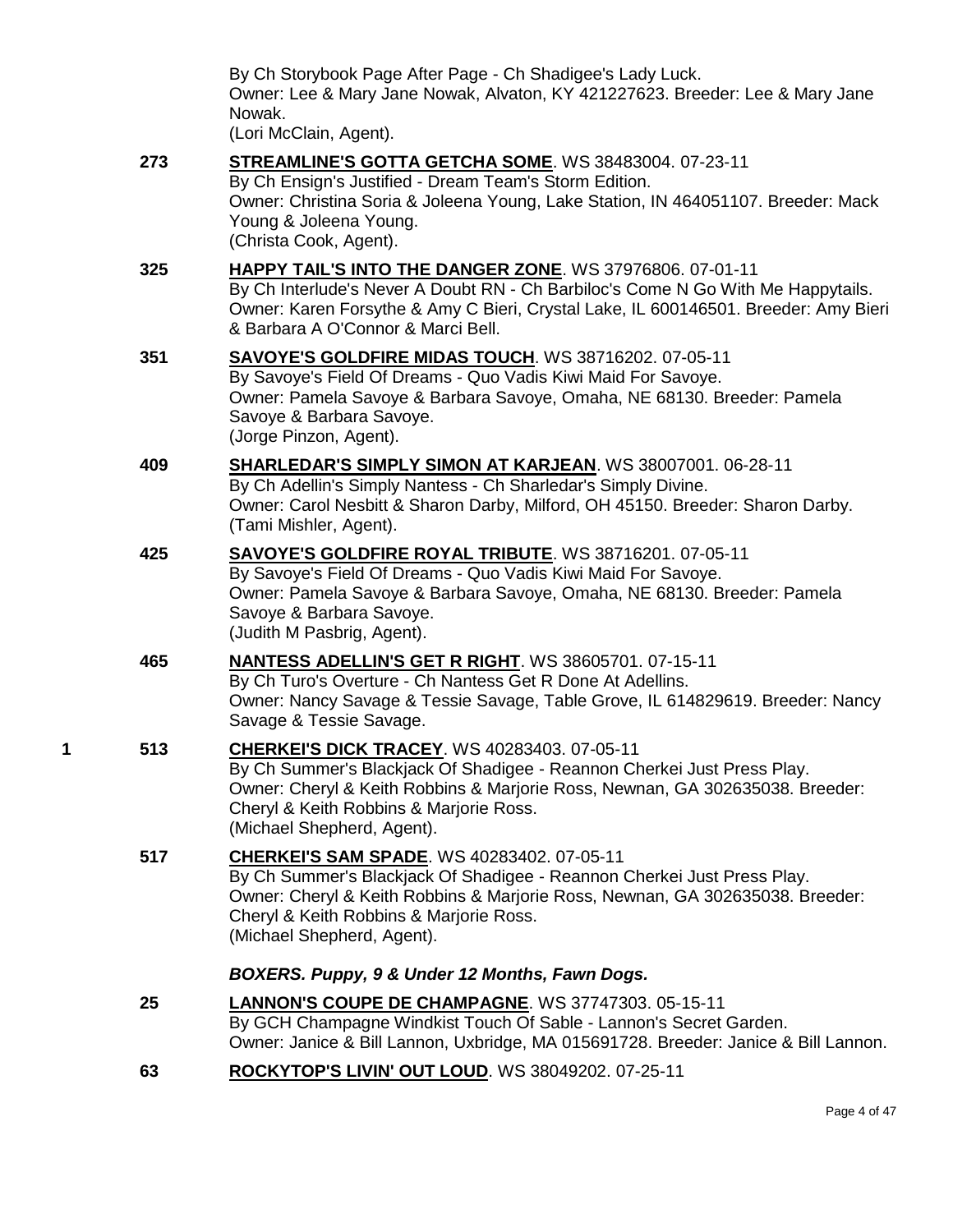|   |     | By GCH Cantermar's Port Au Prince - Ivylane's Loose Lips.<br>Owner: Teresa McCall, Georgetown, TX 786332021. Breeder: Teresa Mccall & Ike<br>Liotto & Tina Starr.<br>(Sherry Canciamille, Agent).                                                                                                                                      |
|---|-----|----------------------------------------------------------------------------------------------------------------------------------------------------------------------------------------------------------------------------------------------------------------------------------------------------------------------------------------|
| 1 | 69  | BELCO CHAMPAGNE KEEP ON TRUCK'N. WS 39018101. 08-02-11<br>By Ch Belco's Get Yomota Runnin - Ch Belco's Copper Moon.<br>Owner: Virginia Zurflieh & Patti Gelinas & Beth Coviello-Davis & Rick Scherer, Plant<br>City, FL 335655247. Breeder: Patricia Gelinas & Jennifer Gelinas & Logan Davis.                                         |
|   | 89  | LEGACY 'N FANFARE'S GREAT ROMANCER. WS 38207405. 07-16-11<br>By Ch Fanfare 'N Legacy's Anything Goes - Ch Sergio's Duchess Of Legacy.<br>Owner: Dotti Moore & Ginny Nicholson, Klamath Falls, OR 976039712. Breeder: Ginny<br>Nicholson.                                                                                               |
|   | 91  | DORADO'S HIGH HOPE OF ESSENCE. WS 40155801. 05-11-11<br>By Ch Duba-Dae's Who's Your Daddy - Ch Dorado's Roses And Chrome.<br>Owner: Karen Knox & Han Huan Xin, Surrey BC, CN V4N 1M9. Breeder: Karen Knox.<br>(Michelle Yeadon, Agent).                                                                                                |
|   | 111 | <b>RAKLYNS ELYTES ALEX IN PINSTRIPES V SHILO. WS 37568707. 05-18-11</b><br>By Ch Raklyns The Bronx MVP At Third - Ch Shilos Tequilla Sunrise At JJN'S.<br>Owner: Elaine Mangiafico & Debbie Struff & Erin Struff & Karen Quagliana, New<br>Britain, CT 060532427. Breeder: Cynthia Deamicis & Jo Lacagnina.<br>(Debbie Struff, Agent). |
|   | 115 | <b>BAR-K'S MOONSHINE AT BELLCREST. WS 37732203. 05-09-11</b><br>By Ch Brookwood's Full Moon - Bar-K's Perfectly Bejeweled.<br>Owner: Shirley Bell, Corbeil ON, CN P0H 1K0. Breeder: Phillip Koenig.                                                                                                                                    |
| Α | 129 | KARONS SIMPLY SPECTACULAR. WS 37847101. 06-02-11<br>By Ch Adellins Simply Nantess - Katandys Caprice Of KaRon.<br>Owner: Ron Jaeb & Kathy Jaeb, Maple Grove, MN 553693335. Breeder: Ron & Kathy<br>Jaeb.<br>(Tessie Savage, Agent).                                                                                                    |
| 3 | 151 | DESERT'S KNIGHT VISION. WS 37468503. 05-14-11<br>By GCH R And G N' Aloha's Wild Knight - Ch Desert N Sundances Summertime.<br>Owner: Tara Maggle & Virginia Bice, Sturgeon Bay, WI 542359363. Breeder: Virginia<br>Bice.<br>(Christa Cook, Agent).                                                                                     |
|   | 161 | PHEASANT HOLLOWS MILE HIGH CLUB WITH BRANDIWINE. WS 37875701. 06-<br>$16 - 11$<br>By Ch Pheasant Hollows All Time High - Brandiwine Chances Are Good.<br>Owner: Kerry Jones & Allison Jones & R Smith, Wallkill, NY 12589. Breeder: Roberta<br>Smith & K Nevius.                                                                       |
|   | 195 | <b>CANDYKISSES 'N CINERGY'S RIVER TO KLAHDUH.</b> WS 38247103. 06-14-11<br>By Candy Kisses 'N Cinergy's Concerto - CandyKisses 'N Cinergy's Extreme Dream.<br>Owner: Tracy Gardner, Powell, TN 378493038. Breeder: Terri Houstan & Cindy Knox.                                                                                         |
|   | 311 | <b>IRONDALE'S WALK THIS WAY. WS 38205802. 07-22-11</b><br>By GCH Duba-Dae's Who's Your Daddy - Ch Raintree's Sweet Dreams.<br>Owner: Wendy Bettis, Riverside, CA 925086039. Breeder: Jessica Wyckoff & Susan<br>Curry.                                                                                                                 |
|   | 373 | HI-TECH TARAS HANZEL AT COVE NECK. WS 38192302. 05-30-11                                                                                                                                                                                                                                                                               |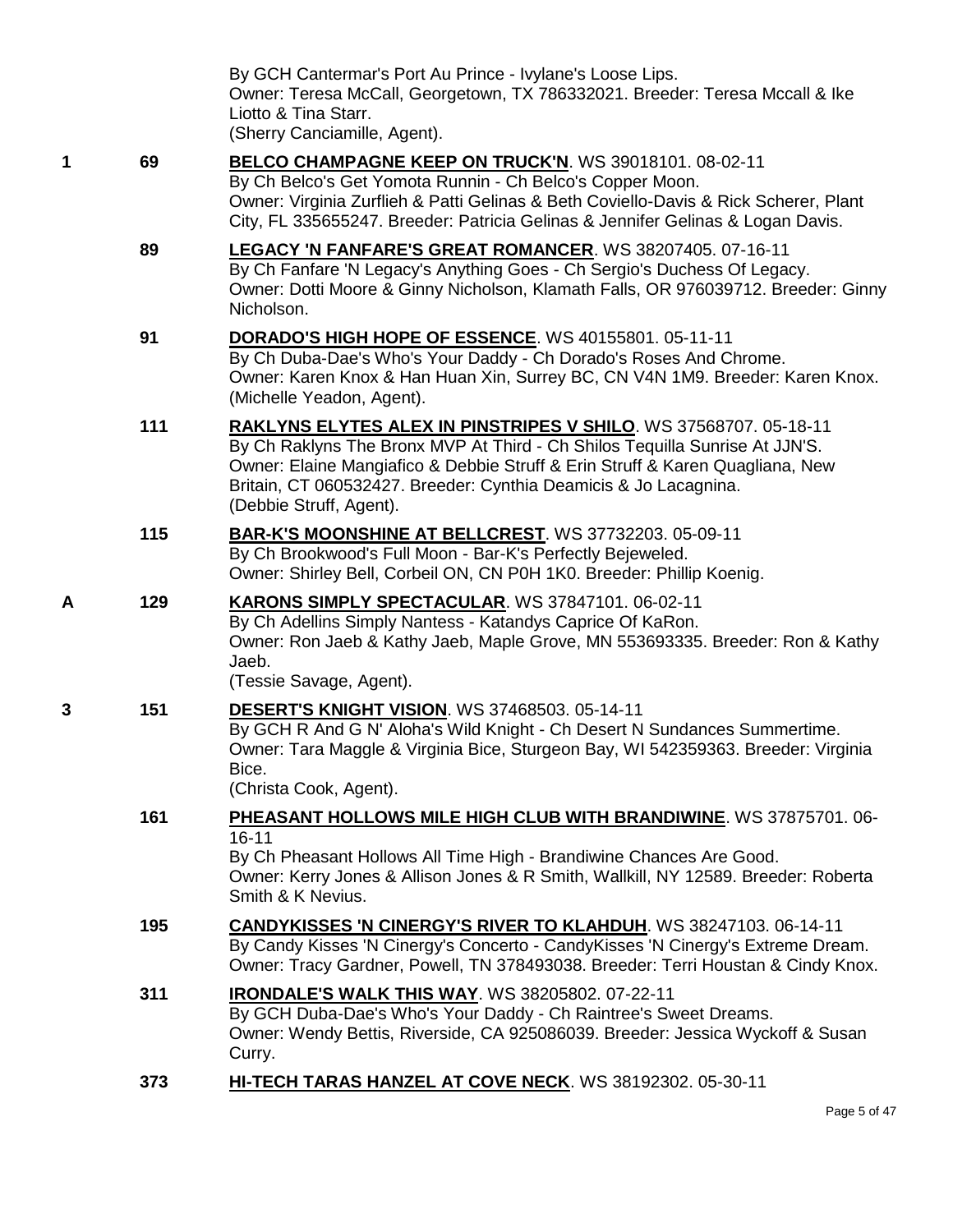|   |                         | By Ch Hi-Tech's Back To The Future - Ch Hi-Tech Taras Paloma.<br>Owner: Deiter Holterbosch, Oyster Bay, NY 117711821. Breeder: Zoila Truesdale<br>Barbara Grizlo.<br>(Kimberly A Pastella-Calvacca, Agent).                                                                 |
|---|-------------------------|-----------------------------------------------------------------------------------------------------------------------------------------------------------------------------------------------------------------------------------------------------------------------------|
|   | 385                     | TRIMANOR'S KING OF THE TITANS. YL 421959CAN. 06-05-11<br>By Ch Boca's Royal Palms Smarty Jones - Trimanor's Serendipity.<br>Owner: Judy Jury & Lacey & Jason Dawe, London ON, CN N6H 1L9. Breeder: Judy<br>Jury.                                                            |
|   | 397                     | <b>LISTON'S DA YA THINK I'M SEXY. WS 38168108. 06-24-11</b><br>By Liston's Ritchie Valens - Dieterich's Caribe Artifact.<br>Owner: Lisa & Tony Spohn, Summerfield, FL 34491. Breeder: Vi Campos & Sue<br>Shields.<br>(BJ Barnhart, Agent).                                  |
| Α | 405                     | MADEGAN'S MYSTICAL SHADOW. WS 38011204. 05-24-11<br>By Ch Madegan Mystic Isle Of Skye - Tombecks Tommygirl.<br>Owner: Debbie McCarroll & Pete Collins, Aptos, CA 95003. Breeder: Rebecca Odisho<br>& Debbie McCarroll.                                                      |
|   | 423                     | <b>SAVOYE'S GOLDWING PEGASUS. WS 38716203. 07-05-11</b><br>By Savoye's Field Of Dreams - Quo Vadis Kiwi Maid For Savoye.<br>Owner: Pamela Savoye & Barbara Savoye, Omaha, NE 68130. Breeder: Pamela<br>Savoye & Barbara Savoye.<br>(Jorge Pinzon, Agent).                   |
| 2 | 451                     | <b>ILLYRIAN'S SHARPER IMAGE. WS 38390501. 05-23-11</b><br>By GCH Marburl's Chisum - Illyrian's Ready To Charm.<br>Owner: Gail Jean Kloecker & Sandy M Backes, Lincoln, NE 685281935. Breeder: Gail<br>Jean Kloecker & Pamela A Rohr.<br>(Lori McClain Ferguson, Agent).     |
| 4 | 455                     | <b>CALENO CONQUISTADOR. WS 38650001. 07-23-11</b><br>By GCH Duba-Dae's Who's Your Daddy - GCH Mahogany's It's About Time.<br>Owner: Guido Tafur & Susan Tafur, Midlothian, VA 231143160. Breeder: Guido Tafur<br>& Susan Tafur.<br>(Tessie Savage, Agent).                  |
|   | 491                     | R AND G'S MYSTICAL FORCE. WS 37934304. 06-22-11<br>By GCH R And G's Mystical Dancer - GCH R And G's Dash Of Class.<br>Owner: Gayann Jones, Tucson, AZ 857487420. Breeder: Debra Rowe & Gayann<br>Jones & David Rowe & Kathleen Nygren.<br>(Kimberlie Steele-Gamero, Agent). |
|   |                         | BOXERS. 12 & Under 18 Months, Brindle Dogs.                                                                                                                                                                                                                                 |
|   | $\overline{\mathbf{r}}$ | <b>WHOLEHEARTED SIPPIN' SMOOTH BOURBON OF CAMELIARD. WS 36925102.</b><br>12-22-10                                                                                                                                                                                           |
|   |                         | By Ch Weston's Cry For Freedom - Ch Wish N Wells Izabella Of Cameliard.<br>Owner: Susan Arafat, Lake Orion, MI 48360. Breeder: Elizabeth Bistline.<br>(Jerry Ledford, Agent).                                                                                               |
| А | 29                      | <b>SHAMROCK'S ASTON.</b> 32521ARG. 12-30-10<br>By Arriba Talisman Play With Fire - Shamrock's Por Siempre Ibiza.<br>Owner: Monica Caubet & Bruno Laura, North Miami Beach, FL 33160. Breeder:<br>Shamrock's Kennel.                                                         |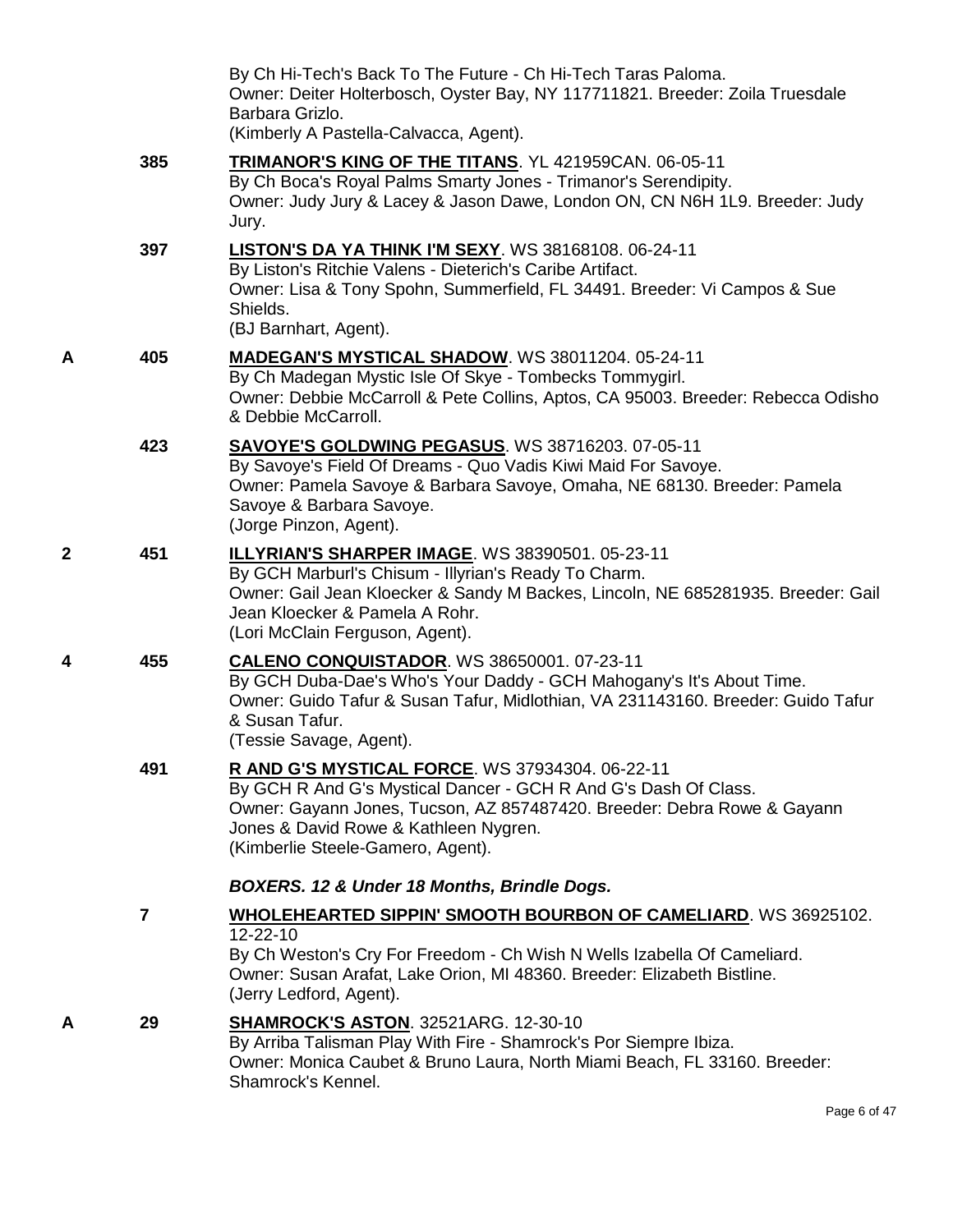|              | 71  | <b>HABERL'S CATCH ME IF YOU CAN. WS 36906005. 03-25-11</b><br>By GCH Haberl's Trademark Tux 'N' Tails - Heart Acre Haberl's Specktator.<br>Owner: James Brown & JoAnn Haberl, Temple Terrace, FL 336172716. Breeder: Pat<br>Bray & Scott Bray & JoAnn Haberl & MaryJane Alencewicz.                           |
|--------------|-----|---------------------------------------------------------------------------------------------------------------------------------------------------------------------------------------------------------------------------------------------------------------------------------------------------------------|
| $\mathbf{2}$ | 85  | GALAROC N EWING'S SHOWDOWN. WS 37253801. 04-05-11<br>By Ch Ewing's Maverick Of Maxl - GCH DLG Rainbow's End.<br>Owner: Michelle Rocca & Donna Galante & Mark & Janet Ewing, San Jose, CA<br>951204637. Breeder: Michelle Rocca & Donna Galante & Lori McClain.<br>(Kimberly Steele, Agent).                   |
| 4            | 117 | <b>COUNTRYSIDE &amp; CR'S IN THE NICK OF TIME. WS 36372501. 11-24-10</b><br>By Ch Just-A-Wyn's D'ing Time At Heartacres - Ch CR's Belle Of The Ball.<br>Owner: Tasha Ebersole, Jackson, MI 492018331. Breeder: Tasha Ebersole.<br>(Jerry Ledford, Agent).                                                     |
| 3            | 233 | <b>LATTALANE'S LUCK OF THE IRISH. WS 36768701. 01-25-11</b><br>By Ch Rochil's Call Of The Wild - GCH LattaLane's Kiss Me I'm Irish.<br>Owner: Thomas & Carol Latta, Corder, MO 64021. Breeder: T & C Latta & M Rocca &<br>D Galante.<br>(Lori McClain, Agent).                                                |
|              | 239 | SAYWIN'S NEW SHERIFF IN TOWN. WS 36505401. 12-18-10<br>By Fowlers Here For The Party - Saywin's Coffee Tea Or Me.<br>Owner: Cynthia Hearn, White Lake, MI 483831938. Breeder: Cynthia Hearn.<br>(Terry Smith, Agent).                                                                                         |
|              | 323 | SERGIO'S ALL AROUND THE WORLD. WS 35812404. 11-25-10<br>By Ch Faerdorn Dust Buster - Sergio's Finer Things In Life.<br>Owner: Michelle Ennis, Lake Mary, FL 327465941. Breeder: Sergio Boxers.                                                                                                                |
|              | 435 | <b>SERGIO'S AS THE WORLD TURNS. WS 35812405. 11-25-10</b><br>By Ch Faerdorn Dust Buster - Sergio's Finer Things In Life.<br>Owner: Heather Thorne & Jennifer Linde, Carver, MA 023301331. Breeder: Linda &<br>Mark Sergio.                                                                                    |
| 1            | 439 | RION N PURE PRIDE'S MR. IMPERIUM. WS 36473202. 01-12-11<br>By GCH Solidrock's Major Ensemble At Pure Pride - Rion's Centerfold.<br>Owner: Lara Hall & Steve Stewart & Richie Wiggers & Don Teague, Columbus, GA<br>319046224. Breeder: Steve Stewart & Richie Wiggers & Don Teague.<br>(Rick Justice, Agent). |
|              | 469 | <b>NANTESS SHOT'N THE DARK.</b> WS 36733901. 02-25-11<br>By Ch Adellins Twitter.Com Of Nantess - Ch Nantess Raging River.<br>Owner: Nancy Savage & Tessie Savage, Table Grove, IL 614829619. Breeder: Nancy<br>Savage & Tessie Savage.                                                                        |
|              | 475 | HABERL'S ON THE ROAD AGAIN. WS 36906006. 03-25-11<br>By GCH Haberl's Trademark Tux 'N' Tails - Heart Acre Haberls Specktator.<br>Owner: Pat Bray & Scott Bray, Howey In The Hills, FL 347373924. Breeder: Pat Bray &<br>Scott Bray & JoAnn Haberl & Maryjane Alencewicz.                                      |
|              |     | BOXERS. 12 & Under 18 Months, Fawn Dogs.                                                                                                                                                                                                                                                                      |
|              | 17  | <b>MCCOY'S GC'S STRAIGHT FROM THE HEART. WS 37722402. 04-16-11</b><br>By Ch Silverlane's Excalibur - McCoy's I Believe In Miracles.<br>Owner: Cindy Yaeger & Glenn Yaeger & Larry McCoy, Marengo, OH 433349638.                                                                                               |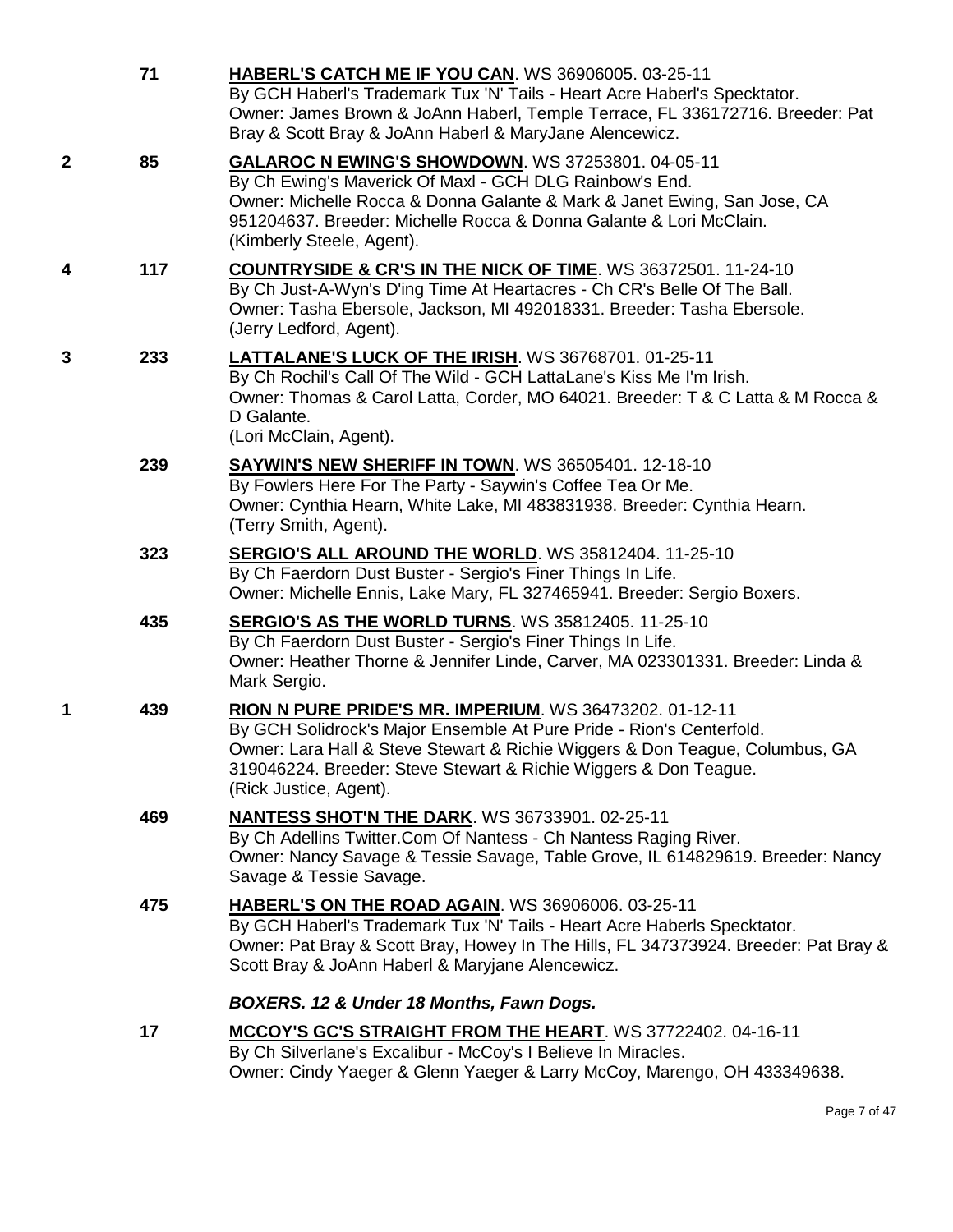|                      |     | Breeder: Larry McCoy.<br>(Sherry Canciamille, Agent).                                                                                                                                                                                                                                         |
|----------------------|-----|-----------------------------------------------------------------------------------------------------------------------------------------------------------------------------------------------------------------------------------------------------------------------------------------------|
|                      | 21  | TYBRUSHE'S SOUTHERN GENTLEMAN. WS 38066701. 01-19-11<br>By GCH Duba-Dae's Who's Your Daddy - Ch Ensign's Futura Vita Of Tybrushe.<br>Owner: Mary Sechler & Sheila McAvoy, Duluth, GA 300972411. Breeder: S McAvoy &<br>Annette Clark & Darren Lovely.                                         |
| 4                    | 33  | <b>SUMMIT ASH BY APPOINTMENT. WS 36401106. 12-29-10</b><br>By Ch Summit Ash Off Probation - Summit Ash Abiding Faith.<br>Owner: Patricia Boyd, West Palm Beach, FL 334187211. Breeder: Patricia B Boyd.                                                                                       |
| 3                    | 57  | JR`S MAXIMILIANO. FCM N8896-A. 03-11-11<br>By JR's Ace Of Diamonds - Gipsy Soul Martinez.<br>Owner: Jose Mendez & Javier Ramirez, Mexico DF 11870, . Breeder: Javier Ramirez.<br>(Cheryl Cates, Agent).                                                                                       |
|                      | 127 | TOP HAT-DONICO COME TOGETHER AT RAJA-RUFFIANL. WS 36887006. 02-21-                                                                                                                                                                                                                            |
|                      |     | 11<br>By Ch Top Hat's You Are It Of Raja - Raja's Tried N True At Top Hat.<br>Owner: Donna Nicoloff & Ike Liotto & Debora Beasley, Austin, TX 787486564. Breeder:<br>Debora Beasley & Charles Beasley.<br>(Tina Starr, Agent).                                                                |
| $\mathbf{2}$         | 135 | <b>TYBRUSHE'S AIN'T NO SAINT. WS 38066702. 01-19-11</b><br>By GCH Duba-Dae's Who's Your Daddy - Ch Ensign's Futura Vita Of Tybrushe.<br>Owner: Shelia McAvoy & Darren Lovely, Dewinton AB, CN T0L 0X0. Breeder: Sheila<br>McAvoy & Annette Clark & Darren T Lovely.<br>(Wendy Bettis, Agent). |
| 1/N<br>(5<br>Points) | 193 | <b>CINNI-BON N TELSTAR'S GLADIATOR.</b> WS 36266701. 12-18-10<br>By Ch Telstar's Dixieland Band - Ch Telstar's Cinni-Bon Sensashan.<br>Owner: Bonnie Wagaman, Fallbrook, CA 920284505. Breeder: Bonnie Wagaman &<br>Jennifer Tellier.                                                         |
|                      | 199 | JO-SAN'S QUANAH. WS 36460201. 12-29-10<br>By Ch Nantess Just Try It - Jo-San's Sassy.<br>Owner: Sandra Lynch & Christa Hibbard, Broken Arrow, OK 740141566. Breeder:<br>Sandra Lynch.<br>(Tess Savage, Agent).                                                                                |
|                      | 207 | EPITOME'S DON'T MESS WITH TEXAS. WS 37672701. 05-08-11<br>By Ch Bentbrook's Texas Trooper - Shadoefax's Chasin' A Dream.<br>Owner: Susan Standley, Murfreesboro, TN 37128. Breeder: Susan Standley.<br>(Tami Mishler, Agent).                                                                 |
|                      | 213 | DUSTY ROADS YOU'LL SHOOT YOUR EYE OUT. WS 36416301. 12-18-10<br>By Ch Rockett's Red Glare - Dusty Road's Penny Lane Of Global.<br>Owner: Randall S & Judith M Pasbrig, Peyton, CO 808319328. Breeder: Randall S &<br>Judith M Pasbrig.                                                        |
|                      | 219 | ABOXA'S MR. TAMBOURINE MAN. WS 37745201. 04-19-11<br>By Aboxa's Comfortably Numb - Aboxa's Ruby Tuesday.<br>Owner: Steve Kanellos & Wayne Morris, Whitestone, NY 113571601. Breeder: Wayne<br>Morris & Diane Kowalchyk-Morris.                                                                |
|                      | 271 | HI-TECH'S SOUTHERN BLUES BOY. WS 36309901. 12-31-10<br>By Ch Kimkar's Hi-Tech Traveler - GCH Hi-Tech's Southern Belle.                                                                                                                                                                        |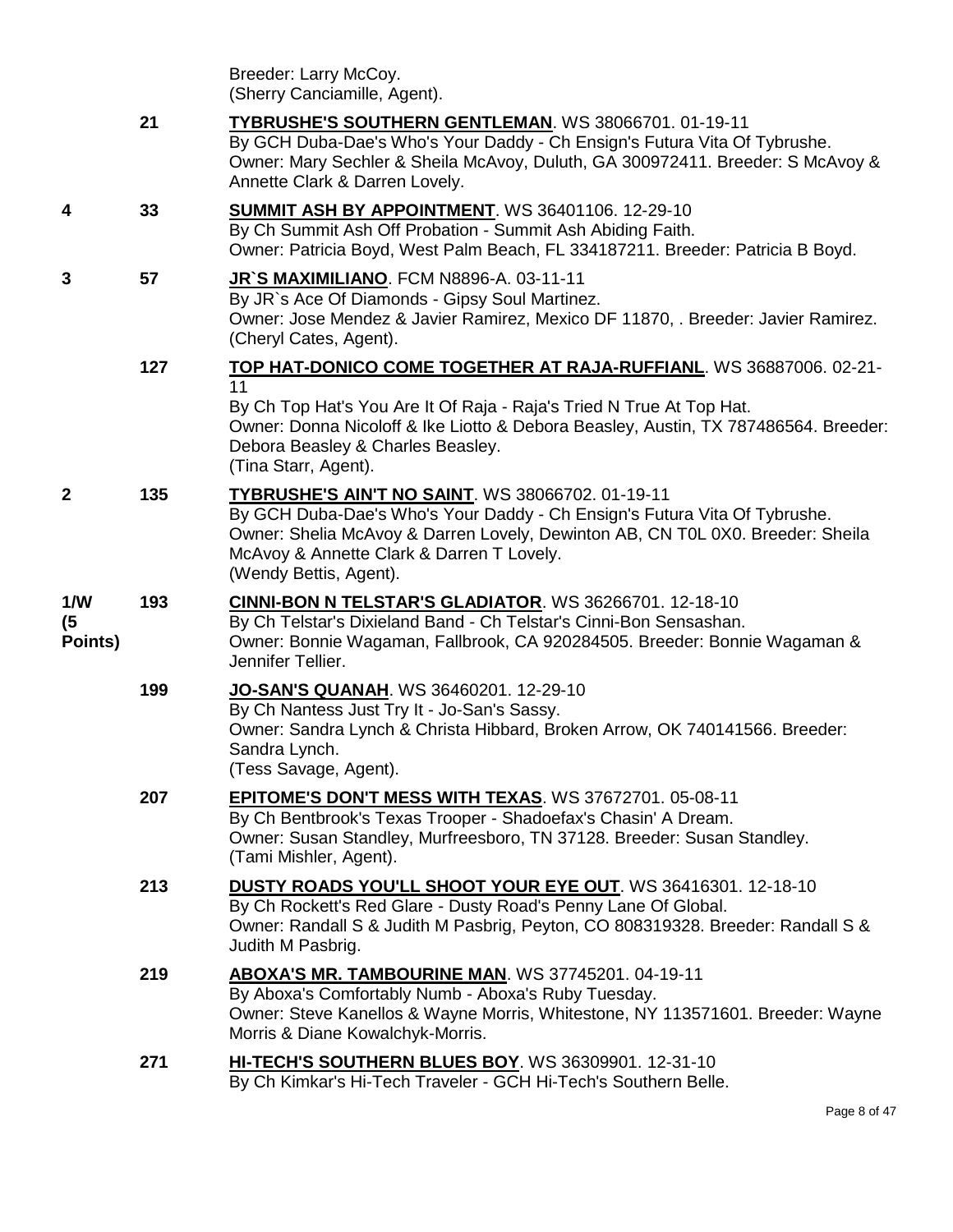|   |     | Owner: Jeri Poller & Tina Truesdale & Gail Alix & Kim Calvacca, Boca Raton, FL<br>334963504. Breeder: Jeri Poller & Tina Truesdale & Gail Alix & Kim Calvacca.                                                                                                          |
|---|-----|-------------------------------------------------------------------------------------------------------------------------------------------------------------------------------------------------------------------------------------------------------------------------|
|   | 277 | LYNBARY'S SAY IT AIN'T SO. YA 394240CAN. 01-07-11<br>By Aracrest Cinderella Man - Lynbary's Power Play.<br>Owner: Barry & Lynn Green, Ormstown QC, CN J0S 1K0. Breeder: Barry & Lynn<br>Green & Norah McGriskin.                                                        |
|   | 279 | ROCHILS ROYAL DESIGN. WS 37221502. 01-20-11<br>By Ch Rochils Opening Act - Ch Rochils Guilty As Charged Kandiyohi.<br>Owner: Robin & David Nijankin, Remsenburg, NY 11960. Breeder: Sandra & Perry<br>Combest & Michael Shepherd.<br>(Jorge Pinzon, Agent).             |
|   | 331 | <b>SERRANO'S SENDING A MESSAGE. WS 37460603. 03-23-11</b><br>By Liston's Ritchie Valens - Serrano's Sunshine.<br>Owner: E Nicole Serrano, Ocala, FL 344717740. Breeder: E Nicole Serrano & Lisa<br>Spohn.                                                               |
| Α | 353 | HI-TECH'S SOUTHERN CHARMER. WS 36309903. 12-31-10<br>By Ch Kimkar's Hi-Tech Traveler - GCH Hi-Tech's Southern Belle.<br>Owner: Zoila Truesdale & Jeri Poller & Gail Alix & K Calvacca, Seekonk, MA 02771.<br>Breeder: Owners.<br>(Kimberly A Pastella-Calvacca, Agent). |
|   | 371 | <b>MARTRAV CHAMPAGNE FOR AIDEN. WS 36944901. 01-28-11</b><br>By GCH Champagne Windkist Touch Of Sable - Martrav's Calm Before The Storm.<br>Owner: Jennifer Gelinas & Marie Pellitier, Lakeville, MA 023471508. Breeder: Marie<br>Pellitier.                            |
|   | 381 | <b>ASUNCION'S GONE M.I.A.</b> WS 40080402. 01-01-11<br>By Ch Arriba Talisman Play With Fire - Asuncion N Draco Angel.<br>Owner: Ernest Friesen & Angie Friesen & Tammy Adams, Dewinton AB, CN TOL 0X0.<br>Breeder: Ernest Friesen & Angie Friesen & Virginia L Shames.  |
| А | 415 | JUST-A-WYN'S BLESS THE BROKEN ROAD. WS 37423901. 04-20-11<br>By Ch Just-A-Wyn's Gold'n Boy At Heartaeres - Grand River Skye The Limit.<br>Owner: Ashley Wynieski & Darrell Dietrich, Elyria, OH 440358352. Breeder: Colleen<br>Fobes.                                   |
|   | 453 | <b>DRACO DUBAI.</b> WS 37942201. 02-19-11<br>By Draco's Dakar - Being One With Draco.<br>Owner: Ariella Salasine & Michael Todd, Columbus, NC 287223439. Breeder: Michael<br>V Todd.<br>(Jorge Pinzon, Agent).                                                          |
|   | 487 | FORESTHILL'S RAGTYME OF JOCOLU. WS 40154701. 12-02-10<br>By Winfall's Scooba Style - Foresthill's Precious Phoebe.<br>Owner: R Joan Drury, Minesing ON, CN L0L 1Y2. Breeder: Joseph Drury.                                                                              |
|   | 489 | PHEASANT HOLLOW'S HIGHLO. WS 37899811. 03-19-11<br>By GCH Pheasant Hollow All Time High - Pheasant Hollow Bringin Sexy Back.<br>Owner: Thomas & Lori Infantino, Mahopac, NY 10541. Breeder: Alison & Kerry Jones<br>& Cynthia Csarey.                                   |
|   | 493 | FLORENTINE'S SECRET AGENT OF RUMMER RUN. WS 36660701. 11-13-10<br>By Ch Rummer Run Box'N Blitz At Pejas - Ch Country Time's Fancy That.<br>Owner: Sally Palles, Florence, SC 29501. Breeder: Sally Palles.                                                              |

Page 9 of 47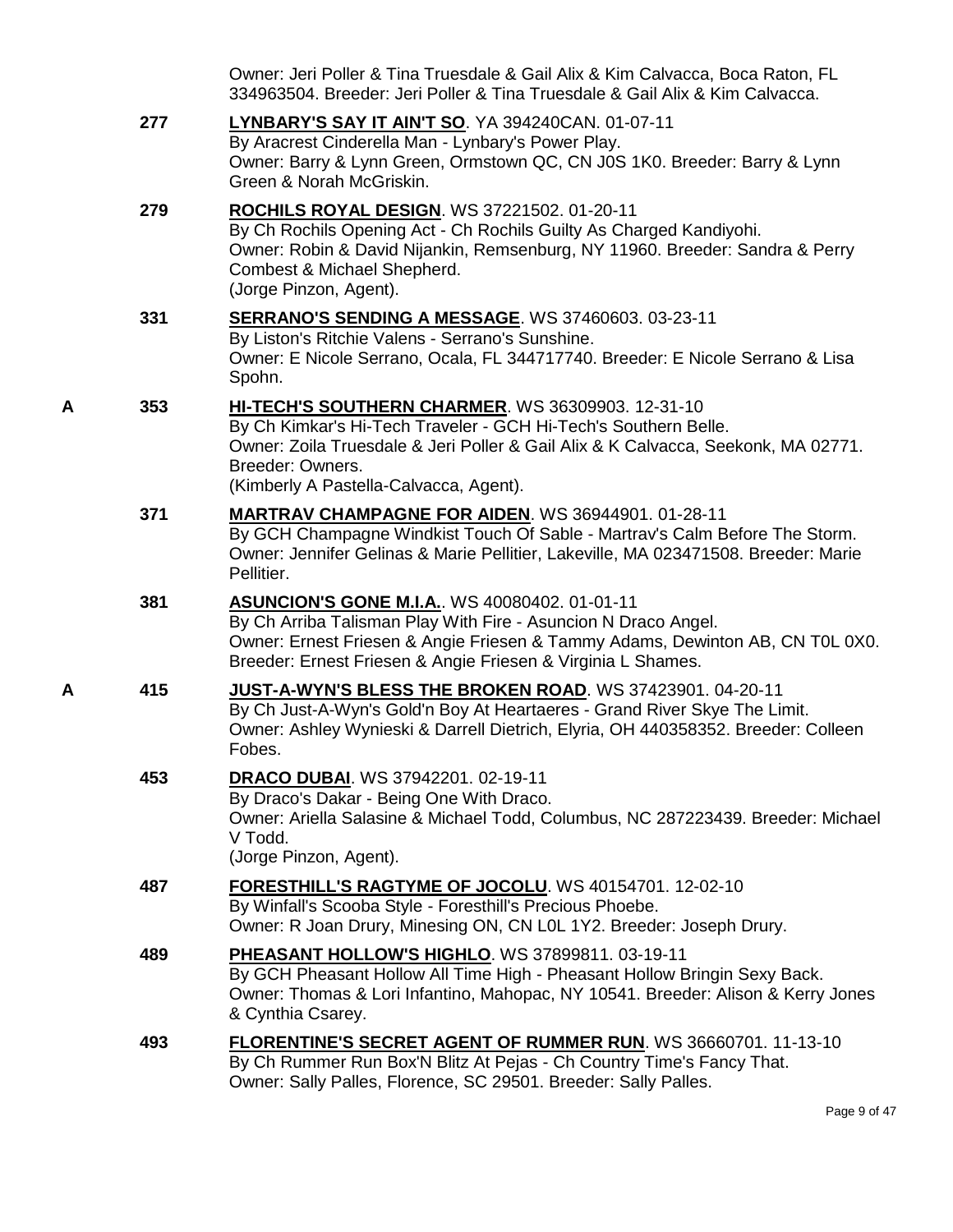|   |     | (Rick Justice, Agent).                                                                                                                                                                                                                                                         |
|---|-----|--------------------------------------------------------------------------------------------------------------------------------------------------------------------------------------------------------------------------------------------------------------------------------|
|   | 509 | RUMMER RUN'S JUSTICE FOR ALL. WS 38037301. 02-28-11<br>By GCH Carillon's M V P - Ch Rummer Run's Tallyho.<br>Owner: Ann Anderson & Steven Anderson, Atlanta, GA 303274422. Breeder: Ann B<br>Anderson & Steven Anderson.<br>(Rick Justice, Agent).                             |
|   |     | <b>BOXERS. Amateur-Owner-Handler, Brindle Dogs.</b>                                                                                                                                                                                                                            |
| 1 | 481 | <b>NEW HOPE'S PREMIER CONCERTO OF NANTESS.</b> WS 35852901. 10-28-10<br>By Ch Adellin's Simply Nantess - Williams' Black Annabelle.<br>Owner: Denise & Chip Williams, New Hope, PA 189389725. Breeder: Denise & Chip<br>Williams.                                              |
|   |     | <b>BOXERS. Bred by Exhibitor, Brindle Dogs.</b>                                                                                                                                                                                                                                |
| 4 | 163 | PHEASANT HOLLOW'S EMPIRE STATE OF MIND. WS 38474901. 07-20-11<br>By Ch Pheasant Hollow's A Sure Bet - Ch Pheasant Hollow's Hot Dam Here I Am.<br>Owner: Kerry Jones & Allison Jones, Wallkill, NY 12689. Breeder: Kerry Jones &<br>Allison Jones & Pat Detoro.                 |
| 3 | 313 | IRONDALE'S LOOK AT ME NOW. WS 37185301. 03-13-11<br>By GCH Duba Dae's Who's Your Daddy - GCH Gingerbread's Christmas Cookie.<br>Owner: Armando Gonzalez & Charles Vose & Wendy Bettis, Riverside, CA 92508.<br>Breeder: Lenore Ryan & Wendy Bettis.                            |
| 2 | 389 | JUST-A-WYN'S ROLLS ROYCE SILVER SPUR. WS 35774901. 09-20-10<br>By GCH Sharledar's Simply Decadent - Ch Just-A-Wyns Celtic Princess.<br>Owner: Mary Lynn & Ashley Wynieski & Tammy Zook, Elyria, OH 440358352. Breeder:<br>Mary Lynn & Ashley Wynieski.                         |
| 1 | 467 | NANTESS AIN'T SEEN NOTHIN YET. WS 36094802. 12-18-10<br>By Ch Adellin's Simply Nantess - Ch Nantess Southern Lady.<br>Owner: Nancy & Tessie Savage, Table Grove, IL 61482. Breeder: Nancy & Tessie<br>Savage.                                                                  |
|   |     | <b>BOXERS. Bred by Exhibitor, Fawn Dogs.</b>                                                                                                                                                                                                                                   |
|   | 133 | TYBRUSHE'S AIN'T MISBEHAVIN'. WS 38066703. 01-19-11<br>By GCH Duba-Dae's Who's Your Daddy - Ch Ensign's Futura Vita Of Tybrushe.<br>Owner: Sheila McAvoy & Darren Lovely, Dewinton AB, CN T0L 0X0. Breeder: Sheila<br>McAvoy & Annette Clark & Darren T Lovely.                |
|   | 203 | <b>CINNRHEE'S POKERFACE HEARTACRE.</b> WS 38798203. 12-16-10<br>By Cinnrhee Hiriverroler Heartacre - Heartacres Cinnrhee Of Kadenza.<br>Owner: Mark & Melissa Mathers & Medley Small, London ON, CN N6G 3E2. Breeder:<br>Medley H Small & James W Kilman & Priscilla M Kilman. |
|   | 215 | <b>DUSTY ROAD'S OVERCOME BY ART. WS 36416303. 12-18-10</b><br>By Ch Rockett's Red Glare - Dusty Road's Penny Lane Of Global.<br>Owner: Randall S & Judith M Pasbrig, Peyton, CO 808319328. Breeder: Randall S &<br>Judith M Pasbrig.                                           |
| 4 | 241 | <b>BELCO'S KISS MY GRIZZ. WS 32853901. 05-14-09</b><br>By Ch Belco's Coppertone - Belco's Kiss My Sassafrass.<br>Owner: Trisha Carter & E Coviello Davis & Pixie Lawer, Taunton, MA 027802019.                                                                                 |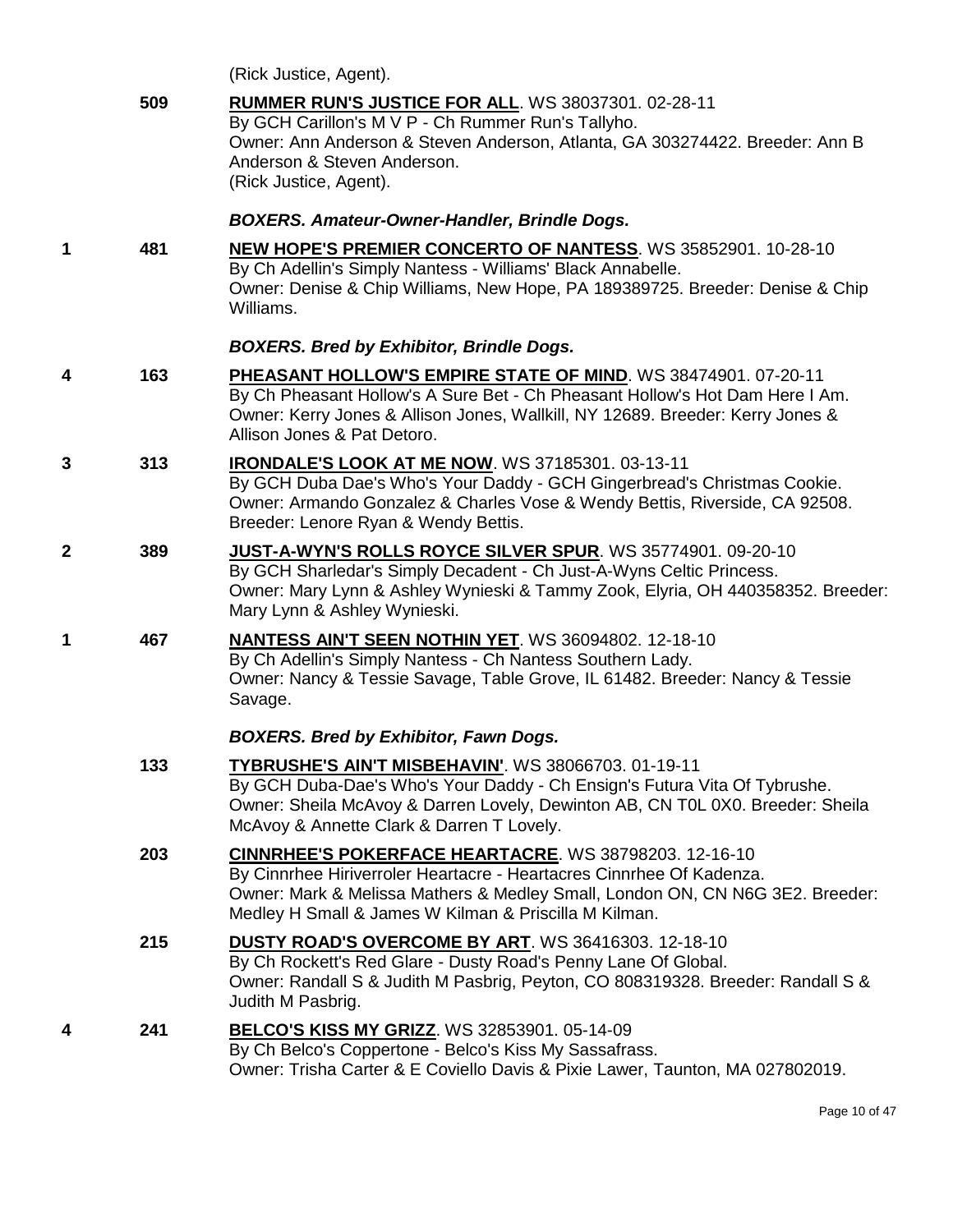|              |     | Breeder: Trisha Carter & E Coviello Davis & Pixie Lawer.                                                                                                                                                                                                                       |
|--------------|-----|--------------------------------------------------------------------------------------------------------------------------------------------------------------------------------------------------------------------------------------------------------------------------------|
|              | 287 | <b>ABOXA'S SOUL MAN. WS 37745401. 04-29-11</b><br>By Aboxa's Magic Carpet Ride - Regalis Sweet Soprano Of Aboxa.<br>Owner: W Morris & D Kowalchyk-Morris, Staten Island, NY 103042722. Breeder: W<br>Morris & D Kowalchyk-Morris.                                              |
| 1            | 319 | <b>REGAL'S N KMBEE MASTER OF SUSPENSE.</b> WS 38493302. 06-07-11<br>By Ch Breho Hot Wheels - Ch Regal's Best Kept Secret.<br>Owner: Korinne Vanderpool & Kimberly Warren, Frisco, TX 750354621. Breeder:<br>Kimberly Warren & Korinne Vanderpool.                              |
| 3            | 349 | SHAYVIC'S MAJOR TIDALWAVE. WS 35992101. 11-16-10<br>By Ch Kz Heart's Tidalwave - Solidrock's Riding On A Cloud Jubilee.<br>Owner: Gregory A Price & Ginger A Price & Tina Starr, Morgan City, LA 703812642.<br>Breeder: Vickie Brannon & Tina Starr.                           |
| $\mathbf{2}$ | 353 | <b>HI-TECH'S SOUTHERN CHARMER. WS 36309903. 12-31-10</b><br>By Ch Kimkar's Hi-Tech Traveler - GCH Hi-Tech's Southern Belle.<br>Owner: Zoila Truesdale & Jeri Poller & Gail Alix & K Calvacca, Seekonk, MA 02771.<br>Breeder: Owners.<br>(Kimberly A Pastella-Calvacca, Agent). |
|              | 383 | TRIMANOR'S JAMIEFRASER. WS 33195501. 07-16-09<br>By Winfall's Scooba Style - Trimanor's Serendipity.<br>Owner: Judy Jury, Chokoloskee, FL 341380805. Breeder: Jean Jury.                                                                                                       |
|              |     | <b>BOXERS. American-Bred, Brindle Dogs.</b>                                                                                                                                                                                                                                    |
| $\mathbf{2}$ | 345 | <b>GARNSEY'S ALL DECKED OUT. WS 3728501. 03-18-11</b><br>By Ch Garnsey's Savoy Sicilian Spellbinder - Ch Garnsey's October Road.<br>Owner: Clayton G Haviland IV, Palm Beach Gardens, FL 33418. Breeder: Clayton G<br>Haviland IV.                                             |
| 3            | 355 | <b>CINNRHEE HEARTACRE DEVIL IN A CUTE SUIT. WS 35171107. 05-13-10</b><br>By Cinnrhee's Shoot Em Up - Heartacre Cinnrhee BR Cupid.<br>Owner: H Medley Small & Richard & Diana Zorich, Buffalo, NY 142161941. Breeder: H<br>Medley Small.                                        |
|              | 413 | FIRESTAR'S CRITICS RAVE. WS 35546205. 10-09-10<br>By Ch Firestar's Indian Outlaw - Ch Firestar's Paint The Town.<br>Owner: Diane E Boyle, Chicago, IL 606303520. Breeder: Diane E Boyle & Elizabeth J<br>Cavanaugh.<br>(Christa Cook, Agent).                                  |
|              |     | <b>BOXERS. American-Bred, Fawn Dogs.</b>                                                                                                                                                                                                                                       |
|              | 121 | <b>RUMMER RUN'S PATTON OF CARILLON.</b> WS 34817806. 08-04-10<br>By Ch Capri's Woods End Spellcaster - Ch Carillon Ellie's Grand Finale.<br>Owner: Ann B Anderson & Steven G Anderson, Atlanta, GA 30327. Breeder: Cindy<br>Suarez.<br>(Rick Justice, Agent).                  |
|              | 153 | <b>WINMERE ONLY TIME WILL TELL CA. WS 29627004. 03-08-09</b><br>By Ch Strawberry N Reo Gold Country - Ch Winmere Indian Paintbrush RE OA AXJ<br>OAP OJP NF.<br>Owner: Margaret Magoffin & Theresa Garton, Penfield, NY 145261625. Breeder: Lynn                                |

Page 11 of 47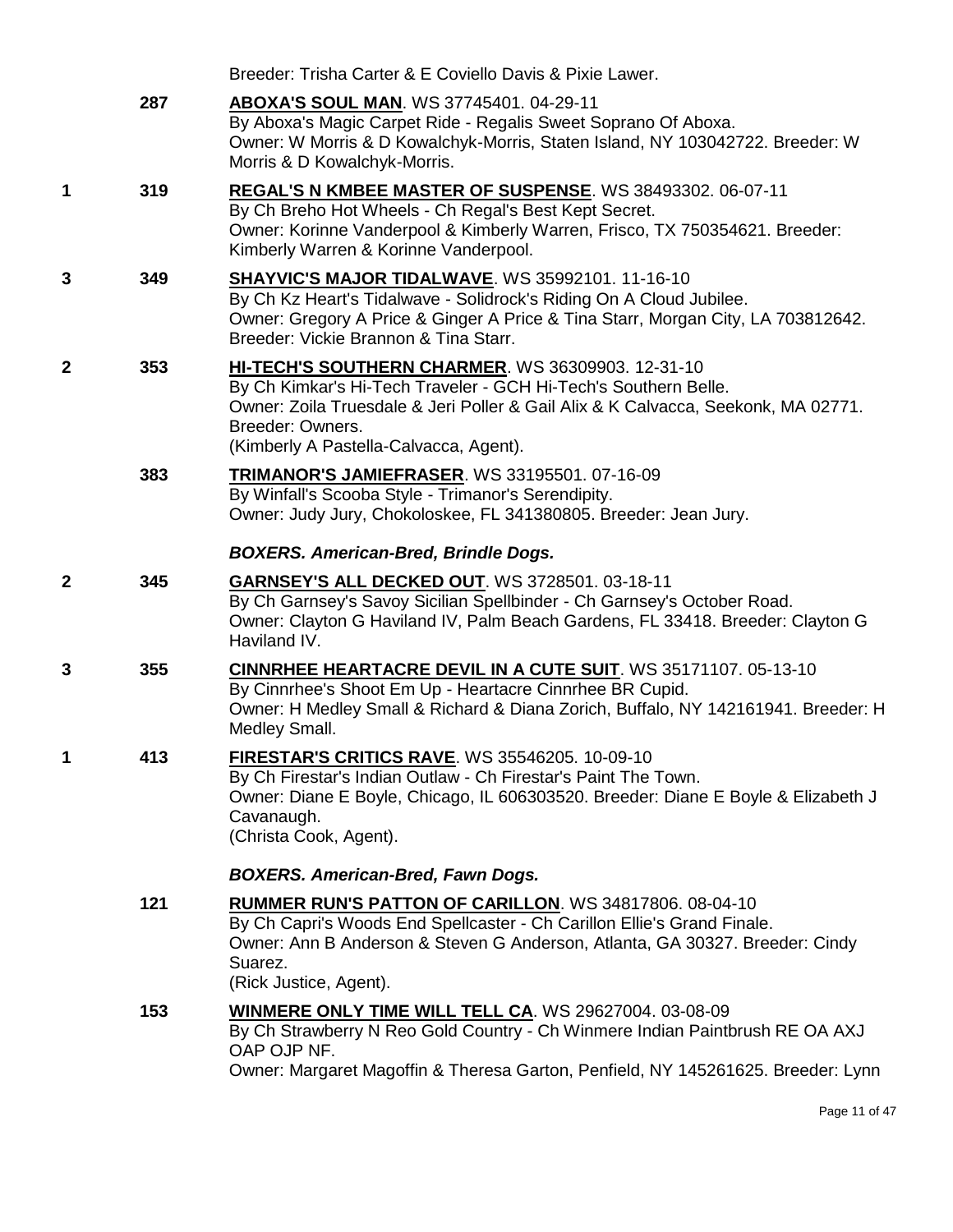|   |     | Garton & Theresa Garton.                                                                                                                                                                                                                                                                              |
|---|-----|-------------------------------------------------------------------------------------------------------------------------------------------------------------------------------------------------------------------------------------------------------------------------------------------------------|
|   | 167 | <b>STUDIO'S EGO BUSTER. WS 36233203. 12-15-10</b><br>By GCH Raineylane-Studio DaVinci - Studio's Monet Of Raineylane.<br>Owner: Michael Perry, Youngsville, LA 705925652. Breeder: Mike Ahlers & Trina<br>Ahlers.<br>(Tina Starr, Agent).                                                             |
| Α | 177 | <b>KATANDY'S SHOW TYME MATINEE. WS 36004702. 12-13-10</b><br>By Ch Pearlisle N Standing O Risk Factor - Ch Katandy's Cascade.<br>Owner: Lee Morris & Becky & Taylor Clarke, Davidsonville, MD 210352013. Breeder: L<br>Morris & S Nannetti.<br>(Handler: Stanley Flowers DHG).                        |
|   | 185 | VALENTE'S SHOT IN THE DARK RN BN. WS 34076405. 04-27-10<br>By Ch Haberl's Heart Acre Bluesman BN RE CD - Savage's Frolicsome Angel.<br>Owner: Michele Valente, Oviedo, FL 32765. Breeder: Stacey Savage.<br>(B J Barnhart, Agent).                                                                    |
| 4 | 301 | SHAEWARD'S CLASSIC ROGUE AT WILKY. WS 33032502. 12-28-09<br>By Anos Broncin Jon E Come Lately - Shaeward Arrives By Windstorm.<br>Owner: Loretta L & Todd Wilkerson, Bloomington, IN 474089379. Breeder: Alisha<br>Mobley.<br>(Cheryl Cates, Agent).                                                  |
|   | 321 | <b>OLYMPIC'S GOLD RUSH. WS 30595204. 05-20-09</b><br>By Ch Robinson's Humdinger - Olympic's Mischief At The Dance.<br>Owner: Michelle Ennis & Julie Wilmore, Lake Mary, FL 327465941. Breeder: Julie<br>Wilmore.                                                                                      |
| 2 | 411 | HOWLIN'S JET PROPULSION IN HI-TECH. WS 34721301. 01-03-10<br>By Ch Tara's Brightest Halo - Hi-Tech Tara's Margarita Of Denali.<br>Owner: Linda Howell & Charles Howell, Mastic, NY 119503404. Breeder: Z Truesdale<br>& M Hilderbrand & B Grizlo & L Howell.<br>(Kimberly Pastella- Calvacca, Agent). |
| 1 | 447 | <b>ILLYRIAN AND MARBURLS HAIL TO THE CHIEF. WS 38390502. 05-23-11</b><br>By GCH Marburl's Chisum - Illyrian's Ready To Charm.<br>Owner: Gail Kloecker & Mary Frances Burleson & Pam Rohr, Lincoln, NE 685281935.<br>Breeder: Gail Jean Kloecker & Pamela A Rohr.<br>(Lori McClain, Agent).            |
| 3 | 507 | PHEASANT HOLLOW'S MAXIMUM HIGH. WS 37899810. 03-19-11<br>By Ch Pheasant Hollow's All Time High - Pheasant Hollow's Bringin Sexy Back.<br>Owner: Kerry & Allison Jones & Dana Bellofatto, Crofton, MD 21114. Breeder: Kerry &<br>Allison Jones & Cynthia Carey.                                        |
|   | 519 | KP-BURLWOOD'S DREAM MACHINE. WS 34605302. 04-08-10<br>By Ch Duba-Dae's Buster Brown - Ch Trusty's Drive'N Reckless.<br>Owner: Shoichi Onda, Brooksville, FL 34601. Breeder: Keri Paulson & Rhonda Nickels.<br>(B J Barnhart, Agent).                                                                  |
|   |     | <b>BOXERS. Open, Brindle Dogs.</b>                                                                                                                                                                                                                                                                    |
|   | 31  | KING FISHER SHELLAC OF TRIBUTE JP. BO0008810JP. 05-09-10<br>By Bergamo Of Tribute JP - Long Scarlet Of Tribute JP.<br>Owner: Shoichi Onda, Chiba Japan 2700035, . Breeder: Shoichi Onda.                                                                                                              |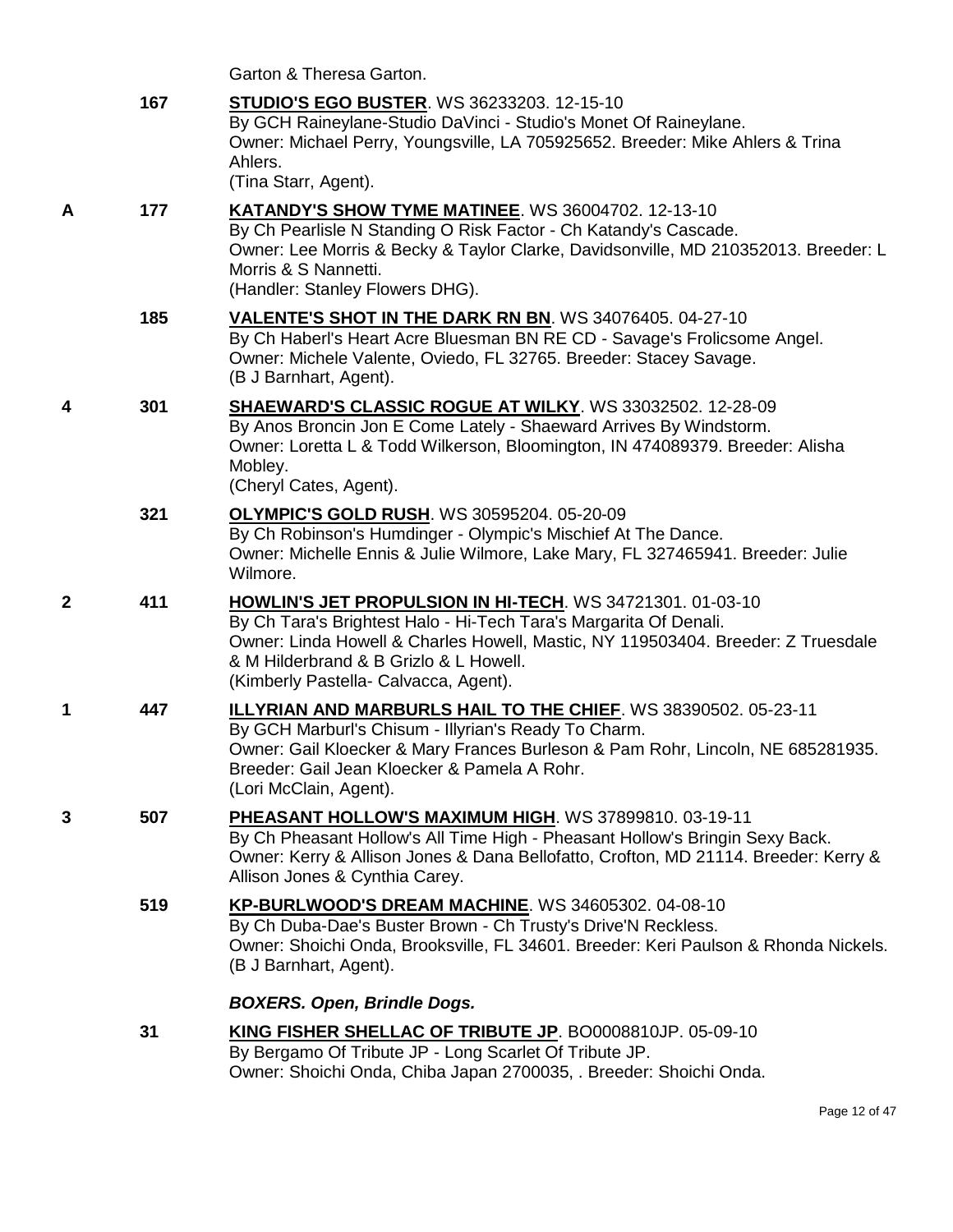|                |     | (Katsuyoshi Kanezuka, Agent).                                                                                                                                                                                                                                       |
|----------------|-----|---------------------------------------------------------------------------------------------------------------------------------------------------------------------------------------------------------------------------------------------------------------------|
| A              | 75  |                                                                                                                                                                                                                                                                     |
|                |     | <b>EBONY'S WHY SO SERIOUS?.</b> WS 28703901. 12-11-08<br>By Camelot's Maximum Excalibur - Rynwards Sarah Vaughn.<br>Owner: Sylvia Soules, Holley, NY 144709377. Breeder: Sylvia Soules.<br>(Dan Buchwald, Agent).                                                   |
| 1              | 145 | UPPERCUTS TOUCH OF BROOKLYN. WS 35396502. 04-12-10<br>By Ch Renee's Brooklyn Bruiser - Ch Uppercuts Code Red.<br>Owner: Jim & Francine Gillanders, Tupperville ON, CN N0P 2M0. Breeder: Jim &<br>Francine Gillanders.<br>(Guy Fisher, Agent).                       |
|                | 181 | HI-TECH CROWN OF SHERRY SHOOT JP. B0002509JAP. 07-27-09<br>By Ch Capri's Woods End Spellcaster - Ch Dramatic Story Of Sherry Shoot JP.<br>Owner: Shinryo Teragaki, New Canaan, CT 06840. Breeder: Shinryo Teragaki.                                                 |
|                | 209 | RYNWARDS QUARRYMAN. WS 34257701. 04-28-10<br>By Rynwards Solid State - Rynwards No Ordinary Love.<br>Owner: Kathryn Edwards, Gambier, OH 430220748. Breeder: Kathryn L Edwards.<br>(Ann Keil, Agent).                                                               |
| $\overline{2}$ | 245 | <b>SIG'S FIRE AND ICE.</b> WS 33195102. 02-06-10<br>By Ch Belco's Get Yomota Runnin' - Ch Sig's Solar Eclipse.<br>Owner: E Coviello Davis & C & P Starr, Taunton, MA 027802019. Breeder: Cynthia<br>Idzik Starr & Paul Starr.                                       |
|                | 275 | LYBARY'S XANDER THE GREAT. XS 375532CAN. 09-24-10<br>By Lynbary's Motivator - Sweet N Spices Salute To Lynbary.<br>Owner: John Manoloulis & Barry Green, Ormstown QC, CN J0S 1K0. Breeder: John<br>Manoloulis & Barry Green.                                        |
|                | 289 | ABOXA'S COMFORTABLY NUMB. WS 28733402. 11-03-08<br>By Aboxa's Magic Carpet Ride - Regalis You're So Vain Of Aboxa.<br>Owner: Wayne Morris & D Kowalchyk-Morris, Staten Island, NY 103042722. Breeder:<br>W Morris & D Kowalchyk-Morris & P & A Yocum.               |
|                | 297 | HABERL'S LOVE OVER GOLD CA. WS 31868202. 09-19-09<br>By Ch Guapo Soto - Ch Haberl's Forever Young CD RE.<br>Owner: MaryJane Alencewicz & B J Barnhart & JoAnn Haberl, Montverde, FL 34756.<br>Breeder: MaryJane Alencewicz & B J Barnhart & J Haberl & Don Garrett. |
| 3              | 309 | <b>BEARCAT'S MR MONOPOLY.</b> WS 27651901. 10-01-08<br>By Ch Box O Joy's Pepsi Smash - Ch Karjean Zingara Drama Queen.<br>Owner: Julie Wilmore & Bill Bates, Toledo, OH 43615. Breeder: Bill Bates & Jan<br>Montarsi.<br>(Amy Bieri, Agent).                        |
| 4              | 333 | <b>SHARLEDAR'S THE SPITTING IMAGE. WS 31395607. 07-21-09</b><br>By Ch Raklyns Stealing The Show - Ch Sharledar's Simply Divine.<br>Owner: Jennifer Rumping, North Bend, OH 450529518. Breeder: Sharon Darby.<br>(Tami Mishler, Agent).                              |
| A              | 369 | <b>KATANDY'S MOMENT IN TIME. WS 31531201. 07-29-09</b><br>By Ch Hi-Tech Johnny J Of Boxerton - Ch Katandy's Magic Pixie Dust.<br>Owner: Patricia Mosko & Lee Morris, Ardmore, PA 190032608. Breeder: Lee Morris.                                                    |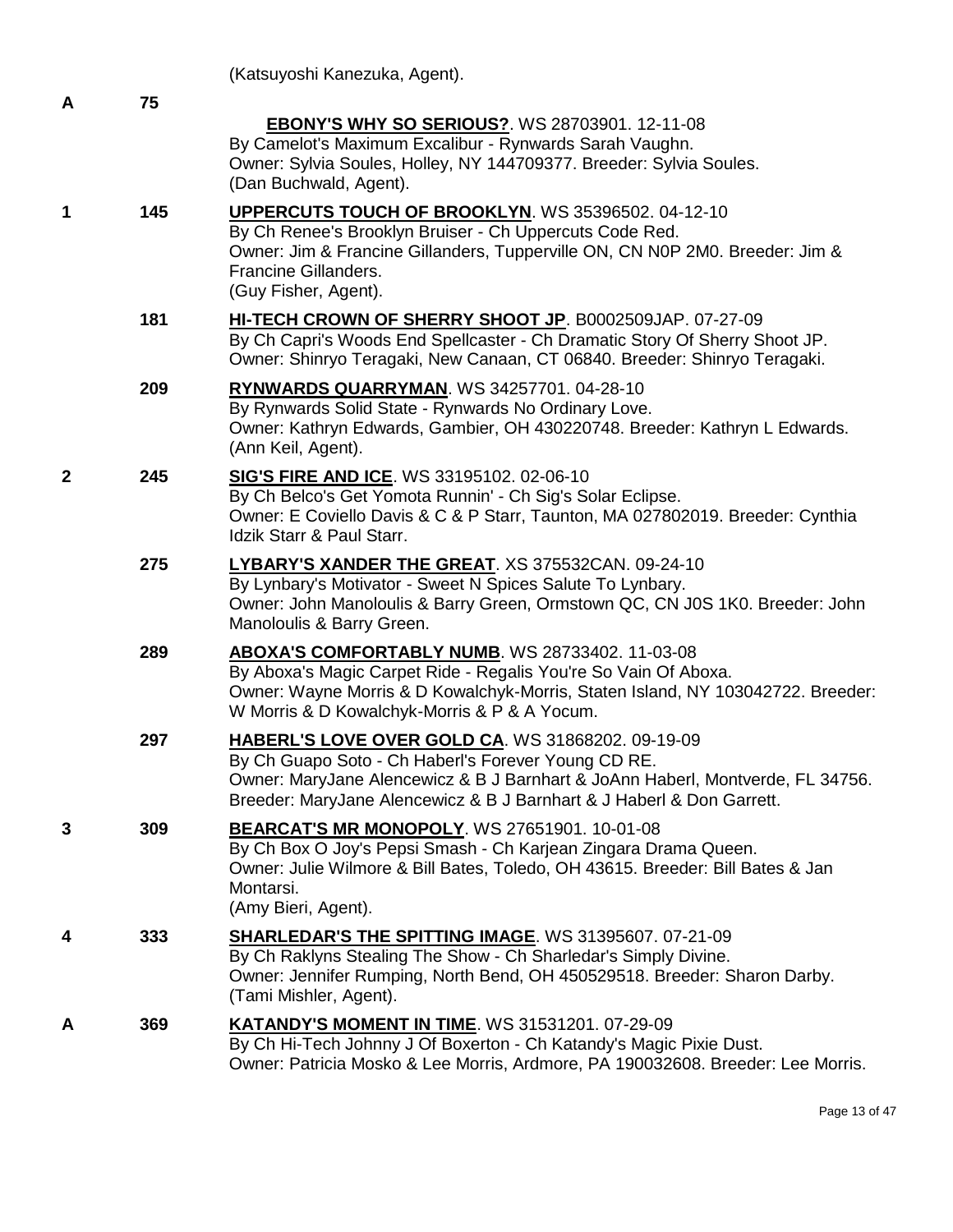|   | 417 | <b>RODEO'S SMOKE'N ON DA RIO. WS 36081201. 10-30-10</b><br>By Ch Berlane Rosend's Tribute To BK - Rodeo's Da Girls Got Chrome.<br>Owner: Debra Wilke, Cuero, TX 779546415. Breeder: Debra Wilke.<br>(Tina Starr, Agent).                                                                      |
|---|-----|-----------------------------------------------------------------------------------------------------------------------------------------------------------------------------------------------------------------------------------------------------------------------------------------------|
|   | 457 | C-ERA K-ANOS NIGHT MOVES. WS 37076304. 04-05-11<br>By Ch Summer's Blackjack Of Shadigee - C-Era's Soul Serenade.<br>Owner: Kim Arellano & Carolyn Pressley, Bloomington, IN 474039631. Breeder:<br>Carolyn Pressley.<br>(Tessie Savage, Agent).                                               |
|   | 503 | <b>DONJE'S LUCKY PRINCE OF BROOKSIDE.</b> WS 30241204. 05-21-09<br>By Ch Donje's Lucky Charm Of Bluemoon - Donje's Charmed One @ Brookside.<br>Owner: Lee Meier, Bonneterre, MO 63628. Breeder: Angela K Brooks.<br>(Rick Justice, Agent).                                                    |
|   |     | <b>BOXERS. Open, Fawn Dogs.</b>                                                                                                                                                                                                                                                               |
|   | 27  | <b>SHAMROCK'S TONY. 31033ARG. 05-14-09</b><br>By Jamieson's My Word Is The Law - Shamrock's Madonna.<br>Owner: Monica Caubet & Laura Bruno, North Miami Beach, FL 33160. Breeder:<br>Shamrock' Kennel.                                                                                        |
|   | 65  | <b>CHINOE'S TEXAS TWO STEPPIN WITH TARANALI. WS 37233101. 02-05-11</b><br>By GCH Pheasant Hollows All Time High - Denali's Dancing With Tara.<br>Owner: Lesli D Nickell, Southlake, TX 760922301. Breeder: Lesli Nickell & Barbara<br>Grizlo & Michael G Hilderbrand.<br>(Tina Starr, Agent). |
| 4 | 205 | JETRO RAMOS. FCMN1050BMEX. 08-27-09<br>By Jrs Weekend Warrior - Ginna Ramos.<br>Owner: Francisco Ramos Macias, Mexico DF 06920, . Breeder: Francisco Ramos<br>Macias.                                                                                                                         |
| Α | 259 | <b>CINNRHEE KPARK'S TALKER OF DC. WS 39354502. 10-07-10</b><br>By Ch DC's Something To Talk About AT CinnRhee - Ch Kadenza's In Plain Sight.<br>Owner: Dr Don Craig & Anne Craig, Harrow ON, CN N0R 1G0. Breeder: H Medley<br>Small & Stephanie McIntosh.<br>(H Medley Small, Agent).         |
| 2 | 269 | SIG'S ICON. WS 26980901. 07-12-08<br>By Ch Belco's Long Kiss Good Knight - Ch Sig's Image Of Sapphire.<br>Owner: Cynthia Idzik-Starr & Paul Starr, Sykesville, MD 217845520. Breeder: Cynthia<br>Idzik-Starr & Paul Starr.                                                                    |
| Α | 343 | <b>CHERKEI'S BUSY BEING AWOL RN CA. WS 33485302. 02-03-09</b><br>By Ch Bravo N Sunset Stealing Time - Ch Cherkei Cotton Crinoline.<br>Owner: Todd & Sherry Buchla, Marietta, GA 300641224. Breeder: Marjorie Ross &<br>Cheryl Robbins & Keith Robbins.<br>(Michael Sheppard, Agent).          |
|   | 387 | TRIMANOR'S ZOOKA. WS 35138501. 09-17-07<br>By Allegro Trimanor Jamacamecrazy - Boxrmor's Natasha At Trimanor.<br>Owner: Judy Jean Jury & Lynne Payne & Heather Gosnell, London ON, CN N6H 1L9.<br>Breeder: Jean Judy Jury & Kristen Softley & Eric Young.                                     |
|   | 395 | LISTON'S BE ON THE LOOKOUT. WS 36043001. 09-09-10                                                                                                                                                                                                                                             |
|   |     |                                                                                                                                                                                                                                                                                               |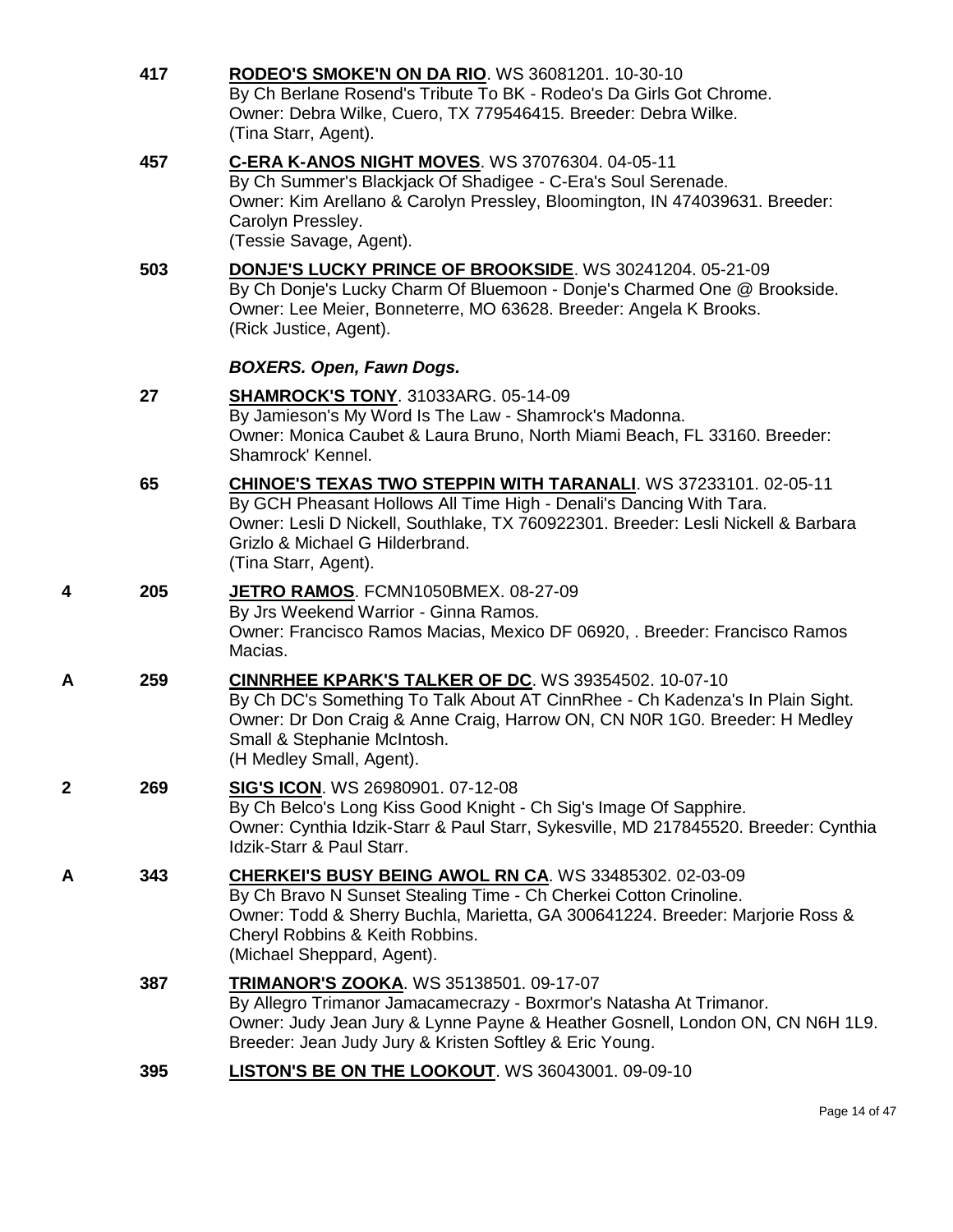|              |     | By Liston's Ritchie Valens - Liston's Uptown Girl.<br>Owner: Melvin Wolfe, Summerfield, FL 34491. Breeder: Lisa Spohn.<br>(BJ Barnhart, Agent).                                                                                                                                     |
|--------------|-----|-------------------------------------------------------------------------------------------------------------------------------------------------------------------------------------------------------------------------------------------------------------------------------------|
| 1            | 429 | <b>DRACO'S SIKANDER. WS 31207805. 04-17-09</b><br>By Ch PRO'S Original 501Blues - Draco's Saphira.<br>Owner: Fernanda Ibarguen, Columbus, NC 287223439. Breeder: Jorge Pinzon.<br>(Jorge Pinzon, Agent).                                                                            |
| 3            | 449 | <b>MARBURL'S SPARTACUS. WS 36580502. 11-08-10</b><br>By Ch Illyrian's Trilogy - Ch Marburl's Mykonos.<br>Owner: Mary Frances Burleson & Kim McGregor Hanusek, Sachse, TX 750483931.<br>Breeder: Owner.<br>(Lori McClain, Agent).                                                    |
|              | 485 | WINFALL'S RU READY OF JOCOLU. XY392113CAN. 12-02-10<br>By Winfall's Scooba Style - Foresthill's Precious Phoebs.<br>Owner: Jo Jo Iu, Minesing ON, CN L0L 1V2. Breeder: Joseph Drury.                                                                                                |
| A            | 505 | <b>FLORENTINE'SSEEKINGJUSTICE@PICTUREPERFECT.</b> WS 36825207. 06-25-10<br>By Rummer Run's Tug Of War - GCH Carillon's Grand Monet.<br>Owner: Angie Lopez, Leadwood, MO 636531019. Breeder: Sally Palles & Barbara<br>Bachman.<br>(Rick Justice, Agent).                            |
|              |     | BOXERS. Puppy, 6 & Under 9 Months, Brindle Bitches.                                                                                                                                                                                                                                 |
| 4            | 220 | <b>LATTALANE'S WILD IRISH ROSE OF TRALEE. WS 38861201. 09-28-11</b><br>By Ch Rochil's Call Of The Wild - GCH LattaLane's Kiss Me I'm Irish.<br>Owner: Thomas & Carol Latta, Corder, MO 64021. Breeder: T & C Latta & M Rocca &<br>D Galante.<br>(Lori McClain, Agent).              |
| $\mathbf{2}$ | 316 | TREASURES JOURNEY FROM CROOKED CREEK. WS 38663401. 09-06-11<br>By GCH White Pines Jive Talkin - Ch Maddison Janay's Lady Luck.<br>Owner: Timothy McCormack & Bryan McMillen & Kim Hall, Mount Juliet, TN<br>371223609. Breeder: Thomas Gaus & Tyler Gaus.<br>(Tami Mishler, Agent). |
|              | 346 | BEARCAT'S DANCING WITH THE STARS. WS 39049002. 09-19-11<br>By Ch Rodon's Dance With Destiny - Bearcat's Basic Black.<br>Owner: Bill Bates, Goshen, OH 451220256. Breeder: Bill Bates.                                                                                               |
|              | 372 | DAPPER'S JASMINE STARR. WS 38944301. 10-14-11<br>By Sig's Fire And Ice - Dapper's Seawind Sizzle.<br>Owner: Patti McMullen, Hampstead, NH 03841. Breeder: Patti McMullen.                                                                                                           |
| 3            | 386 | <b>ENCORE'S FARMORE UNTOUCHABLE. WS 39936806. 11-04-11</b><br>By Ch Pheasant Hollow's Macho Camacho - Ch Encore's Xanadu.<br>Owner: Amber & Daniel Gates, Ft Leavenworth, KS 66027. Breeder: Amber & Daniel<br>Gates & Chery Cates.                                                 |
|              | 488 | FORESTHILL'S STAR ATTRACTION. YS430993CAN. 09-19-11<br>By Foresthill's O Twist 'N' Tyme - Winfall's We Love Chocolate.<br>Owner: Joseph & Joan Drury, Minesing ON, CN L0L 1Y2. Breeder: Joan Drury.                                                                                 |
| 1            | 502 | PHESANT HOLLOW'S SAINT MISBEHAVEN. WS 39391603. 09-25-11<br>By Pheasant Hollow's Macho Comacho - Pheasant Hollow's About The Bling.                                                                                                                                                 |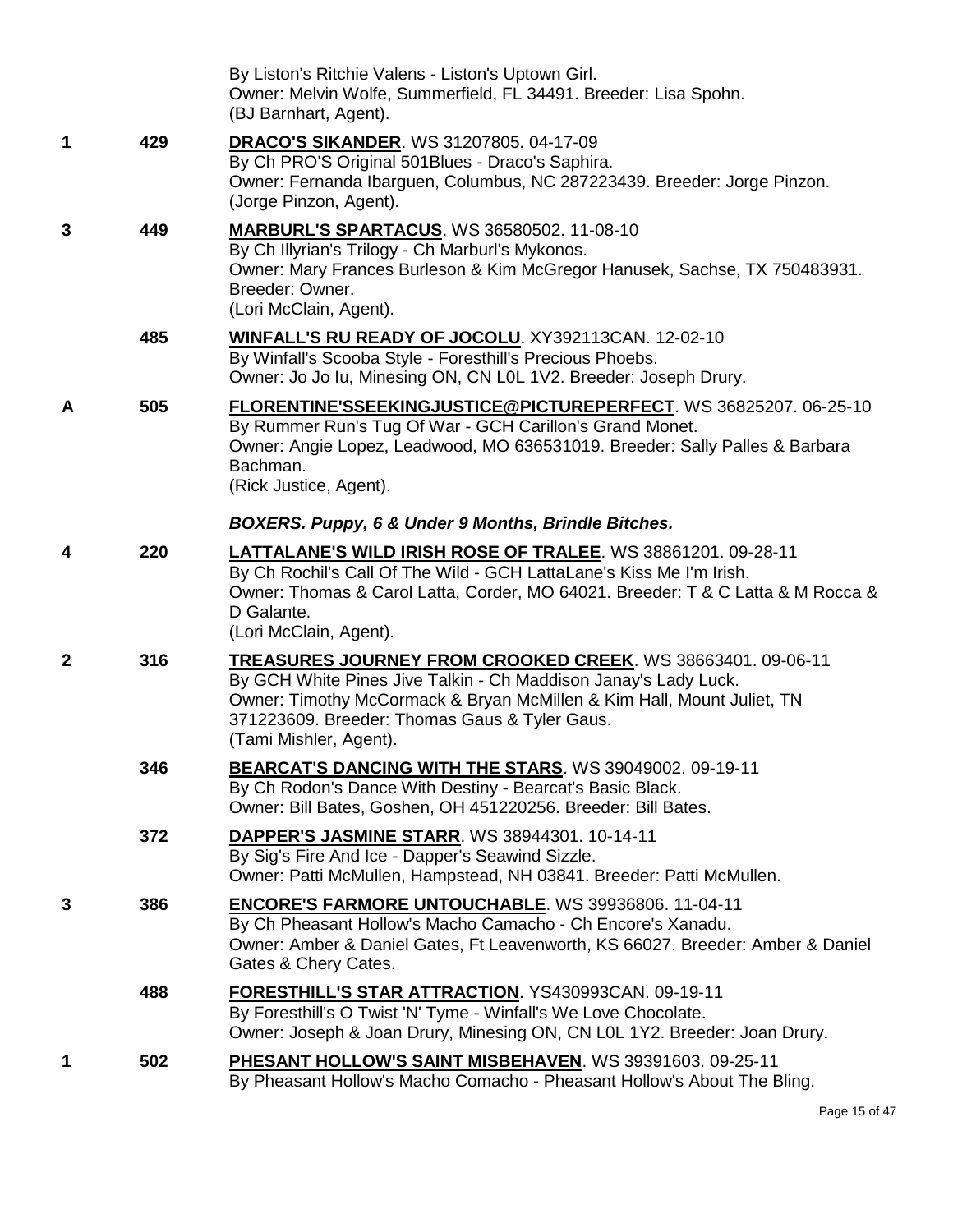Owner: Michelle & Stephanie Curtis & Kerry & Allison Jones, Rochester, NY 14624. Breeder: Kerry & Allison Jones.

#### *BOXERS. Puppy, 6 & Under 9 Months, Fawn Bitches.*

**3 18 [HILLTOPS OFFICIAL TICKET](http://www.infodog.com/files/bdogrsl1.prg;makc=WS%2039522301;mdog=Hilltops_Official_Ticket;wins=all)**. WS 39522301. 10-20-11 By GCH Ramarco's Ticketmaster - GCH Hilltop Cr's Just Plain Poetry. Owner: Schuylar Moore & Abbey Moore & Stacie Kinnaird, Bedford, TX 760957123. Breeder: Stacie Kinnaird & Schuylar Moore. **64 [LEMKO WALK A MILE IN MY SHOES AT LYRIC](http://www.infodog.com/files/bdogrsl1.prg;makc=WS%2039066802;mdog=Lemko_Walk_A_Mile_In_My_Shoes_At_Lyric;wins=all)**. WS 39066802. 09-26-11 By Ch Pearlisle Standing-O For Bix-L - Lemko's Euro Star. Owner: Sue Simon & Jessica Kozel, Scotch Plains, NJ 07076. Breeder: Jessica Kozel. **A 66 [CR BROOKLYN'S EMILY ROSE](http://www.infodog.com/files/bdogrsl1.prg;makc=WS%2039477802;mdog=CR_Brooklyn_s_Emily_Rose;wins=all)**. WS 39477802. 11-05-11 By Ch Randolph's Beau Jangles - CR Request For Grace. Owner: Rick & Cindy Walunas, Montague, MI 494379461. Breeder: Rick & Cindy Walunas. (Jerry Ledford, Agent). **84 [CR THE DIVINE MISS M](http://www.infodog.com/files/bdogrsl1.prg;makc=WS%2038640601;mdog=CR_The_Divine_Miss_M;wins=all)**. WS 38640601. 08-23-11 By Ch Randolph's Beau Jangles - CR Request For Grace. Owner: Rick & Cindy Walunas, Montague, MI 494379461. Breeder: Cindy Walunas & Phylis Snyder. (Christa Cook, Agent). **162 [HAPPY TAIL'S THE BEST IS YET TO COME](http://www.infodog.com/files/bdogrsl1.prg;makc=WS%2038819504;mdog=Happy_Tail_s_The_Best_Is_Yet_To_Come;wins=all)**. WS 38819504. 09-19-11 By Ch Strawberry N Reo Gold Country - Ch Happy Tail's Let's Get This Party Started GN CDX. Owner: Susan M Naffziger & Amy C Bieri, Albany, IN 473201006. Breeder: Susan M Naffziger & Amy Bieri. **200 [BUB'S YOU'VE GOT A FRIEND OF ABOXA](http://www.infodog.com/files/bdogrsl1.prg;makc=WS%2038776801;mdog=Bub_s_You_ve_Got_A_Friend_Of_Aboxa;wins=all)**. WS 38776801. 09-05-11 By Aboxa's Magic Carpet Ride - Bubs Belle Of The Ball. Owner: Marion Hamel & Nicholas Hazzard & Wayne Morris, Wingdale, NY 125941405. Breeder: Marion Hamel & Nick Hazzard. **202 [CR RUN FOR THE ROSES](http://www.infodog.com/files/bdogrsl1.prg;makc=WS%2039477801;mdog=CR_Run_For_The_Roses;wins=all)**. WS 39477801. 11-05-11 By Ch Randolph's Beau Jangles - CR Request For Grace. Owner: Rick & Cindy Walunas, Montague, MI 494379461. Breeder: Rick & Cindy Walunas. **260 [WESTHAVEN-N-KEE'S TIS THE SEASON](http://www.infodog.com/files/bdogrsl1.prg;makc=WS%2038897602;mdog=Westhaven-N-Kee_s_Tis_The_Season;wins=all)**. WS 38897602. 10-12-11 By Ch McCoy's Thunderstruck At Kee - Westhaven's Heart On Fire. Owner: Dave & Tami Westendorf, Fairview, TN 37062. Breeder: Danielle Aikman. (Tami Mishler, Agent). **1 298 [JOKAR'S N HAPPY TAIL'S FERGALICIOUS](http://www.infodog.com/files/bdogrsl1.prg;makc=WS%2038598801;mdog=Jokar_s_N_Happy_Tail_s_Fergalicious;wins=all)**. WS 38598801. 08-18-11 By GCH Barbiloc's Dart Image At Happy Tails RA NA NAJ - GCH Jokar's Blonde Ambition's Of Happy Tails. Owner: Amy Bieri & Marci Bell, Island Lake, IL 60042. Breeder: Carrie Cole & Amy Bieri. **2 312 [LEMKO AND SALGRAY'S MILESTONE](http://www.infodog.com/files/bdogrsl1.prg;makc=WS%2039066805;mdog=Lemko_And_Salgray_s_Milestone;wins=all)**. WS 39066805. 09-26-11 By Ch Pearlisle Standing-O For Bix-L - Lemko's Euro Star. Owner: Jessica Kozel & Jane Hamilburg-Guy, Wrentham, MA 020931643. Breeder: Jessica Kozel.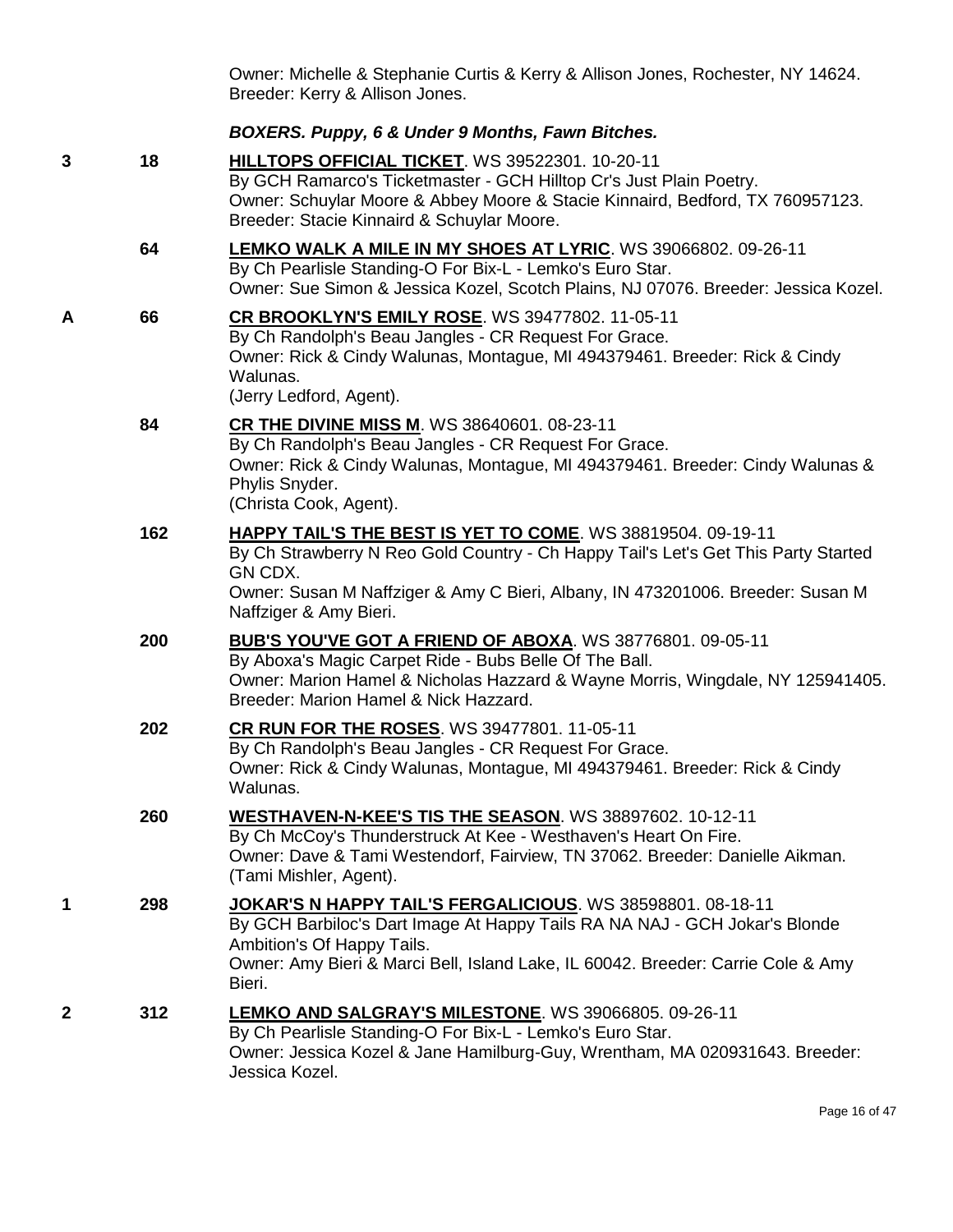|   | 328 | <b>BULLOCK'S KISS OF BETRAYAL. WS 38584502. 09-03-11</b><br>By Ch Bullock's Elisha - Ch Bullock's Jazeel.<br>Owner: Charles G Bullock, Petal, MS 394654159. Breeder: Charles G Bullock.<br>(Lori McClain, Agent).                                                                                                  |
|---|-----|--------------------------------------------------------------------------------------------------------------------------------------------------------------------------------------------------------------------------------------------------------------------------------------------------------------------|
|   | 340 | <b>HI-TECH'S RUBY SLIPPERS. WS 38998102. 08-25-11</b><br>By Ch Hi-Tech's Arbitrage - Ch Hi-Tech's Stella Starligh Of Tierradentro.<br>Owner: Dr & Mrs William Truesdale & Kimberly Calvacca, Seekonk, MA 02771.<br>Breeder: Dr & Mrs William TruesdaleKimberly Calvacca.<br>(Kimberly A Pastella-Calvacca, Agent). |
| 4 | 342 | MEL-O-D'S THE HEAVEN'S DECLARE HIS GLORY. WS 38840605. 09-10-11<br>By Ch Bentbrook's Texas Trooper - Ch Mel-o-D's Right As Rain.<br>Owner: Melody Clementz & Jennifer Gruneberg, Philadelphia, PA 19148. Breeder:<br>Melody Clementz.<br>(Kimberly Pastella-Calvacca, Agent).                                      |
|   | 352 | MEL-O-D'S ISN'T SHE LOVELY. WS 38840601. 09-10-11<br>By Ch Bentbrook's Texas Trooper - Ch Mel-o-D's Right As Rain.<br>Owner: Melody Clementz, Prophetstown, IL 61277. Breeder: Melody Clementz.<br>(Tessie Savage, Agent).                                                                                         |
|   | 354 | MEL-O-D'S WIND BENEATH MY WINGS. WS 38840603. 09-10-11<br>By Ch Bentbrook's Texas Trooper - Ch Mel-o-D's Right As Rain.<br>Owner: Melody Clementz, Prophetstown, IL 61277. Breeder: Melody Clementz.<br>(Tessie Savage, Agent).                                                                                    |
|   | 410 | <b>WINFALL'S FASHION AND STYLE. YU439251CAN. 10-02-11</b><br>By Ch Winfall's I've Got What It Takes - Winfall's Allin Style And Dreams.<br>Owner: Tina Porter, Minesing ON, CN L0L 1V2. Breeder: Tina Porter.                                                                                                      |
| Α | 420 | BYGEORGE KATYDID'S POEMS AND PROMISES. WS 38440305. 08-20-11<br>By Ch Storybook Page After Page - Ch Katydid's The Sweetest Dream.<br>Owner: Karen M George, Plymouth, MN 554414849. Breeder: Karen Cameron-Howell.<br>(Lori McClain Ferguson, Agent).                                                             |
|   | 442 | <b>BULLOCK'S LEAH OF MARBURL. WS 38569202. 08-28-11</b><br>By Ch Marburl's Hidalgo - Bravo's Come Dance With Me.<br>Owner: Mary Frances Burleson, Sachse, TX 750483931. Breeder: Charles Bullock.<br>(Lori McClain, Agent).                                                                                        |
|   | 512 | PINNACLES SB CRESCENT CITY BREEZE MMS. WS 39076803. 09-24-11<br>By Ch Illyrian's Trilogy - Storybook Fantasia.<br>Owner: Debbie Schlesinger & Julie Lawrence & Michael Shepherd, Little Rock, AR<br>722234290. Breeder: Owners.<br>(Michael Shepherd, Agent).                                                      |
|   | 514 | PINNACLE'S SB STUNNING LIKE MY DADDY MMS. WS 39076802. 09-24-11<br>By Ch Illyrian's Trilogy - Storybook Fantasia.<br>Owner: Julie Lawrence & Deb Schlesinger Myrene Cox, Little Rock, AR 722122764.<br>Breeder: Debbie Schlesinger & Julie Lawrence Michael Shepherd.<br>(Michael Shepherd, Agent).                |
|   | 516 | PINNACLES INIT TO WINIT. WS 39076805. 09-24-11<br>By Ch Illyrian's Trilogy - Storybook Fantasia.<br>Owner: Carlena & Ken Pulliam & Michael Shepherd, Little Rock, AR 72223. Breeder:<br>De Schlesinger & Julie Lawrence & Michael Shepherd.                                                                        |

Page 17 of 47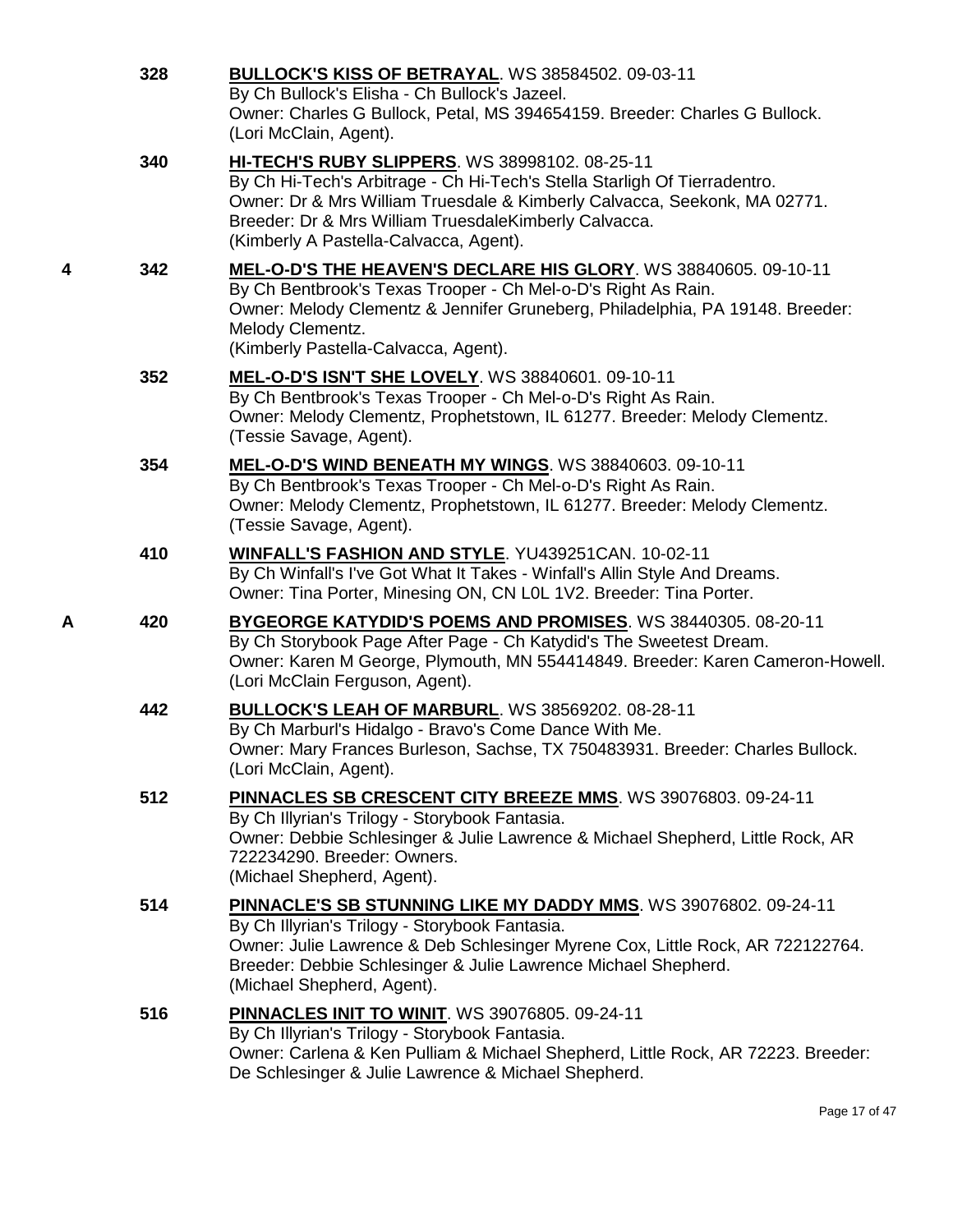|     |     | (Michael Shepherd, Agent).                                                                                                                                                                                                                                                                                      |
|-----|-----|-----------------------------------------------------------------------------------------------------------------------------------------------------------------------------------------------------------------------------------------------------------------------------------------------------------------|
| A   | 518 | PINNACLE'S SB I GOT IT FROM MY MOMMA MMS. WS 39076801. 09-24-11<br>By Ch Illyrian's Trilogy - Storybook Fantasia.<br>Owner: Debbie Schlesinger & Julie Lawerence & Michael Shepherd, Little Rock, AR<br>722234290. Breeder: Owners.                                                                             |
|     |     | BOXERS. Puppy, 9 & Under 12 Months, Brindle Bitches.                                                                                                                                                                                                                                                            |
|     | 16  | <b>SHADIGEE'S SHUT UP 'N KISS ME. WS 38518104. 06-29-11</b><br>By Ch Storybook Page After Page - Ch Shadigee's Lady Luck.<br>Owner: Tara Burt & Ed Wadman & Lee J Nowak & Mary Jane Nowak, Rusagonis NB,<br>CN E3B 7X6. Breeder: Lee J Nowak & Mary Jane Nowak.                                                 |
| 2   | 26  | JESTIC N TOPRANK'S BRITISH STERLING. WS 37718202. 06-01-11<br>By Ch Faerdorn Dust Buster - Ch Jestic's After The Storm.<br>Owner: Shelly Dueck, Abbotsford BC, CN V3G 1W6. Breeder: Sally Keller & Danielle L<br>Keller.                                                                                        |
|     | 40  | NEWCASTLE'S TWITCHY WITCHY WOMAN. WS 37488107. 05-23-11<br>By Ch CR-Newcastle's Bird In The Hand - Ch Cameliard's My Pleasure.<br>Owner: Kim Greulich, Greenville, 5H 45331. Breeder: Kim Greulich.<br>(Ashley Wynieski, Agent).                                                                                |
|     | 46  | PHEASANT HOLLOWS NOT TONIGHT HONEY. WS 38474906. 07-20-11<br>By Ch Pheasant Hollows Asurebet - Ch Pheasant Hollow's Hot Dam Here I Am.<br>Owner: Fiona C McIntosh & Kerry Jones, Newington, CT 061112567. Breeder: Kerry<br>Jones & Robert Detoro & Allison Jones & Patricia Detoro.<br>(Allison Jones, Agent). |
| A   | 102 | <b>COUNTRYSIDES SECRET EMBRACE.</b> WS 38144303. 08-04-11<br>By Countryside's Black Mamba - Ch Cr's Belle Of The Ball.<br>Owner: Tashiba D Ebersole, Jackson, MI 492018331. Breeder: Tashiba Ebersole &<br>Cindy R Walunas.<br>(Jerry Ledford, Agent).                                                          |
|     | 124 | <b>SHAEWARD'S LOOK AT ME. WS 38466106. 07-31-11</b><br>By Timbavati's Fra Giovanni - Shaeward's Darling In Neverland.<br>Owner: Alisha Mobley, Ellettsville, IN 47429. Breeder: Alisha Mobley.<br>(Cheryl Cates, Agent).                                                                                        |
| 3   | 130 | LEGACY'S GRAND DUCHESS. WS 38207403. 07-16-11<br>By Ch Fanfare'N Legacy's Anything Goes - Ch Sergio's Duchess Of Legacy.<br>Owner: Jessica Craig DVM & Don & Ginny Nicholson, Bel Air, MD 21014. Breeder:<br>Ginny Nicholson.<br>(Debbie Struff, Agent).                                                        |
| 1/R | 142 | PHEASANT HOLLOW'S KEYS TO MY CAR-MA. WS 38164701. 06-02-11<br>By Ch Pheasant Hollow's Cryponite - Ch Pheasant Hollow's Party Like A Rock Star.<br>Owner: Kerry Jones & Allison Jones, Wallkill, NY 12589. Breeder: Kerry Jones &<br>Allison Jones.                                                              |
|     | 190 | JESTIC'S TEMPEST IN A TEAPOT. WS 37718201. 06-01-11<br>By Ch Faerdorn Dust Buster - Ch Jestic's After The Storm.<br>Owner: Danielle & Sally Keller, Yacolt, WA 986750499. Breeder: Sally & Danielle<br>Keller.                                                                                                  |
| 4   | 224 | <b>STREAMLINE'S SWEET TEMPTATION.</b> WS 38483003. 07-23-11                                                                                                                                                                                                                                                     |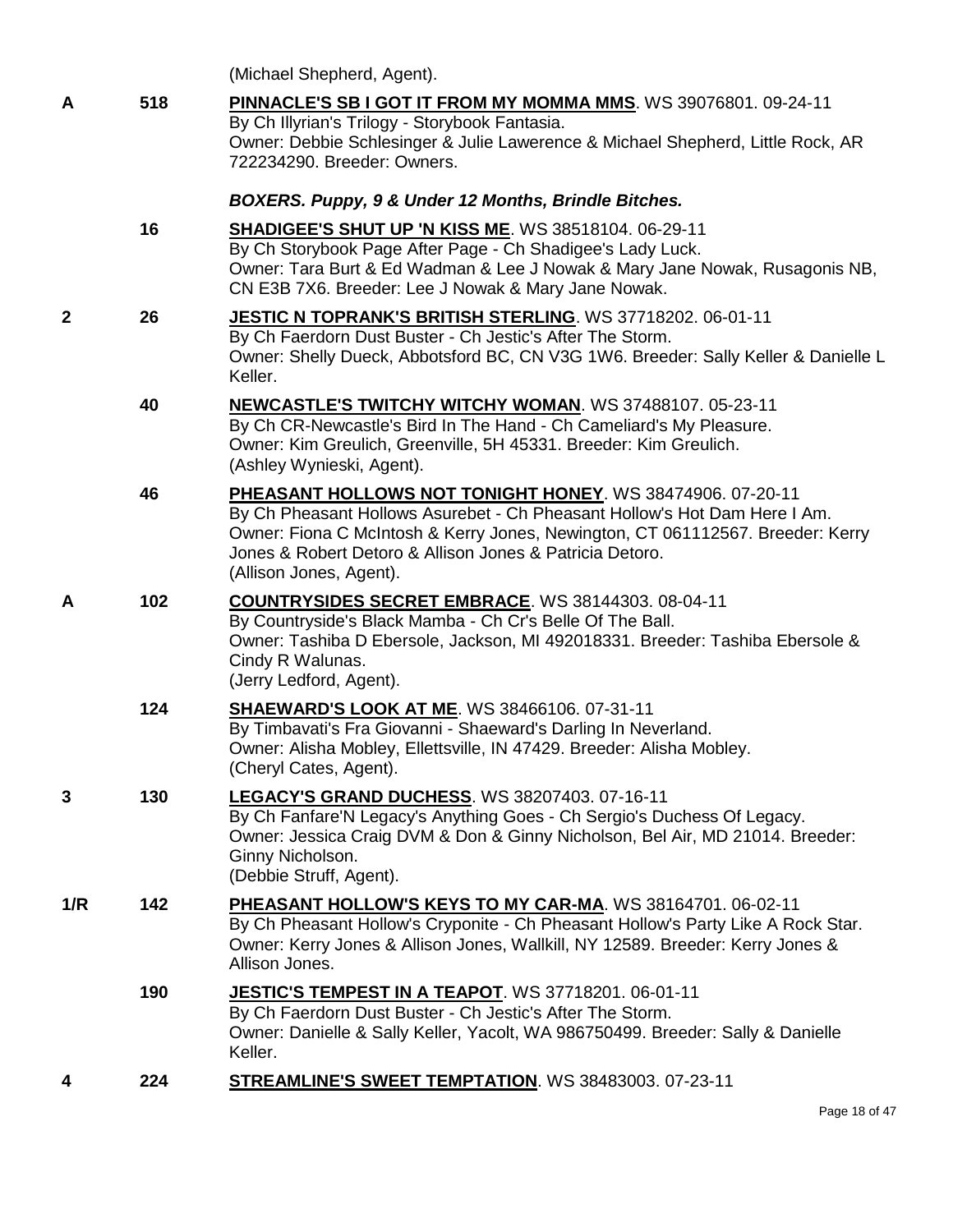|   |     | Page 19 of 47                                                                                                                                                                                                                                                                                                                                    |  |
|---|-----|--------------------------------------------------------------------------------------------------------------------------------------------------------------------------------------------------------------------------------------------------------------------------------------------------------------------------------------------------|--|
|   | 50  | <b>MINSTREL'S MY WAY OR THE HIGHWAY. WS 37875702. 06-16-11</b>                                                                                                                                                                                                                                                                                   |  |
|   | 44  | <b>COUNTERPUNCH'S LUCID DREAM. WS 39745201. 07-17-11</b><br>By Ch Adellin's Simply Nantess - Counterpunch Taylor Made.<br>Owner: Beverley Pope & Mike Miles & Darlene Vickers, Carberry MB, CN R0K 0H0.<br>Breeder: Beverley Pope & Mike S Miles & Darlene Vickers.                                                                              |  |
|   | 34  | <b>BANGKOK'S MAIN CHARACTER. WS 38183601. 08-03-11</b><br>By Ch Rochil's Roar Of The Crowd Kandiyohi - Topline&High Ridge's Drama Queen.<br>Owner: Apichai Anantrechai, Riverside, CA 92505. Breeder: Apichai Anantrechai &<br>Laurie & Dawn.<br>(Wendy Bettis, Agent).                                                                          |  |
|   | 510 | <b>CHERKEI'S SPARKLE PLENTY. WS 40283401. 07-05-11</b><br>By Ch Summer's Blackjack Of Shadigee - Reannon Cherkei Just Press Play.<br>Owner: Cheryl & Keith Robbins & Marjorie Ross, Newnan, GA 302635038. Breeder:<br>Cheryl & Keith Robbins & Marjorie Ross.<br>(Michael Shepherd, Agent).<br>BOXERS. Puppy, 9 & Under 12 Months, Fawn Bitches. |  |
|   | 440 | PHEASANT HOLLOWS BET YER SWEET BOOTIE. WS 38474903. 07-20-11<br>By Ch Pheasant Hollows Asurebet - Ch Pheasant Hollow's Hot Dam Here I Am.<br>Owner: Julie Thate & Kerry Jones & Allison Jones, Fairmont, MN 56031. Breeder:<br>Kerry Jones & Robert Detoro & Allison Jones & Patricia Detoro.                                                    |  |
|   | 438 | PARAMOUNT'S AGENT 99. WS 37742002. 05-24-11<br>By Ch Illyrian's Trifecta At Maxl - Sapphires Black Gold.<br>Owner: Rockie Budwill & Megan Starner, Omaha, NE 681522316. Breeder: Megan<br>Starner & Shelly Williams.                                                                                                                             |  |
|   | 432 | <b>GO&amp;DO'S LADY LIBERTY. WS 37616802. 05-27-11</b><br>By Ch Cachet's Thief In The Night - Ch Go&DO Special Delivery.<br>Owner: Gaspar Otero & Donna Otero, Mint Hill, NC 28227. Breeder: Gaspar Otero.<br>(Vicki East, Agent).                                                                                                               |  |
|   | 404 | RENNO'S KEEPS ON ROCKIN'. WS 38245902. 05-13-11<br>By Ch Boxrmor N Renno Here's Johnny - Ch Renno's Precious Gem.<br>Owner: Hannelore Renno, Mira Loma, CA 917520003. Breeder: Hannelore Renno.<br>(Gary Steele, Agent).                                                                                                                         |  |
| A | 296 | FULLCIRCLE'S COUNTRYSIDE WEB OF INTRIGUE. WS 38144305. 08-04-11<br>By Countryside's Black Mamba - CR's Belle Of The Ball.<br>Owner: Rick Luckenbacher & Connie Thompson & Mary Lou Bumpus, Roseville, MI<br>48066. Breeder: Tashiba Eversole & Cindy Walunas.<br>(Jerry Ledford, Agent).                                                         |  |
|   | 274 | KT'S CREME DE CACAO. WS 37973401. 07-12-11<br>By Korbel's Totally Exposed - GCH Foxen's Sassy Little Lady.<br>Owner: Sue Driscoll & Lynn Schaefer, Belvidere, IL 610087010. Breeder: Sue Driscoll<br>& Janet Kraus & Lynn Schaefer.<br>(Tessie Savage, Agent).                                                                                   |  |
|   |     | By Ch Ensign's Justified - Dream Team's Storm Edition.<br>Owner: Mack Young & Joleena Young, Sullivan, IL 619516386. Breeder: Mack Young<br>& Joleena Young.<br>(Christa Cook, Agent).                                                                                                                                                           |  |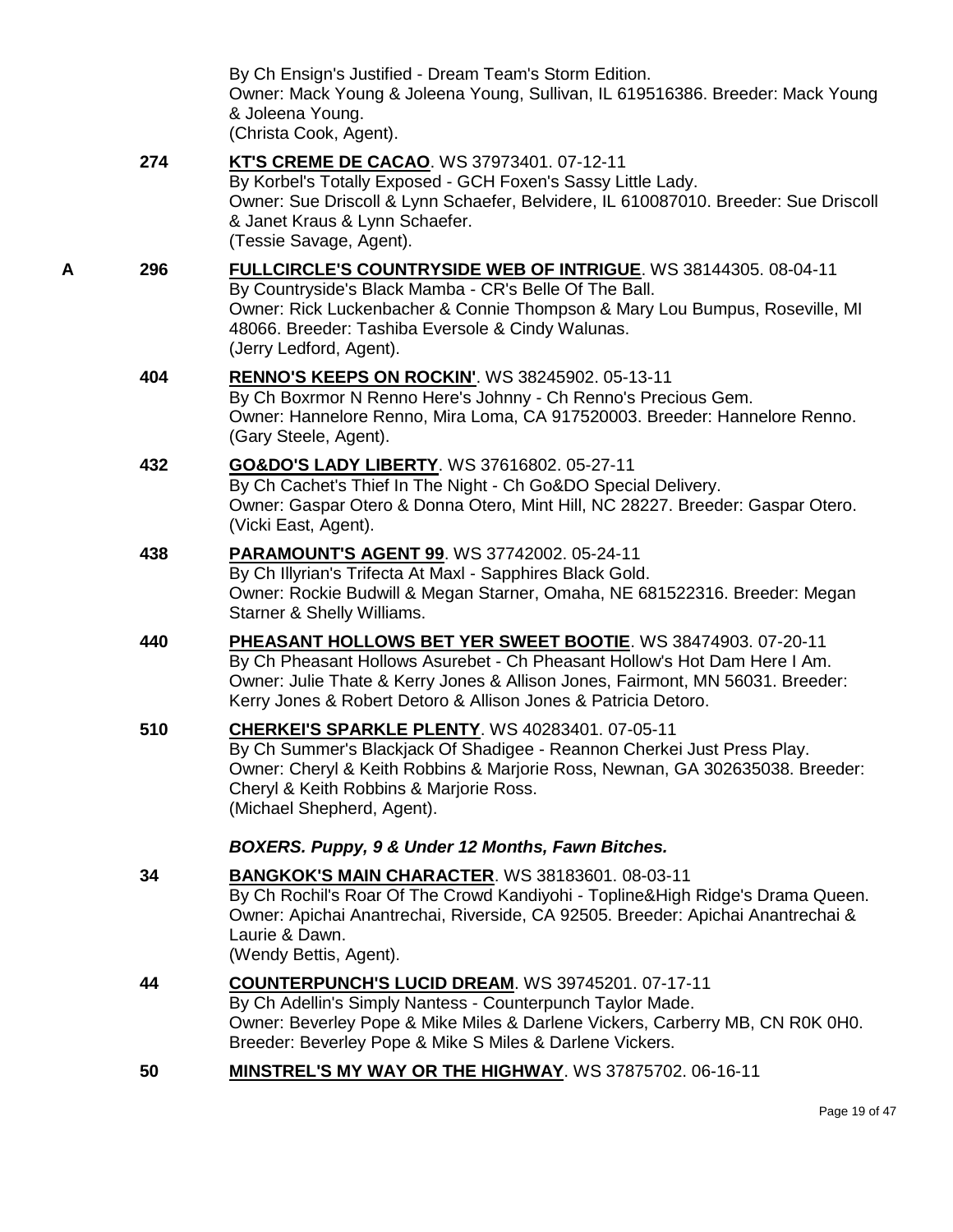By GCH Pheasant Hollow's All Time High - Brandiwine Chances Are Awfully Good. Owner: Katherine S Nevius, Easton, MD 216014510. Breeder: Roberta Smith & Katherine Nevius.

**58 [RIVER-RUN'S NICE-NICE-VERY NICE](http://www.infodog.com/files/bdogrsl1.prg;makc=WS%2037620802;mdog=River-Run_s_Nice-Nice-Very_Nice;wins=all)**. WS 37620802. 05-14-11 By GCH Katandy's Fast Forward - Ch River-Run's So Flambeaux. Owner: Dr Jennifer Krutilla, Novelty, OH 44072. Breeder: Dr Jennifer Krutilla. (Tami Mishler, Agent). **100 [SALGRAY'S CELTIC CAOIMHE](http://www.infodog.com/files/bdogrsl1.prg;makc=WS%2038789502;mdog=Salgray_s_Celtic_Caoimhe;wins=all)**. WS 38789502. 08-08-11 By Ch Salgray's Beat The Street - Salgray's Starshine V. Lemko. Owner: Bruce McIntosh & Maura McIntosh, Mansfield, MA 020481446. Breeder: Jane Hamilburg-Guy. **110 [KARONS SIMPLY ADORABLE](http://www.infodog.com/files/bdogrsl1.prg;makc=WS%2037847103;mdog=KaRons_Simply_Adorable;wins=all)**. WS 37847103. 06-02-11 By Ch Adellins Simply Nantess - Katandys Caprice Of KaRon. Owner: Ron Jaeb & Kathy Jaeb, Maple Grove, MN 55369. Breeder: Ron & Kathy Jaeb. (Tessie Savage, Agent). **122 [COUNTERPUNCH N DARVICK DREAMON](http://www.infodog.com/files/bdogrsl1.prg;makc=WS%2039745202;mdog=Counterpunch_N_Darvick_Dreamon;wins=all)**. WS 39745202. 07-17-11 By Ch Adellin's Simply Nantess - Counterpunch Taylor Made. Owner: Darlene Vickers & Beverly Pope & Mike Miles, Jena, LA 713420542. Breeder: Beverley Pope & Mike S Miles & Darlene Vickers. (Terri Galle, Agent). **128 [LEGACY'S SEIZE THE DAY](http://www.infodog.com/files/bdogrsl1.prg;makc=WS%2038207404;mdog=Legacy_s_Seize_The_Day;wins=all)**. WS 38207404. 07-16-11 By Ch Fanfare 'N Legacy's Anything Goes - Ch Sergio's Duchess Of Legacy. Owner: Dr Jessica Craig DVM & Ginny Nicholson, Bel Air, MD 21014. Breeder: Ginny Nicholson. (Debbie Struff, Agent). **136 [SHILOH'S OCEANS MIST AT MARINA](http://www.infodog.com/files/bdogrsl1.prg;makc=WS%2037568704;mdog=Shiloh_s_Oceans_Mist_At_Marina;wins=all)**. WS 37568704. 05-18-11 By Ch Raklyns The Bronx MVP At Third - Ch Shilohs Tequilla Sunrise At JJN's. Owner: Dawn & Bill Hoever, Jackson, NJ 085273417. Breeder: Cynthia DeAnicis & Jo Lacagnina. (Debbie Struff, Agent). **138 [SHILOS DREAMBOAT ANNIE AT RAKLYN](http://www.infodog.com/files/bdogrsl1.prg;makc=WS%2037568706;mdog=Shilos_Dreamboat_Annie_At_Raklyn;wins=all)**. WS 37568706. 05-18-11 By Ch Raklyns The Bronx - Ch Shilos Tequilla Sunrise At JJN'S. Owner: Cynthia DeAmicis & Debbie & Erin Struff, Lowell, MA 018542627. Breeder: Cynthia DeAmicis & Jo Lacagnina. (Debbie Struff, Agent). **146 [DAVIDSONS RIVER BOAT QUEEN](http://www.infodog.com/files/bdogrsl1.prg;makc=WS%2037892501;mdog=Davidsons_River_Boat_Queen;wins=all)**. WS 37892501. 05-11-11 By Ch Raklyns High Stakes At Ivylane - Halcyon Sparkle V Davidson. Owner: Larelle A Clark, Davidsonville, MD 210352237. Breeder: Larelle Clark & Susan Von Rothkirch. (Debbie Struff, Agent). **172 [WINMERE ANGELWING](http://www.infodog.com/files/bdogrsl1.prg;makc=WS%2038429903;mdog=Winmere_Angelwing;wins=all)**. WS 38429903. 07-10-11 By Belco's Kiss My Grizz - Winmere St Clare RN. Owner: Theresa Garton, Oklahoma City, OK 73113. Breeder: Owner. (Beth Davis, Agent). **174 [WINMERE PAINTED LADY](http://www.infodog.com/files/bdogrsl1.prg;makc=WS%2038429901;mdog=Winmere_Painted_Lady;wins=all)**. WS 38429901. 07-10-11 By Belco's Kiss My Grizz - Winmere St. Clare. Owner: Theresa Garton, Oklahoma City, OK 73113. Breeder: Owner.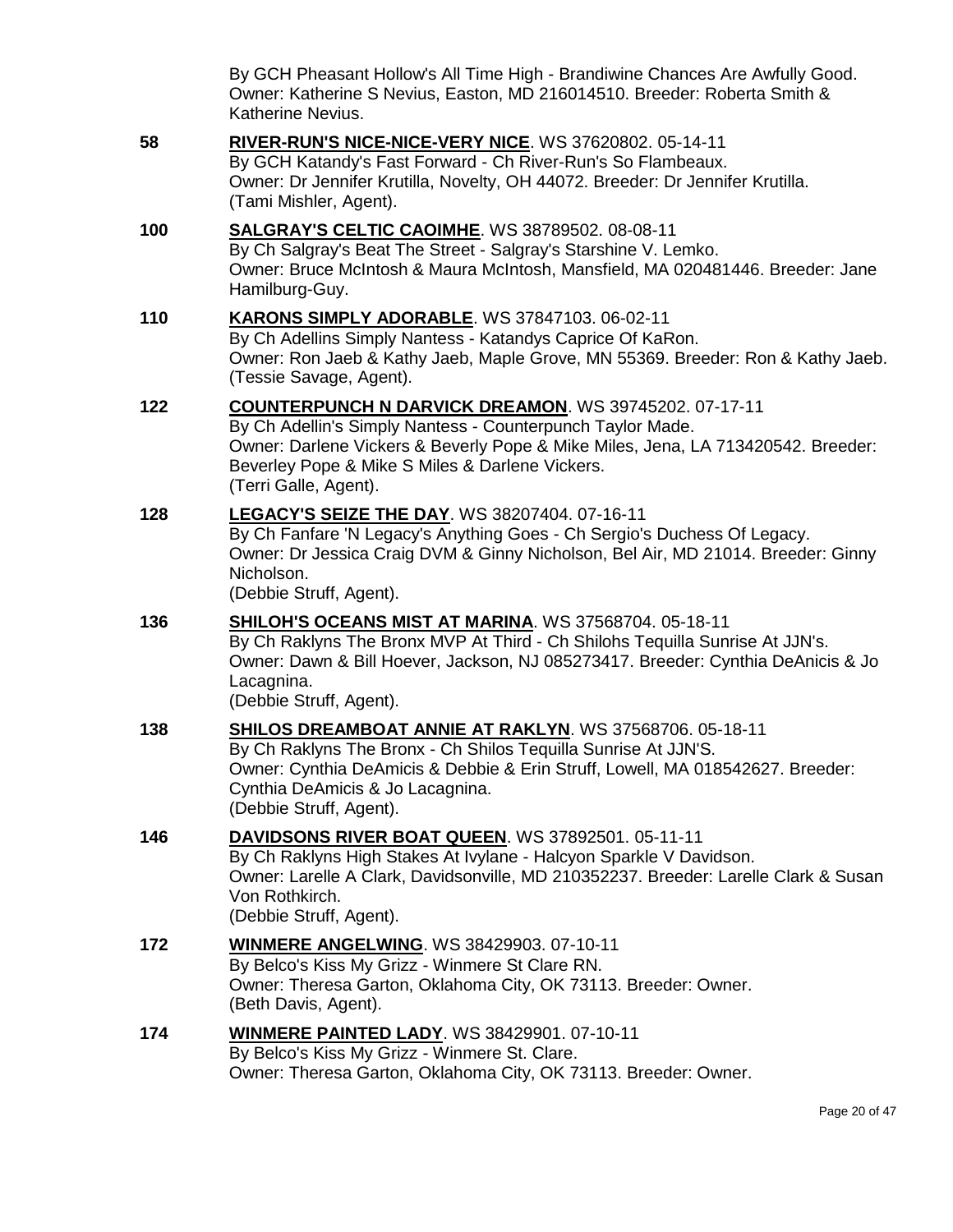|   | 176 | <b>WINMERE RED CRACKER. WS 38429902. 07-10-11</b><br>By Belco's Kiss My Grizz - Winmere St Clare RN.<br>Owner: Theresa Garton, Oklahoma City, OK 73113. Breeder: Owner.                                                                                                                        |
|---|-----|------------------------------------------------------------------------------------------------------------------------------------------------------------------------------------------------------------------------------------------------------------------------------------------------|
| 4 | 194 | GIGI AIRAF SUNLAND BR. CEC1101188. 08-01-11<br>By R And G's Mystical Dancer - Airaf's J.M. Dakota.<br>Owner: Bezerra Roberto, 60160240, . Breeder: Roberto Bezerra.                                                                                                                            |
|   | 222 | <b>STREAMLINE'S SPICE IT UP. WS 38483002. 07-23-11</b><br>By Ch Ensign's Justified - Dream Team's Storm Edition.<br>Owner: Mack Young & Joleena Young, Sullivan, IL 619516386. Breeder: Mack Young<br>& Joleena Young.<br>(Christa Cook, Agent).                                               |
|   | 266 | BRANDIWINE 'N MINSTREL'S HIGHER CALLING. WS 37875704. 06-16-11<br>By GCH Pheasant Hollows All Time High - Brandiwine Chances Are Awfully Good.<br>Owner: Roberta Smith & Tristan Smith, Brookville, PA 158251169. Breeder: Roberta L<br>Smith & Katherine S Nevius.                            |
|   | 276 | KT'S CREME DE LA CREME. WS 37973407. 07-12-11<br>By Korbel's Totally Exposed - GCH Foxen's Sassy Little Lady.<br>Owner: Lynn Schaefer & Sue Driscoll, Stoughton, WI 535891181. Breeder: Sue<br>Driscoll & Lynn Schaefer & Janet Kraus.<br>(Tessie Savage, Agent).                              |
| 3 | 282 | FANTOM'S POWER PLAY GOAL. WS 38205804. 07-22-11<br>By GCH Duba-Dae's Who's Your Daddy - Ch Raintree's Sweet Dreams.<br>Owner: Jessica Wyckoff, Riverside, CA 92508. Breeder: Jessica Wyckoff & Susan<br>Curry.<br>(James Bettis, Agent).                                                       |
|   | 300 | <b>JG'S DREAMED THIS DESIGN. WS 38403701. 07-18-11</b><br>By Ch Solidrock's Keeping Score At Korvette - Pryde & Tribute's Temple Of Artemis.<br>Owner: Jessica Jane Gunn, Kingsland, GA 31548. Breeder: Jessica J Gunn.<br>(Rick Justice, Agent).                                              |
|   | 320 | <b>BRANDIWINE 'N MINSTREL RAISING HIGHBROWS.</b> WS 37875705. 06-16-11<br>By GCH Pheasant Hollows All Time High - Brandiwine Chances Are Awfully Good.<br>Owner: Roberta Smith & Tristan Smith & Katherine Nevius, Brookville, PA 158251169.<br>Breeder: Roberta L Smith & Katherine S Nevius. |
|   | 406 | <b>HABERL'S HOT STUFF. WS 38012101. 05-22-11</b><br>By Ch Encores Baroque - Haberl's Florida Edition.<br>Owner: Todd Scala & Jo Ann Haberl & Pino Renzulli & B J Barnhart, Winter Park, FL<br>32789. Breeder: Jo Ann Haberl & B J Barnhart & Matias Dominguez & M J Alencewicz.                |
|   | 408 | HABERL'S SIZZLIN HOT. WS 38012102. 05-22-11<br>By Ch Encores Baroque - Haberl's Florida Edition.<br>Owner: Todd Scala & Jo Ann Haberl & Pino Renzulli & B J Barnhart, Winter Park, FL<br>32789. Breeder: Jo Ann Haberl & B J Barnhart & Matias Dominguez & M J Alencewicz.                     |
|   | 426 | <b>SAVOYE'S GOLDENISTA. WS 38716205. 07-05-11</b><br>By Savoye's Field Of Dreams - Quo Vadis Kiwi Maid For Savoye.<br>Owner: Pamela Savoye & Barbara Savoye, Omaha, NE 68130. Breeder: Pamela<br>Savoye & Barbara Savoye.<br>(Sherry Canciamille, Agent).                                      |
|   | 446 | <b>ILLYRIAN AND MARBURLS CHERRY ON TOP. WS 38390503. 05-23-11</b>                                                                                                                                                                                                                              |

Page 21 of 47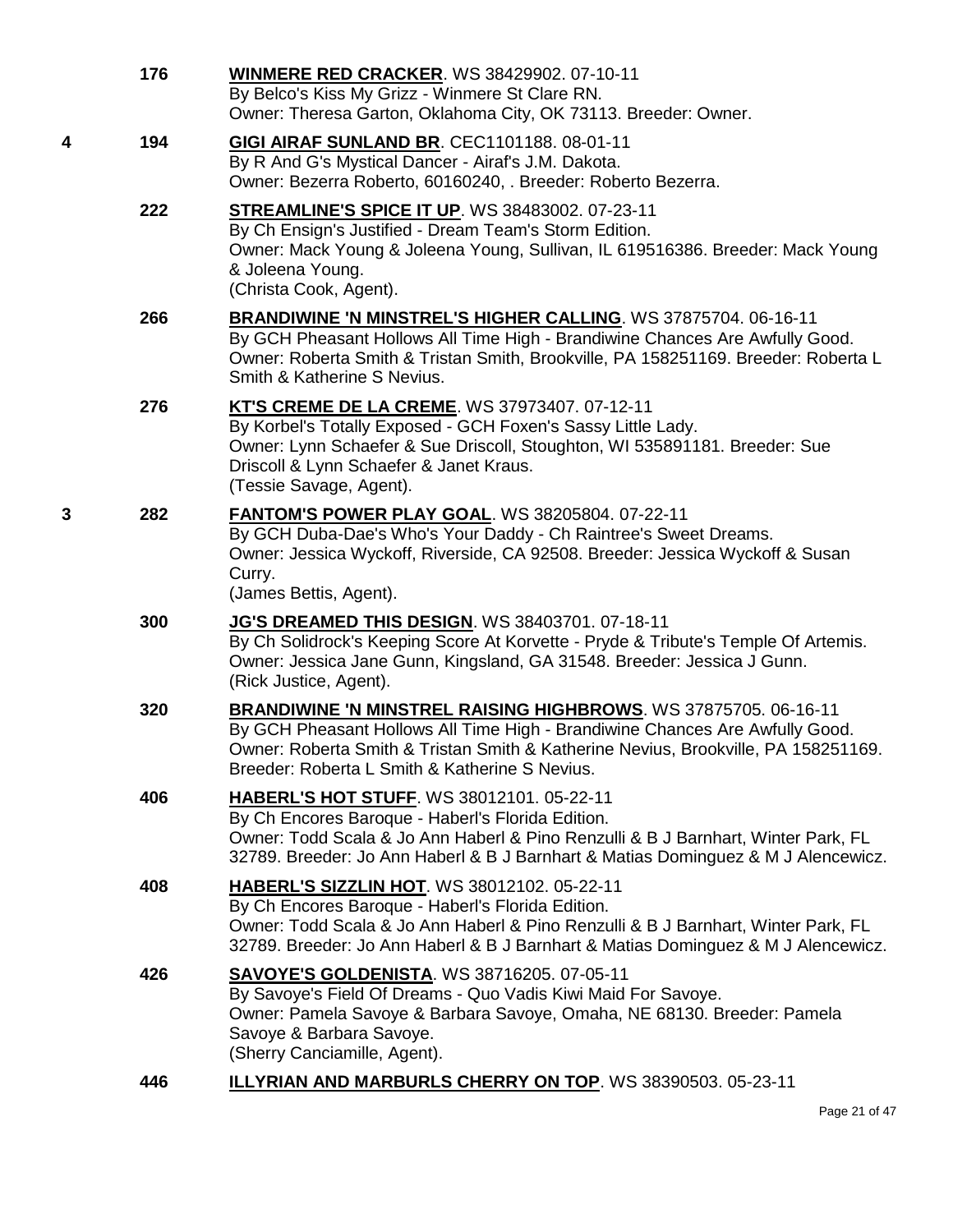|             |     | By GCH Marburl's Chisum - Illyrian's Ready To Charm.<br>Owner: Gail Kloecker & Mary Frances Burleson & Pam Rohr, Lincoln, NE 685281935.<br>Breeder: Gail Kloecker & Pamela A Rohr.<br>(Lori McClain, Agent).                                                                                                           |
|-------------|-----|------------------------------------------------------------------------------------------------------------------------------------------------------------------------------------------------------------------------------------------------------------------------------------------------------------------------|
|             | 472 | KMBEE N REGAL EXPERIENCE THE DIVINE. WS 38493305. 06-07-11<br>By Ch Breho Hot Wheels - Ch Regal's Best Kept Secret.<br>Owner: Kimberly Warren & Korinne Vanderpool, Argyle, TX 762262438. Breeder:<br>Kimberly Warren & Korinne Vanderpool.                                                                            |
| $\mathbf 2$ | 486 | R AND G N' HUNTER CREEK'S MYSTICAL ATTRACTION. WS 37934303. 06-22-11<br>By GCH R And G's Mystical Dancer - GCH R And G's Dash Of Class.<br>Owner: Gayann Jones & David Rowe & Debra Rowe, Tucson, AZ 85748. Breeder:<br>Debra Rowe & Gayann Jones & David Rowe & Kathleen Nygren.<br>(Kimberlie Steele-Gamero, Agent). |
| 1           | 492 | HIGH TIDES ALEXIS AT D'NICMAR. WS 38298411. 06-18-11<br>By Ch Encore's Bismark - Lonetree's Just Another Day 'N Paradise.<br>Owner: Nicolas & Maritza Peribonio & Steve Harris, Stamford, CT 069061432.<br>Breeder: Steve E Harris.<br>(Cheryl Cates, Agent).                                                          |
| Α           | 494 | <b>FLORENTINE'S O SOLO MIA. WS 38165701. 07-24-11</b><br>By Ch Rummer Run Box'N Blitz At Pejas - Ch Country Time's Fancy That.<br>Owner: Sally Palles, Florence, SC 29501. Breeder: Sally Palles.<br>(Rick Justice, Agent).                                                                                            |
|             | 504 | <b>BAR-K'S RIBBONS N ROSES.</b> WS 37732201. 05-09-11<br>By Ch Brookwood's Full Moon - Bar-K's Perfectly Bejeweled.<br>Owner: Phillip Koenig, Goshen, KY 40026. Breeder: Owner.<br>(Jody Paquette, Agent).                                                                                                             |
|             |     | <b>BOXERS. 12 &amp; Under 18 Months, Brindle Bitches.</b>                                                                                                                                                                                                                                                              |
|             | 8   | HILLTOP N' BAVARIA'S WALKIN' THE WILD SIDE. WS 36715302. 02-04-11<br>By Ch Dusty Road's Walk The Line - GCH Hilltop Cr's Just Plain Poetry.<br>Owner: Vera Kollar & Stacie Kinnaird, Antioch, IL 600027313. Breeder: Russell<br>Kinnaird & Stacie Kinnaird.                                                            |
| 3           | 78  | GALAROC N EWING'S SHOW OFF. WS 37253803. 04-05-11<br>By Ch Ewing's Maverick Of Maxl - Ch DLG Rainbow's End.<br>Owner: Mark & Janet Ewing & Michelle Rocca & Donna Galante, Greenwood, MO<br>640340350. Breeder: Michelle Rocca & Donna Galante & Lori McClain.<br>(Kimberlie Steele-Gamero, Agent).                    |
| 4           | 132 | LAZY K'S DOLCI BACI. WS 35904401. 12-07-10<br>By Ch Raklyns The Bronx MVP At Third - Ch Ensign's Amore Di Vita.<br>Owner: Sue Gubernatis & Annette Clark, Forest Hill, MD 21050. Breeder: Sue<br>Gubernatis & Annette Clark.<br>(Debbie Struff, Agent).                                                                |
| 1           | 182 | <b>GARNSEY'S ENCHANTED BY SAVOY.</b> WS 37208502. 03-18-11<br>By Ch Garnsey's Savoy Sicilian Spellbinder - Ch Garnsey's October Road.<br>Owner: Clayton G Haviland IV & Wendy Mayhall, Dunnellon, FL 34433. Breeder:<br>Clayton G Haviland IV.                                                                         |
|             | 242 | KG'S SHES NO ANGEL. YG 412909CAN. 04-30-11                                                                                                                                                                                                                                                                             |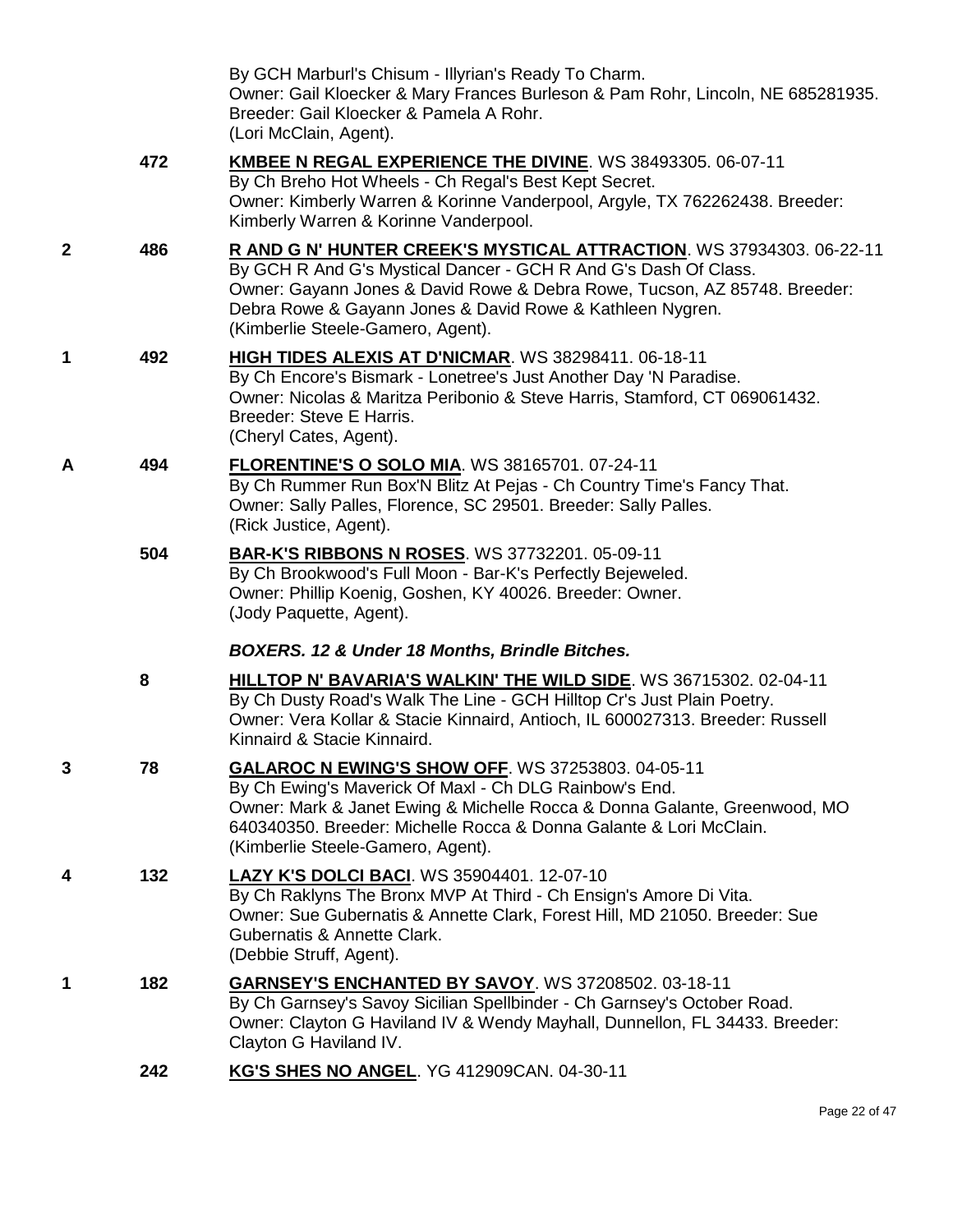|   |     | By Ch KG Halcyon Fire King - KG's She's The One.<br>Owner: Kristi Wagg, Oakwood ON, CN K0M 2M0. Breeder: Nancy Bastien & Kristi<br>Wagg.<br>(Debbie Struff, Agent).                                                                                                                 |
|---|-----|-------------------------------------------------------------------------------------------------------------------------------------------------------------------------------------------------------------------------------------------------------------------------------------|
|   | 254 | <b>SIG'S KEEP THE FAITH.</b> WS 36141801. 11-28-10<br>By Ch Belco's Get Yomota Runnin - Ch Sig's Solar Eclipse.<br>Owner: Drs Cynthia Idzik-Starr & Paul Starrr, Sykesville, MD 217845520. Breeder: Drs<br>Cynthia Idzik-Starr & Paul Starr.                                        |
|   | 412 | WINFALL'S JUST ONE LOOK. YG430161CAN. 04-19-11<br>By Foresthill's O Twist 'N' Tyme - Winfall's I've Got It Too.<br>Owner: Laura King, Minesing ON, CN LOL 1Y2. Breeder: Tina Porter.                                                                                                |
| Α | 416 | <b>ASUNCION'S WILDFIRE. WS 4008001. 01-01-11</b><br>By Ch Arriba Talisman Play With Fire - Asuncion N Draco's Angel.<br>Owner: Virginia Shames & Carol McGuire & Kristen Tomasso, Springfield, VA<br>221503024. Breeder: Ernest & Angie Friesen & Virginia Shames.                  |
| A | 452 | <b>DENEVI &amp; ECOT'S NAUGHTY CHOCOLATE KISS. WS 37184901. 02-21-11</b><br>By Ch Denevi's Dbl Chocolate Absolute - Denevi's M.I.A. Naughty Hot Toddy.<br>Owner: Enrique Trapaga & Catherine Denevi-Burris, Laredo, TX 78041. Breeder: Tracy<br>Voce & Catherine Denevi-Burris Esq. |
| 2 | 476 | TOP HAT'S SWEET ABBEY ROSE. WS 36887005. 02-21-11<br>By Ch Top Hat's You Are It Of Raja - Raja's Tried N True At Top Hat.<br>Owner: Debora Beasley, Havana, FL 323334446. Breeder: Debora Beasley & Charles<br>Beasley.<br>(Tina Starr, Agent).                                     |
| Α | 520 | PHEASANT HOLLOW'S HIGH SHINE. WS 37039801. 03-14-11<br>By Ch Pheasant Hollow's All Time High - Twin Ponds Elegance Of Pheasant Hollow.<br>Owner: Jeffrey Kovacs, Lumberton, NJ 08048. Breeder: Kerry & Allison Jones.<br>(Alison Jones, Agent).                                     |
|   |     | BOXERS. 12 & Under 18 Months, Fawn Bitches.                                                                                                                                                                                                                                         |
| Α | 20  | <b>SHAMROCK'S HIGH SOCIETY. 32660ARG. 02-17-11</b><br>By Shamrock's Yabel - Shamrock's Scarlett.<br>Owner: Monica Caubet & Bruno Laura, North Miami Beach, FL 33160. Breeder:<br>Shamrock's Kennel.                                                                                 |
|   | 22  | <b>SUMMIT ASH BY DESIGN. WS 36401101. 12-29-10</b><br>By Ch Summit Ash Off Probation - Summit Ash Abiding Faith.<br>Owner: Patricia Boyd, West Palm Beach, FL 334187211. Breeder: Patricia B Boyd.                                                                                  |
| 4 | 74  | GALAROC N EWING'S SHOW BIZ. WS 37253804. 04-05-11<br>By Ch Ewing's Maverick Of Maxl - Ch DLG Rainbow's End.<br>Owner: Mark & Janet Ewing & Michelle Rocca & Donna Galante, Greenwood, MO<br>640340350, Breeder: Michelle Rocca & Donna Galante & Lori McClain.                      |
|   | 108 | STUDIO-BAIBROOK GEORGIA OKEEFE OF RAINEYLANE. WS 37256202. 03-23-<br>11<br>By GCH Raineylane-Studio DaVinci - Baibrook's Golden Glow Of Amber.<br>Owner: Mike Ahlers & Trina Ahlers, Milton, FL 325837405. Breeder: Karen Kaleta.<br>(Tina Starr, Agent).                           |
| 2 | 118 | TYBRUSHE'S TWO FACED WOMAN. WS 38066704. 01-19-11                                                                                                                                                                                                                                   |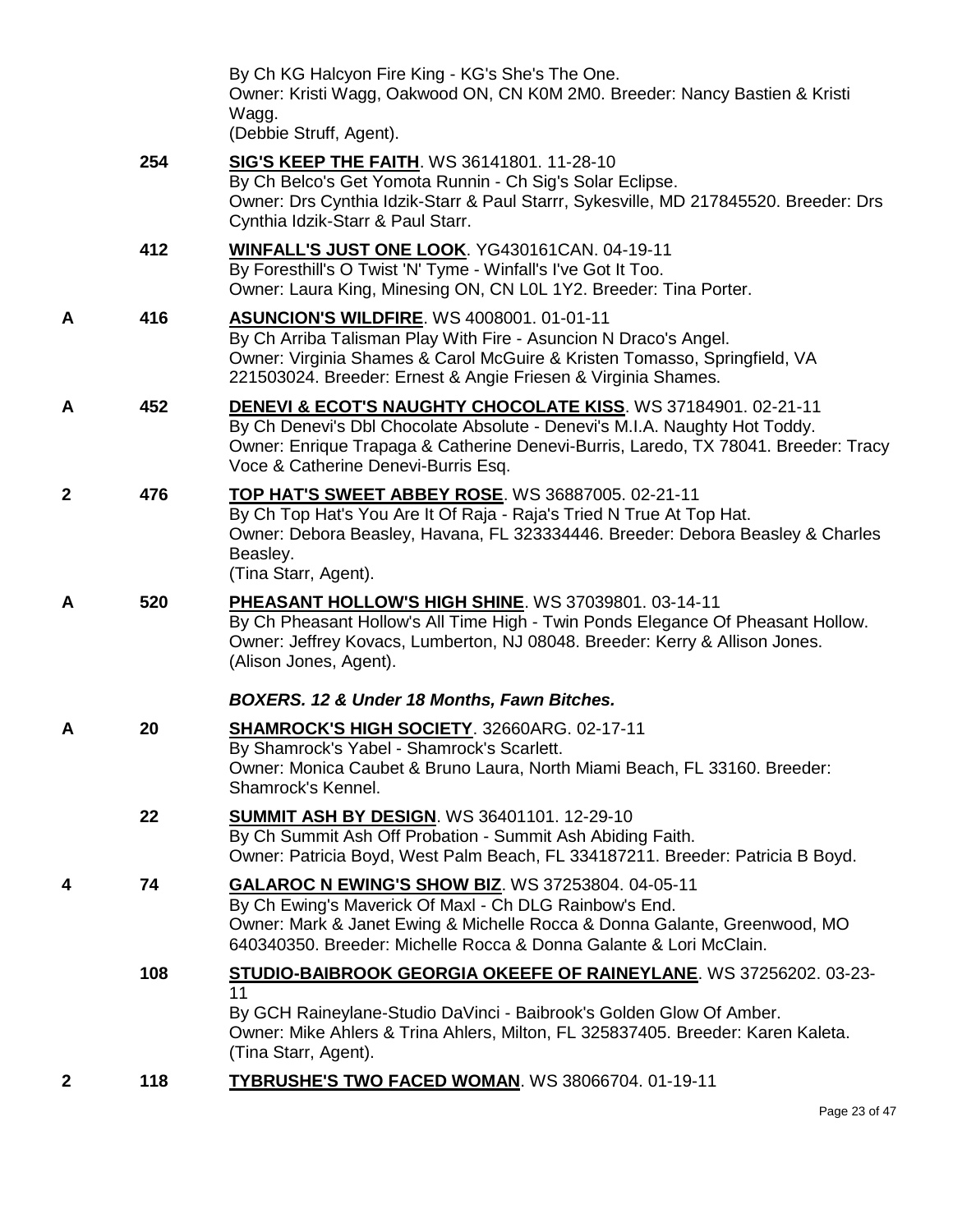|     | By GCH Duba-Dae's Who's Your Daddy - Ch Ensign's Futura Vita Of Tybrushe.                                                                                                                                                                                                                                                           |
|-----|-------------------------------------------------------------------------------------------------------------------------------------------------------------------------------------------------------------------------------------------------------------------------------------------------------------------------------------|
|     | Owner: Sheila McAvoy & Darren T Lovely, De Winton AB, CN TOL 0X0. Breeder:<br>Sheila McAvoy & Annette Clark & Darren T Lovely.<br>(Wendy Bettis, Agent).                                                                                                                                                                            |
| 186 | JO-SAN'S CHATA. WS 36460202. 12-29-10<br>By Ch Nantess Just Try It - Jo-San's Sassy.<br>Owner: Sandra Lynch & Deanna Hibbard, Broken Arrow, OK 740141566. Breeder:<br>Sandra Lynch.<br>(Tess Savage, Agent).                                                                                                                        |
| 192 | CHER DENEVI SUNLAND BR. CEC1101368. 02-20-11<br>By R And G's Mystical Dancer - Denevi's Tall Blond Bombshell.<br>Owner: Bezerra Roberto, Fortaleza, BR 60160240. Breeder: Roberto Bezerra.                                                                                                                                          |
| 206 | <b>DUSTY ROAD'S RED RYDER. WS 36416305. 12-18-10</b><br>By Ch Rockett's Red Glare - Dusty Road's Penny Lane Of Global.<br>Owner: Randall S & Judith M Pasbrig, Peyton, CO 808319328. Breeder: Randall S &<br>Judith M Pasbrig.                                                                                                      |
| 228 | <b>SAYWIN'S GOLDEN CINDERELLA. WS 36505402. 12-18-10</b><br>By Fowlers Here For The Party - Saywin's Coffee Tea Or Me.<br>Owner: Cynthia Hearn, White Lake, MI 483831938. Breeder: Cynthia Hearn.<br>(Terry Smith, Agent).                                                                                                          |
| 256 | HI-TECH'S SOUTHERN D'LITE. WS 36309902. 12-31-10<br>By Ch Kimkar's Hi-Tech Traveler - GCH Hi-Tech's Southern Belle.<br>Owner: Jeri Poller & Tina Truesdale & Gail Alix & Kim Calvacca, Boca Raton, FL<br>334963504. Breeder: Jeri Poller & Tina Truesdale & Gail Alix & Kim Calvacca.                                               |
| 306 | WISHNWELLSTICKETWINNER. WS 37168301. 03-16-11<br>By Ch Ramarco's Winning Ticket - Macy Rae Wishnwellsboxers.<br>Owner: Betsy Wells, Franklin, IN 461319679. Breeder: Betsy J Wells & Julie Milburn.                                                                                                                                 |
| 318 | SHAYVIC'S CALYPSO TIDALWAVE. WS 35992103. 11-16-10<br>By Ch Kz Heart's Tidalwave - Solidrock's Riding On A Cloud Jubilee.<br>Owner: Jason A Price, Morgan City, LA 703812642. Breeder: Vickie Brannon & Tina<br>Starr.<br>(Tina Starr, Agent).                                                                                      |
| 338 | HI-TECH'S MOONLIGHT REFLECTION. WS 36992501. 03-20-11<br>By Ch Yankee's Patriot At Hi-Tech - Ch Hi-Tech's Northern Lights.<br>Owner: Tim & Gail Alix & Dr William & Zoila Truesdale & Kimberly Pastella-Calvacca,<br>Moodus, CT 064691130. Breeder: Tim & Gail Alix & Dr William & Zoila Truesdale &<br>Kimberly Pastella-Calvacca. |
| 360 | <b>BAIBROOK'S HEART OF GOLD. WS 37256203. 03-23-11</b><br>By GCH Raineylane-Studio DaVinci - Baibrook's Golden Glow Of Amber.<br>Owner: Karen Kaleta, Seville, OH 442739733. Breeder: Karen Kaleta.<br>(Sherry Canciamille, Agent).                                                                                                 |
| 364 | <b>BRITLYN'S DIXIELAND DELIGHT. WS 37240301. 03-19-11</b><br>By Bee-Vee's Dark Secret - Ch Britlyn's Uptown Girl.<br>Owner: Raynetta L Buchholz, Greensboro, NC 27406. Breeder: Raynetta Buchholz &<br>Vicki East.                                                                                                                  |
| 454 | <b>DRACO MARRAKESH.</b> WS 37942202. 02-19-11<br>By Draco Dakar - Being One With Draco.                                                                                                                                                                                                                                             |

Page 24 of 47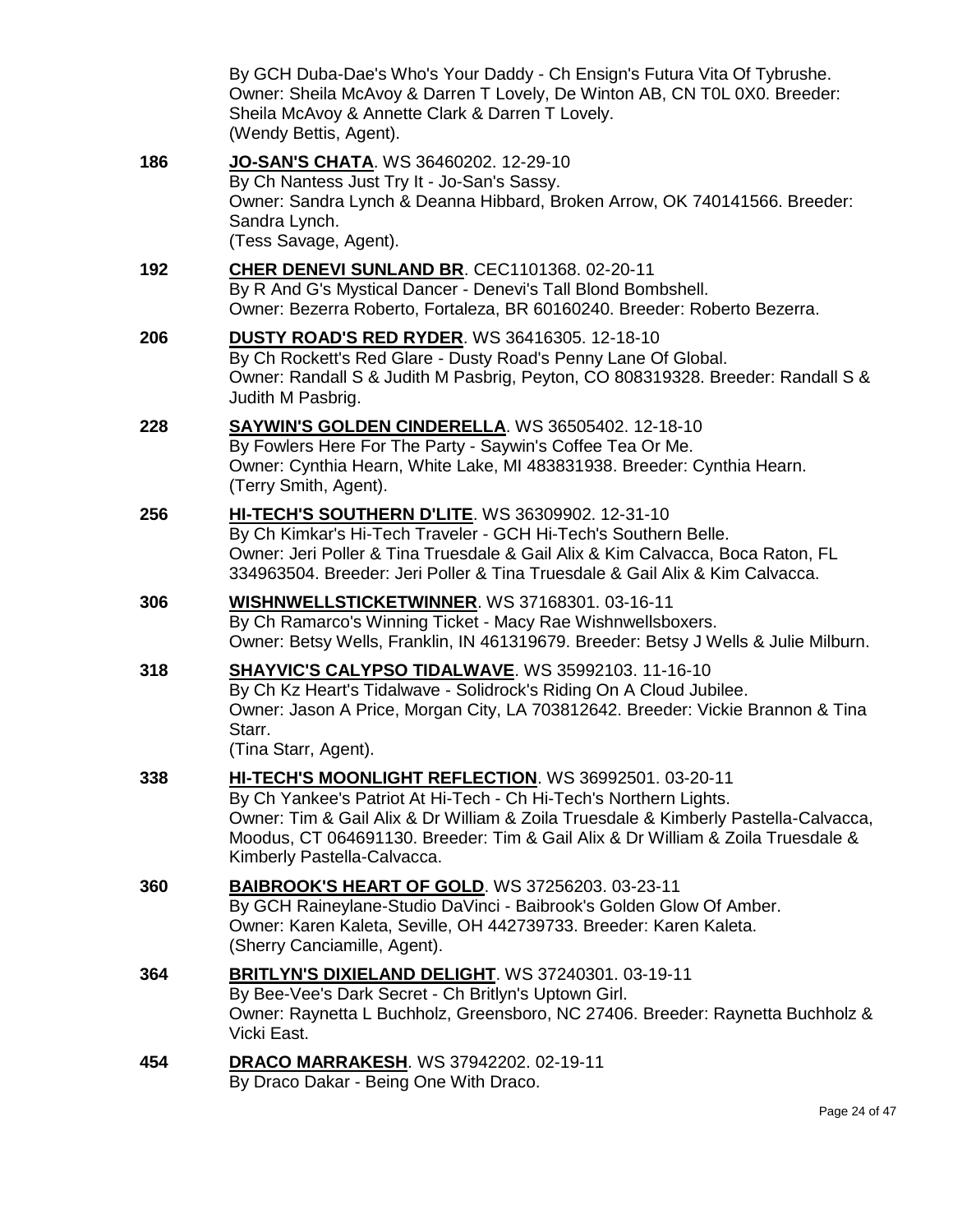|              |     | Owner: Michael Todd, Columbus, NC 287223439. Breeder: Michael Todd.<br>(Jorge Pinzon, Agent).                                                                                                                                                                                                                         |
|--------------|-----|-----------------------------------------------------------------------------------------------------------------------------------------------------------------------------------------------------------------------------------------------------------------------------------------------------------------------|
| 3            | 468 | <b>KMBEE'S NIGHT BREEZE BY REGAL. WS 35958305. 11-19-10</b><br>By Ch Pearlisle Standing-O For Bix-L - Ch Regal's Rot Ten Miss Van Pelt RN.<br>Owner: Kimberly Warren, Argyle, TX 762262438. Breeder: Korinne Vanderpool.                                                                                              |
| 1            | 490 | <b>EPITOME'S DESIGNER LABEL FOR BELMAR N' RANDG. WS 37672702. 05-08-11</b><br>By Ch Bentbrooks Texas Trooper - Shadoefax's Chasin' A Dream.<br>Owner: Robert & Cindy Patterson & Gayann Jones & Susan Standley, Tempe, AZ<br>85283. Breeder: Susan Standley & Sandee Leschewski.<br>(Kimberlie Steele-Gamero, Agent). |
|              |     | <b>BOXERS. Amateur-Owner-Handler, Brindle Bitches.</b>                                                                                                                                                                                                                                                                |
| A            | 288 | <b>BOXNEN'S JWOWW. WS 38247405. 07-22-11</b><br>By Boxmann Star Trek - Caelon Du Champ'Des Legendes.<br>Owner: Minna Nousianinen-Becher, Appleton, WI 549521906. Breeder: Minna<br>Nousiainen-Becher & Ann R Flegel.                                                                                                  |
| 1            | 482 | <b>NEW HOPE'S FIRST RHAPSODY OF NANTESS. WS 35852906. 10-28-10</b><br>By Ch Adellin's Simply Nantess - Williams' Black Annabelle.<br>Owner: Denise & Chip Williams, New Hope, PA 189389725. Breeder: Denise & Chip<br>Williams.                                                                                       |
|              |     | <b>BOXERS. Bred by Exhibitor, Brindle Bitches.</b>                                                                                                                                                                                                                                                                    |
| 1            | 140 | PHEASANT HOLLOW'S BITTER EX GIRLFRIEND. WS 39391601. 09-25-11<br>By Ch Pheasant Hollows Macho Camacho - Pheasant Hollow's About The Bling.<br>Owner: Kerry Jones & Allison Jones, Wallkill, NY 125892836. Breeder: Owner.                                                                                             |
| $\mathbf{2}$ | 168 | <b>SYMPHONY'S BRAND NEW DAY. WS 36673002. 02-20-11</b><br>By GCH Duba-Dae's Who's Your Daddy - Ch Symphony's Summer Wind.<br>Owner: Mollie Smith & Reuben Smith & Wendy Bettis, Tonopah, AZ 853540397.<br>Breeder: Mollie Smith & Reuben Smith & Wendy Bettis.                                                        |
|              | 362 | TRIMANOR'S WALKONTHEWILDSIDE. WS 37244902. 06-28-10<br>By Ch Kg Halcyon Fire King - Trimanor's Serendipity.<br>Owner: Jean Judy Jury, London ON, CN N6H 1L9. Breeder: Jean Judy Jury.                                                                                                                                 |
|              | 366 | <b>BRITLYN'S STEEL MAGNOLIA. WS 37240305. 03-19-11</b><br>By Bee-Vee's Dark Secret - Ch Britlyn's Uptown Girl.<br>Owner: Raynetta Buchholz, Greensboro, NC 27406. Breeder: Raynetta Buchholz &<br>Vicki East.                                                                                                         |
| 3            | 384 | <b>ENCORE'S FARMORE UNDER YOUR SPELL. WS 39936807. 11-04-11</b><br>By Ch Pheasant Hollows Macho Camacho - Ch Encore's Xanadu.<br>Owner: Amber & Daniel Gates & Cheryl Cates, Ft Leavenworth, KS 660270143.<br>Breeder: Amber & Daniel Gates & Chery Cates.                                                            |
| 4            | 400 | KARJEAN ZINGARA BRAVO! BRAVO!. WS 36229001. 10-02-10<br>By Ch Bravo's Orion V Kiebla - Ch Bravo's Irresistible.<br>Owner: Carol Nesbitt & Tami Mishler, Milford, OH 45150. Breeder: Carol Nesbitt &<br>Tami Mishler.                                                                                                  |
|              |     | <b>BOXERS. Bred by Exhibitor, Fawn Bitches.</b>                                                                                                                                                                                                                                                                       |
| $\mathbf{2}$ | 32  | <b>FORTUITY BREHO HIDDEN TREASURE. WS 35462204. 08-22-10</b>                                                                                                                                                                                                                                                          |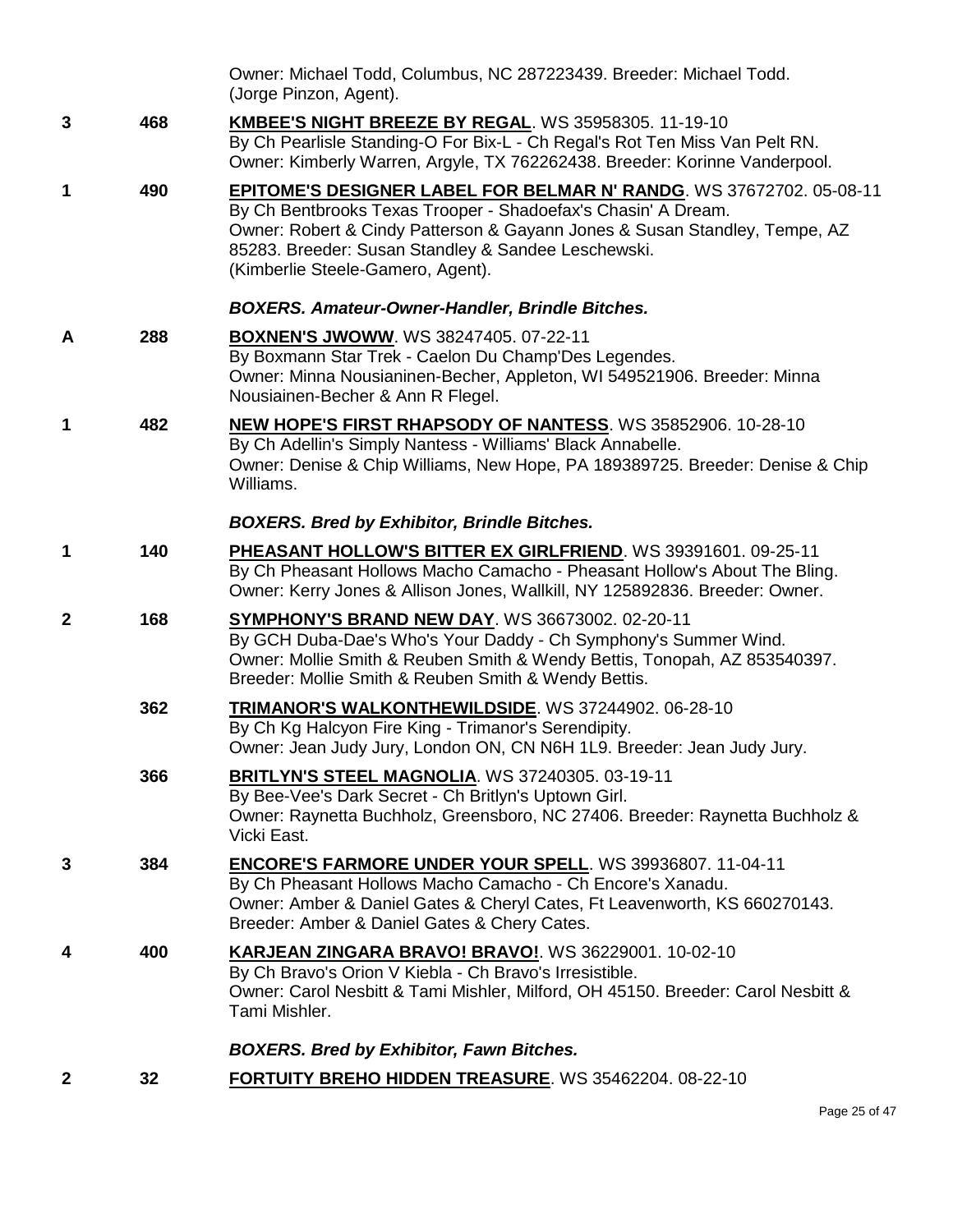|              |     | By Ch Illyrian's Trilogy - Ch Maxlan Breho Treasure Hunter.<br>Owner: June Sutherlin & Brenda Stuckey & Theresa Galle, Baton Rouge, LA<br>708104773. Breeder: June Sutherlin & Brenda Stuckey & Theresa Galle.                                                                    |
|--------------|-----|-----------------------------------------------------------------------------------------------------------------------------------------------------------------------------------------------------------------------------------------------------------------------------------|
| 3            | 126 | <b>IVYLANE-RUFFIANL ALEUTIAN BALLAD.</b> WS 34178004. 05-15-10<br>By Ch Cantermar's Port Au Prince - Sergio's High Tailin To Texas.<br>Owner: Brenda Mallory & Tina Starr & Ike Liotto, Austin, TX 787340012. Breeder: Mark<br>Sergio & Linda Sergio & Tina Starr & Lacy Nichols. |
| 4            | 376 | JUST-A-WYN'S MUSTANG SALLIE. WS 36372502. 11-24-10<br>By GCH Just-A-Wyn's D'ing Time At Heartacres - Ch CR's Belle Of The Ball.<br>Owner: Mary Lynn & Ashley Wynieski & Tammy Zook, Elyria, OH 440358352. Breeder:<br>Ashley Wynieski & Tasha Ebersole & Cindy Walunas.           |
| 1            | 402 | <b>ENCORE'S ONE 'N ONLY.</b> WS 35274805. 07-23-10<br>By Ch Encore's Bismark - Ch Encore's Godiva.<br>Owner: Amber & Daniel Gates & Cheryl Cates, Fort Leavenworth, KS 660270143.<br>Breeder: Cheryl Cates & Jan & Richard Mumford.                                               |
|              | 466 | <b>LEMKO'S EURO STAR. WS 25569904. 02-20-08</b><br>By Twinkle Star V. Eurozone - Ch Lemko's Rising Sun.<br>Owner: Jessica Kozel, Wrentham, MA 020931643. Breeder: Jessica Kozel.                                                                                                  |
| A            | 478 | BELCO'S COPPER WITCH. WS 33588101. 02-20-10<br>By Ch Belco's Coppertine RN - Belco's Bewitched.<br>Owner: Ann & Brad Dunn & Beth Coviello-Davis, West Boylston, MA 015831019.<br>Breeder: Elizabeth Coviello-Davis & Sandra Gaynor.                                               |
|              |     | <b>BOXERS. American-Bred, Brindle Bitches.</b>                                                                                                                                                                                                                                    |
|              | 106 | <b>BROADWAY JUSTAWYN NIGHT MOVES CAMELIARD.</b> WS 34870204. 08-01-10<br>By Ch Just-N-Wyn D'ing Time At Heart Acre's - Ch Cameliard's Let Me Entertain You.<br>Owner: V Johnson & Jennifer Walker, Belleville, MI 481118819. Breeder: Karol Cline.<br>(Jerome Ledford, Agent).    |
| 1            | 154 | PHEASANT HOLLOWS DAMSEL IN A DRESS. WS 36071101. 07-27-10<br>By Ch Pheasant Hollow All Time High - Ch Pheasant Hollow Little Blackdress.<br>Owner: Kerry Jones & Allison Jones, Wallkill, NY 12589. Breeder: Owners.                                                              |
|              | 204 | SALGRAY'S DUSTY MILLER. WS 32190003. 10-24-09<br>By Ch Faerdorn Dust Buster - Salgray's Gift Of Gab.<br>Owner: Jennifer Stockmal & Jane Hamilburg-Guy, Derby, CT 064181004. Breeder:<br>Jane Hamilburg-Guy.                                                                       |
|              | 246 | WISHSONG'S HOWDI PRETTY LADY. WS 28535704. 11-08-08<br>By Ch Howdi Partner's Main Man - Howdi's Miss Utah.<br>Owner: Judy Horn & Brooke Durnin, Kunkletown, PA 180587952. Breeder: Judy Horn.                                                                                     |
| 3            | 258 | <b>KRISMYTH'S HOT WIRE OF WESTHAVEN. WS 35622908. 08-15-10</b><br>By Ch Berlane's High Voltage - Ch Krismyth Reflection.<br>Owner: Dave & Tami Westendorf, Fairview, TN 370628118. Breeder: Kristi Ahlquist &<br>Carlos Puig.<br>(Tami Mishler, Agent).                           |
| $\mathbf{2}$ | 280 | IRONDALE N RODELLA'S FLASH FORWARD. WS 30765402. 06-19-09<br>By Ch Irondale's Jagged Edge - Boxberry Burn Baby Burn.<br>Owner: Angela Bauman, Riverside, CA 925086039. Breeder: Deena Alexander & Alan<br>Dorfman.                                                                |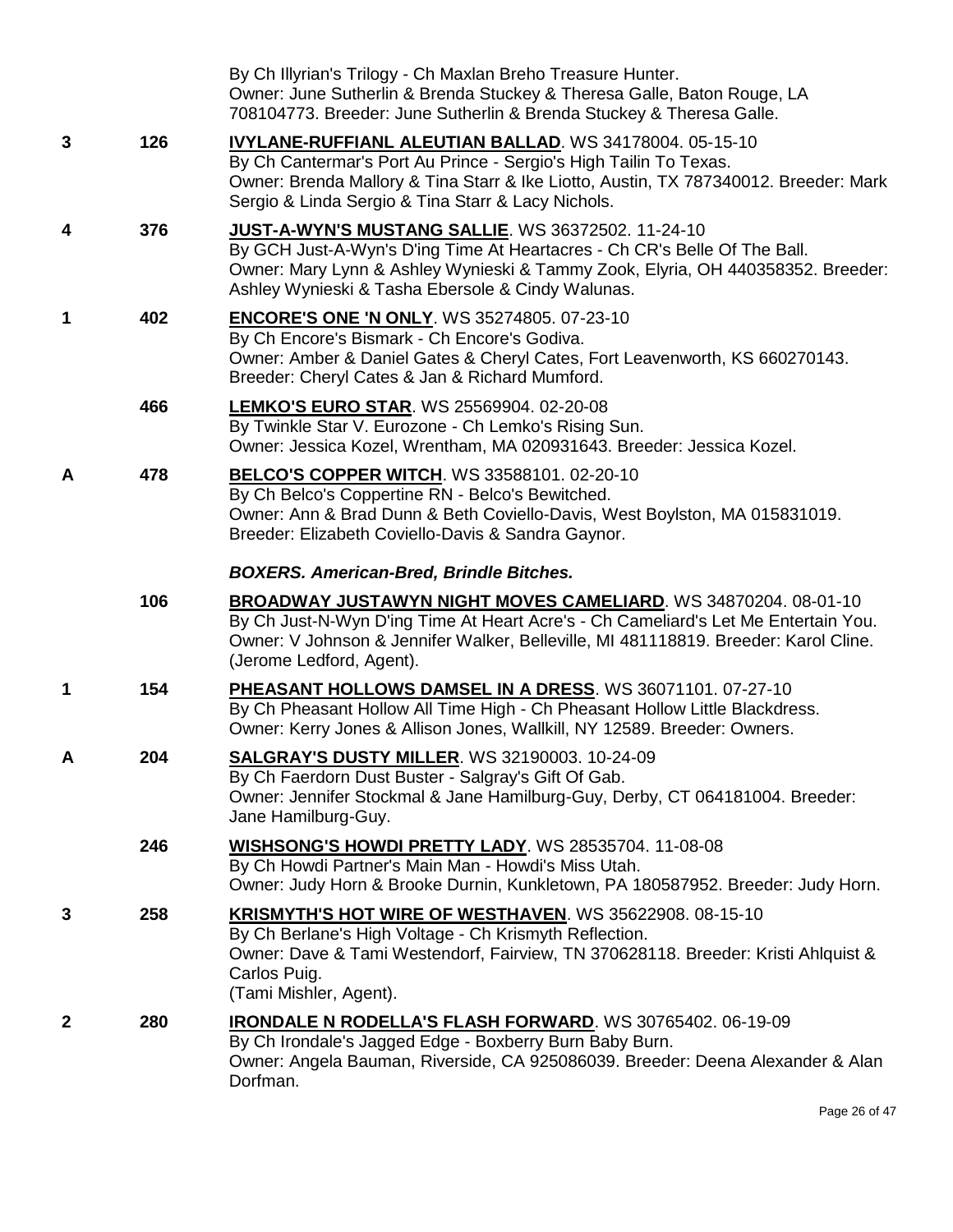(James Bettis, Agent).

**284 [SUNCHASE'S LITTLE PINK RIBBON](http://www.infodog.com/files/bdogrsl1.prg;makc=WS%2035563707;mdog=Sunchase_s_Little_Pink_Ribbon;wins=all)**. WS 35563707. 10-14-10 By Ch Breezewood's Lord Of Wystmont CDX - Sunchase's Little Black Dress UDX AX AXJ RA NF OM1. Owner: Tracy L Hendrickson & Rhoda Brovillete, Broken Arrow, OK 740129426. Breeder: Tracy Hendrickson. **336 [NEWCASTLE'S PHOENIX SONG AT SHAEWARD](http://www.infodog.com/files/bdogrsl1.prg;makc=WS%2029877405;mdog=Newcastle_s_Phoenix_Song_At_Shaeward;wins=all)**. WS 29877405. 02-15-09

By Ch Faerdorn Dust Buster - Shaeward Jolly Holiday Newcastle. Owner: Jennifer Walker & Alisha Mobley, Farmington Hills, MI 48334. Breeder: Jennifer Walker & Jeremy Walker. (Cheryl Cates, Agent).

- **424 [SUNCHASE'S SMOKE AND MIRRORS](http://www.infodog.com/files/bdogrsl1.prg;makc=WS%2035563705;mdog=Sunchase_s_Smoke_And_Mirrors;wins=all)**. WS 35563705. 10-14-10 By Ch Breezewoods Lord Of Wystmont CDX RE - Sunchases Little Black Dress UDX OM1 RA AXJ. Owner: Rhoda Goselin-Brouillette & Tracy Hendrickson, Bourbonnais, IL 609144048. Breeder: Tracy Hendrickson & Rhoda Goselin-Brouillette. (Amy Bieri, Agent).
- **434 [SALGRAY'S STAR DUSTER](http://www.infodog.com/files/bdogrsl1.prg;makc=WS%2032190002;mdog=Salgray_s_Star_Duster;wins=all)**. WS 32190002. 10-24-09 By Ch Faerdorn Dust Buster - Salgray's Gift Of Gab. Owner: Jane Hamilburg-Guy & Heather Thorne, Carver, MA 023301331. Breeder: Jane Hamilburg-Guy. (Diego Garcia, Agent).
- **436 [SHARLEDARS FLORAL DISPLAY V KENASHER](http://www.infodog.com/files/bdogrsl1.prg;makc=WS%2031193701;mdog=Sharledars_Floral_Display_V_Kenasher;wins=all)**. WS 31193701. 08-15-09 By Sharledar's Simply Decadent - Sharledar's Bella Bambino. Owner: Kenneth Johnson & Sherry Johnson, Hoschton, GA 305482113. Breeder: Sharon Darby. (Rick Justice, Agent).
- **4 460 [ADRIA'S SAND N'SEA AT TOLLGATE](http://www.infodog.com/files/bdogrsl1.prg;makc=WS%2036260502;mdog=Adria_s_Sand_N_Sea_At_Tollgate;wins=all)**. WS 36260502. 10-11-10 By Ch Faerdorn Dust Buster - Evamor Island Sands V Adria RN. Owner: Susan Watts, Upper Black Eddy, PA 189729768. Breeder: Bradford & Ann Dunn.

## *BOXERS. American-Bred, Fawn Bitches.*

- **38 [WHITE PINE'S SWEET SOUTHERN BELLE](http://www.infodog.com/files/bdogrsl1.prg;makc=WS%2036674006;mdog=White_Pine_s_Sweet_Southern_Belle;wins=all)**. WS 36674006. 02-22-11 By White Pines Jive Talken - White Pines Amber Breeze. Owner: Charles Watson, Mint Hill, NC 282276823. Breeder: Robert W Gasper & Linda L Gasper. **3 180 [RAM'S MIDNIGHT SUMMER BREEZE](http://www.infodog.com/files/bdogrsl1.prg;makc=WS%2033215103;mdog=Ram_s_Midnight_Summer_Breeze;wins=all)**. WS 33215103. 03-08-10 By Millsaps Running Bear - Millsaps Holly Berry. Owner: Ryan Millsaps, Keller, TX 762486845. Breeder: Ram Boxers. (Tina Starr, Agent). **302 [PRYDE & TRIBUTE'S TEMPLE OF ARTEMIS](http://www.infodog.com/files/bdogrsl1.prg;makc=WS%2029747607;mdog=Pryde_&_Tribute_s_Temple_Of_Artemis;wins=all)**. WS 29747607. 11-03-08 By Ch Sandcastle's Enter Sandman - Lar-Ana's Kiss An Angel. Owner: Jessica J Gunn, Kingsland, GA 315485635. Breeder: Jessy Hillbloom. (Rick Justice, Agent).
- **2 344 [HI-TECH'S AMERICAN DESIGN](http://www.infodog.com/files/bdogrsl1.prg;makc=WS%2035457102;mdog=Hi-Tech_s_American_Design;wins=all)**. WS 35457102. 07-02-10 By Ch Hi-Tech's Back To The Future - Hi-Tech Taras Naughty Nadine.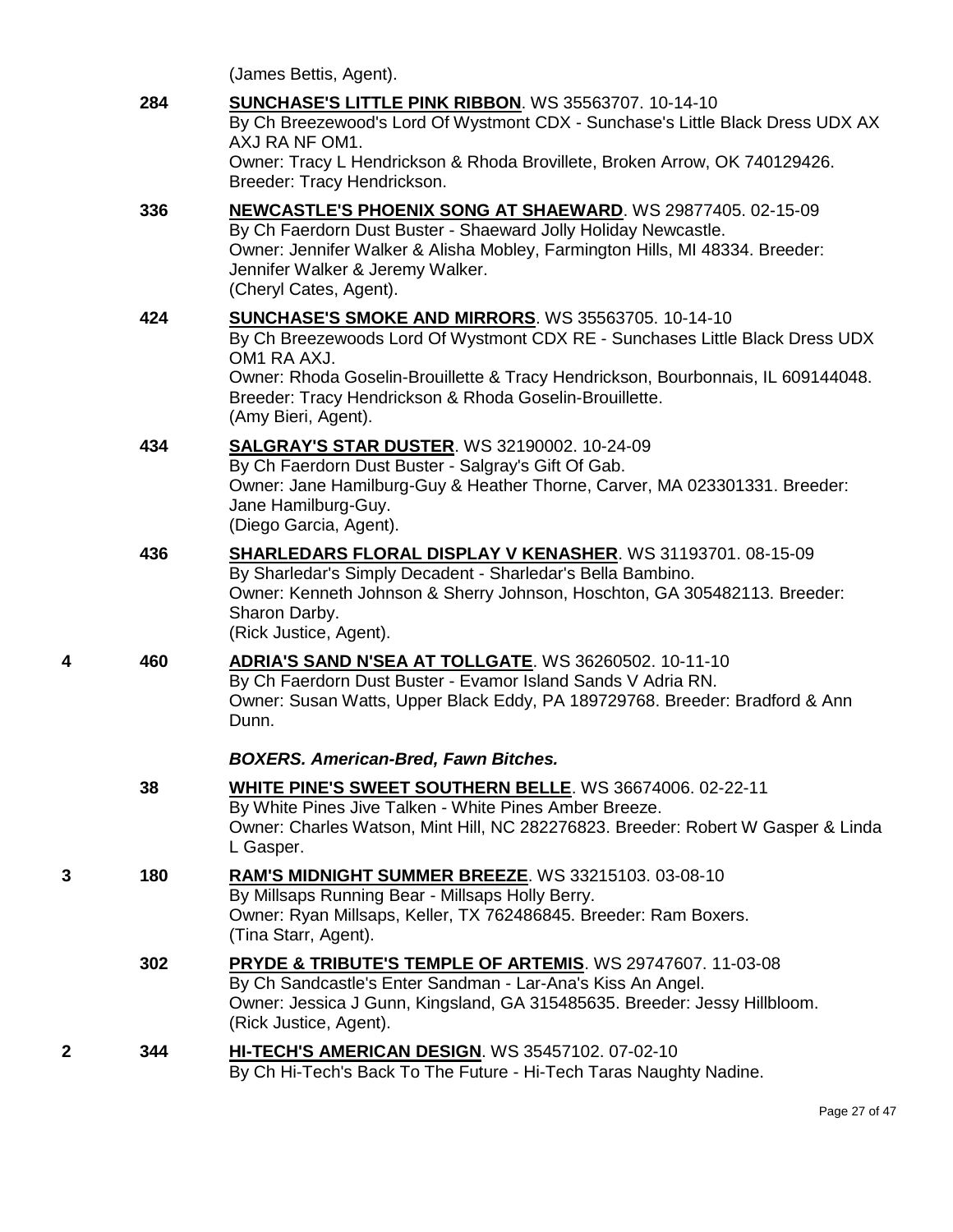|   |     | Owner: Dr & Mrs William Truesdale, Seekonk, NY 02771. Breeder: Owners.<br>(Kimberly A Pastella-Calvacca, Agent).                                                                                                                                                                           |
|---|-----|--------------------------------------------------------------------------------------------------------------------------------------------------------------------------------------------------------------------------------------------------------------------------------------------|
| 1 | 358 | <b>BAIBROOK'S GOLD IN A PENNY ARCADE.</b> WS 34332001. 05-24-10<br>By GCH Raineylane-Studio Davinci - Baibrook's Golden Glow Of Amber.<br>Owner: Karen Kaleta, Seville, OH 44273. Breeder: Karen Kaleta.<br>(Kimberlie Steele-Gamero, Agent).                                              |
|   | 378 | <b>JUST-A-WYN'S LUV BUG. WS 35774902. 09-20-10</b><br>By GCH Sharledar's Simply Decadent - Ch Just-A-Wyn's Celtic Princess.<br>Owner: Mary Lynn & Ashley Wynieski & Tammy Zook, Elyria, OH 44035. Breeder:<br>Mary Lynn & Ashley Wynieski.                                                 |
| 4 | 430 | JOVILEA'S COULD IT BE MAGIC. WS 29366901. 01-29-09<br>By Pro N Jovilea's Code Of Honor - Jovilea's Whiskey Lullaby.<br>Owner: Claudine Raymo, Geneva, FL 327329366. Breeder: Claudine Raymo.                                                                                               |
|   | 498 | HI-TECH N TARA'S IRISH EYES R SMILING. WS 34065301. 03-17-10<br>By Ch Hi-Tech's Sound Investment - Ch Hi-Tech Tara's Paloma.<br>Owner: Tony & Mary Louwerse & Zoila Truesdale, Cornwall, PA 17016. Breeder: Zoila<br>Truesdale & Barbara Grizlo.<br>(Kimberly A Pastella-Calvacca, Agent). |
|   | 506 | <b>SUNCREST I'M THE BABE. WS 36238501. 10-18-10</b><br>By Ch Carillon's Number One Draft Pick - Ch Suncrest Summer Nights Dream.<br>Owner: Steve & Ann Anderson & Olive Lee-Waters, Atlanta, GA 30327. Breeder: Olive<br>Lee-Waters.<br>(Rick Justice, Agent).                             |
|   |     | <b>BOXERS. Open, Brindle Bitches.</b>                                                                                                                                                                                                                                                      |
|   |     |                                                                                                                                                                                                                                                                                            |
|   | 48  | <b>SMD MAD MAX BLACK PURSUIT SPECIAL. WS 33191109. 02-15-10</b><br>By Ch Garnsey's Mad Max - Draco's Levi Tab Twills.<br>Owner: Sergio Martinez Diaz, Mexico DF 06920, . Breeder: Sergio Martinez Diaz.                                                                                    |
| 1 | 120 | UPPERCUTS UNCHAINED MELODY. WS 35396501. 04-12-10<br>By Ch Renee's Broklyn Bruiser - Ch Uppercuts Code Red.<br>Owner: Jim & Francine Gillanders, Tupperville ON, CN N0P 2M0. Breeder: Jim &<br>Francine Gillanders.<br>(Guy Fisher, Agent).                                                |
|   | 144 | DAMS PLANTATION SYDNIE. WS 37486201. 04-07-11<br>By Bee-Vee's Dark Secret - Victory's A Breeze For Marli.<br>Owner: Thomas & Cherron Davis, New Church, VA 234152947. Breeder: Thomas &<br>Cherron Davis & Vicki East.<br>(Tina Starr, Agent).                                             |
|   | 166 | <b>CINNAMON-BROADWAY DEBUT OF JUST-A-WYN. WS 34870201. 08-01-10</b><br>By Ch Just-A-Wyn's D'ing Time At Heartacres - Ch Cameliard's Let Me Entertain You.<br>Owner: Rob & Phylis Snyder, Twin Lake, MI 494579490. Breeder: Karol Cline.<br>(Ashley Wynieski, Agent).                       |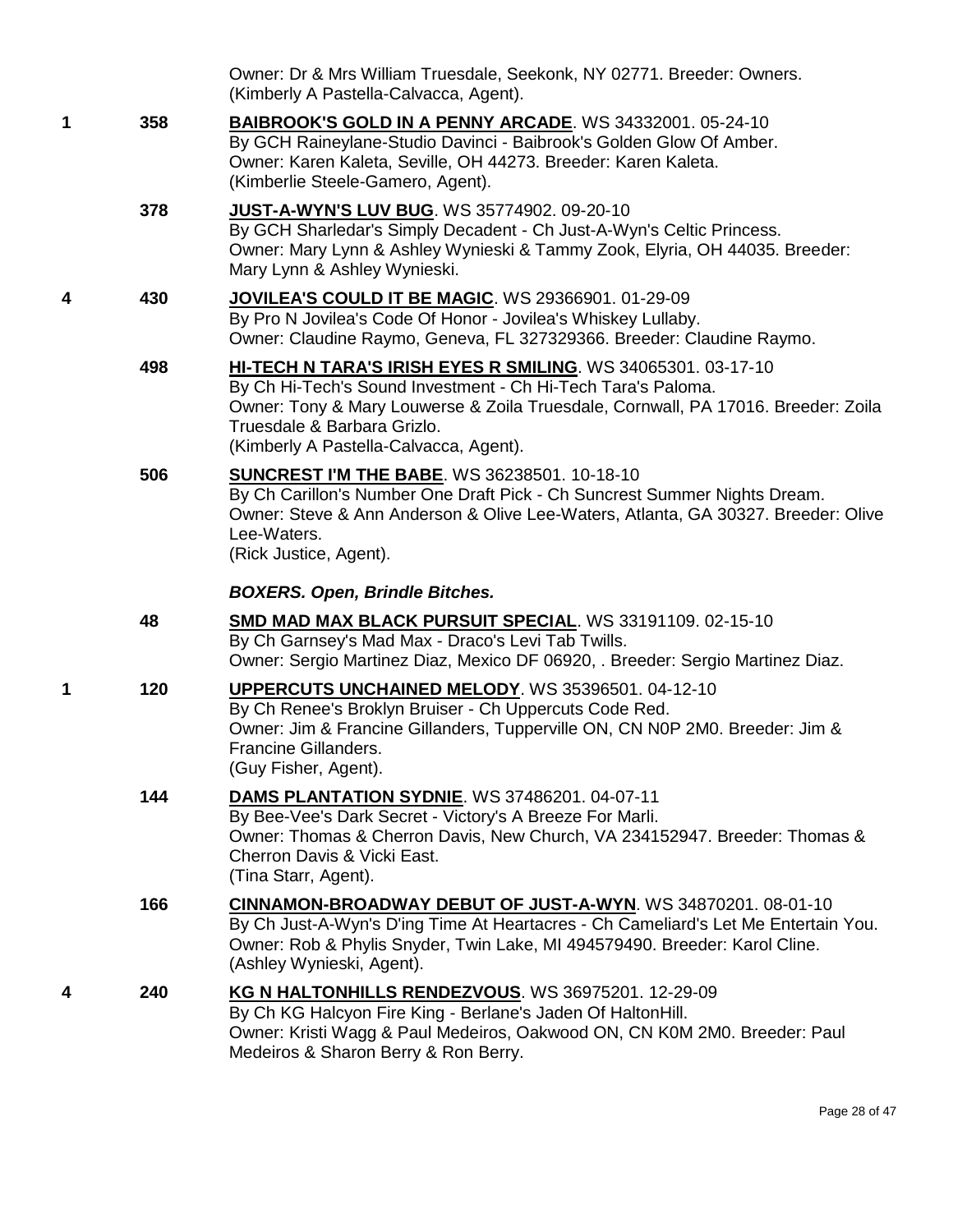|   | 248 | <b>CEDAR'S SOMETHIN TA TALK ABOUT. WS 33358102. 03-08-10</b><br>By Ch White Pines High Expectations - Janay's Lady Luck.<br>Owner: Crystal Stock, Caledonia, OH 433149500. Breeder: Thomas Gaus.                                                                                                           |
|---|-----|------------------------------------------------------------------------------------------------------------------------------------------------------------------------------------------------------------------------------------------------------------------------------------------------------------|
|   | 250 | <b>ELHARLEN'S VALENTIA. WS 28719301. 10-02-07</b><br>By Elharlen's Limited Edition - Elharlen's Ocean Breez.<br>Owner: Eleanor & Harold Foley & Terri-Lee Cossar, South Rawdon NS, CN B0N 1Z0.<br>Breeder: Eleanor & Harold Foley & Terri-Lee Cossar.                                                      |
|   | 294 | CAMELIARD'S BLACK MAGIC WOMAN. WS 34507105. 07-08-10<br>By Ch Weston's Cry For Freedom - Full Circle's Cameo Rose.<br>Owner: Rick Luckenbacher, Roseville, MI 48066. Breeder: Connie Thompson.<br>(Jerry Ledford, Agent).                                                                                  |
|   | 304 | ASUNCION'S GONE MAD FOR GARNSEY. WS 38997701. 10-04-10<br>By Ch Garnsey's Mad Max - Draco's Orginal Sin.<br>Owner: Ernest & Angie Friesen & Clayton G Haviland, Palm Beach Gardens, FL<br>33418. Breeder: Ernest & Angie Friesen & Jorge Pinzon.                                                           |
|   | 314 | <b>SALGRAY'S GOLD DUST. WS 32190001. 10-24-09</b><br>By Ch Faerdorn Dust Buster - Salgray's Gift Of Gab.<br>Owner: Jane Hamilburg-Guy, Mansfield, MA 020481023. Breeder: Jane Hamilburg-<br>Guy.<br>(Jessica Kozel, Agent).                                                                                |
| 3 | 334 | <b>ADRIA'S SAND IN MY SUIT.</b> WS 36260501. 10-11-10<br>By Ch Faerdora Dust Buster - Ch Evamore Island Sands V Adria.<br>Owner: Brooke Moyer & Ann Dunn, Jonestown, PA 17038. Breeder: Brad & Ann Dunn.                                                                                                   |
| 2 | 356 | <b>SAMSON'S FULL THROTTLE. WW 379151CAN. 11-29-09</b><br>By Ch Myohmy N MGM's Typhoon - Samson's All In.<br>Owner: Burton Hoyt & Ernest Friesen & Angie Friesen & Jandi Link, Dewinton AB, CN<br>TOL 0X0. Breeder: Burton Hoyt.<br>(Kimberlie Steele-Gamero, Agent).                                       |
|   | 398 | HEART ACRE HABERL'S ROTFLMAO. WS 34341201. 05-23-10<br>By Ch Heart Acre's Stingray Of Cinnrhee - Heart Acre Haberl Fulco's Contessa.<br>Owner: P Kilman & J Haberl, Grove City, OH 43123. Breeder: Dr J Kilman & P Kilman<br>& J Haberl.<br>(Kay L Palade-Peiser, Agent).                                  |
|   | 414 | <b>WINFALL'S WE LOVE CHOCOLATE.</b> WS 33156401. 05-11-09<br>By Winfall's Ive Got What It Takes - Winfall's Allin Style And Dreams.<br>Owner: Rosemary Joan Drury, Minesing ON, CN L0L 1Y2. Breeder: Tina Porter.                                                                                          |
|   | 422 | <b>INDIGO'S WYNNING ROULETTE SPIN AT SUNCHASE.</b> WS 34020402. 05-28-10<br>By Ch Storybook Page After Page - Ch Indigo's Luck Be A Lady V Turo.<br>Owner: Rhoda Brouillette & Tracy Hendrickson & Lynn Cooch, Bourbonnais, IL<br>609144048. Breeder: Diane Monson & Lynn Cooch.<br>(Lori McClain, Agent). |
|   | 508 | <b>TY-CAN'S MAESTRO GIRL. WS 34855304. 08-03-10</b><br>By Ch Cwmhaf Maestro - Ch Jaegerhouse's Yama Canyon.<br>Owner: Carol Cotter & Mike Carberry & Joyce Baker Brown, New Cumberland, PA<br>170702455. Breeder: Carol Cotter & Mike Carberry.                                                            |

*BOXERS. Open, Fawn Bitches.*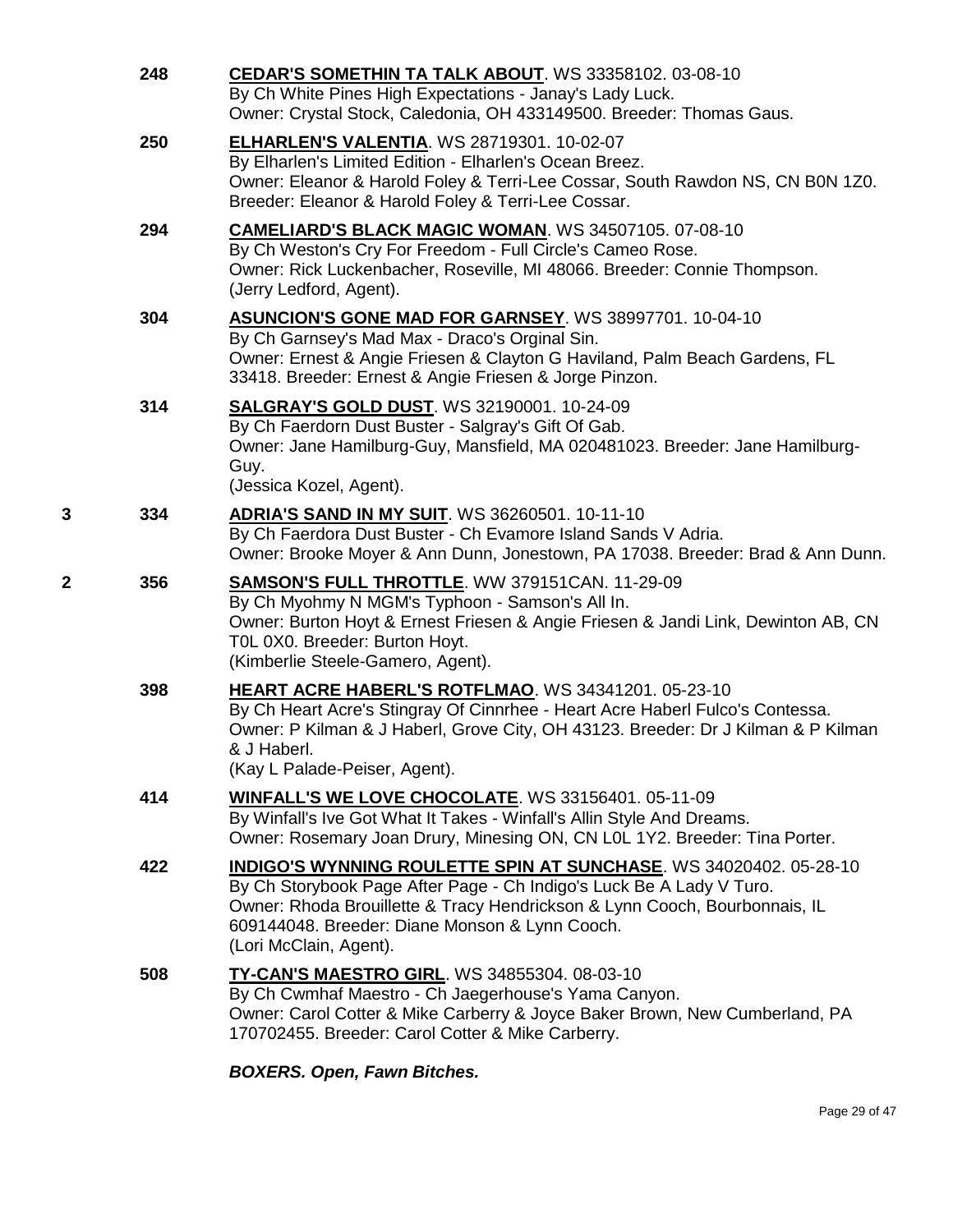|                             | 54  | <b>BELCO'S WITCH'S BREW. WS 33588102. 02-20-10</b><br>By Ch Belco's Coppertone - Belco's Bewitched.<br>Owner: Virginia Zurflieh & Beth Coviello-Davis, Plant City, FL 335655247. Breeder:<br>Elizabeth Coviello-Davis & Sandra Gaynor.                                         |
|-----------------------------|-----|--------------------------------------------------------------------------------------------------------------------------------------------------------------------------------------------------------------------------------------------------------------------------------|
| 2                           | 62  | SCHOENTAL'S FRAULEIN DANIKA. WS 33202502. 12-27-09<br>By GCH Katandy's Fast Forward - Ch Schoental's Fraulein Vikotoria.<br>Owner: Pamela L & Gregory J Gordon, Hanover, PA 173317727. Breeder: Gyleen<br>Fitzgerald & Barbara & Robert Compton.<br>(Marylou Hatfield, Agent). |
|                             | 68  | <b>MAXL'S BOMBSHELL. WS 33479602. 01-01-10</b><br>By Ch Illyrian's Trilogy - GCH DLG Rainbow's End.<br>Owner: Brad & Michelle Rocca & Jack & Donna Galante, San Jose, CA 951204637.<br>Breeder: Michelle Rocca & Donna Galante & Lori McClain.<br>(Kimberly Steele, Agent).    |
|                             | 188 | <b>DRAYMIA'S HAPPILY EVER AFTER AT JESTIC. WS 34193105. 04-30-10</b><br>By Ch Jestic's Synchronicity - Ch Draymia's Absolute Flirt.<br>Owner: Sally & Danielle Keller & Cheryl Stevens, Yacolt, WA 986750499. Breeder:<br>Cheryl Stevens.                                      |
|                             | 198 | ABBY RAMOS. FCMN1050CMEX. 08-27-09<br>By Jrs Weekend Warrior - Ginna Ramos.<br>Owner: Francisco Ramos Macias, 06920, . Breeder: Francisco Ramos Macias.                                                                                                                        |
|                             | 210 | <b>CAMELIARD'S DIME A DANCE.</b> WS 29440604. 10-26-08<br>By Ch Rodon's Dance With Destiny - Ch Cameliard's Casting Shadows.<br>Owner: Elizabeth Bistline, Grafton, OH 440441120. Breeder: Elizabeth Bistline.<br>(J Ledford, Agent).                                          |
|                             | 264 | TEALCREST'S SPITFIRE CA. WS 32322501. 10-27-09<br>By Ch TealCrest's Luck Of The Irish CD RA NAJ NA - Miro-Tealcrest's Whats UR<br>Name RN.<br>Owner: Jill Hootman, Clarksville, TN 370405513. Breeder: Jill Hootman & Robin<br>Kennedy.<br>(Sherry Canciamille, Agent).        |
| 1/W/BW 278<br>(5<br>Points) |     | <b>DESTINY'S THE SPY WHO LOVED ME. WS 28129501. 10-18-08</b><br>By Ch Triple Crown's Prince Of Thieves - Crysto's Enchantress Of Destiny.<br>Owner: Monica Lynch, Hendersonville, TN 370754202. Breeder: Monica Lynch.<br>(Gary Steele, Agent).                                |
|                             | 308 | <b>WINFALL'S CHANTILLY LACE. WS 35258401. 01-09-10</b><br>By Winfall's Scooba Style - Winfall's Chocolate Martina.<br>Owner: Jen McPhee, Woodbine, GA 315693930. Breeder: Tina Porter.                                                                                         |
|                             | 322 | BRANDIWINE CHANCES ARE AWFULLY GOOD. WS 28882303. 01-15-09<br>By Ch Bentbrooks Image Of High Noon - Minstrel's Half O'Chance.<br>Owner: Roberta L Smith & Katherine S Nevius, Brookville, PA 158251169. Breeder:<br>Roberta L Smith.<br>(Daniel Buchwald, Agent).              |
| 3                           | 326 | HI-TECH'S AMERICAN CLASSIC. WS 35457101. 07-20-10<br>By Ch Hi-Tech's Back To The Future - Hi-Tech's Naughty Nadine.<br>Owner: Dr William Truesdale & Zoila Truesdale, Seekonk, MA 02771. Breeder:<br>Owners.                                                                   |

Page 30 of 47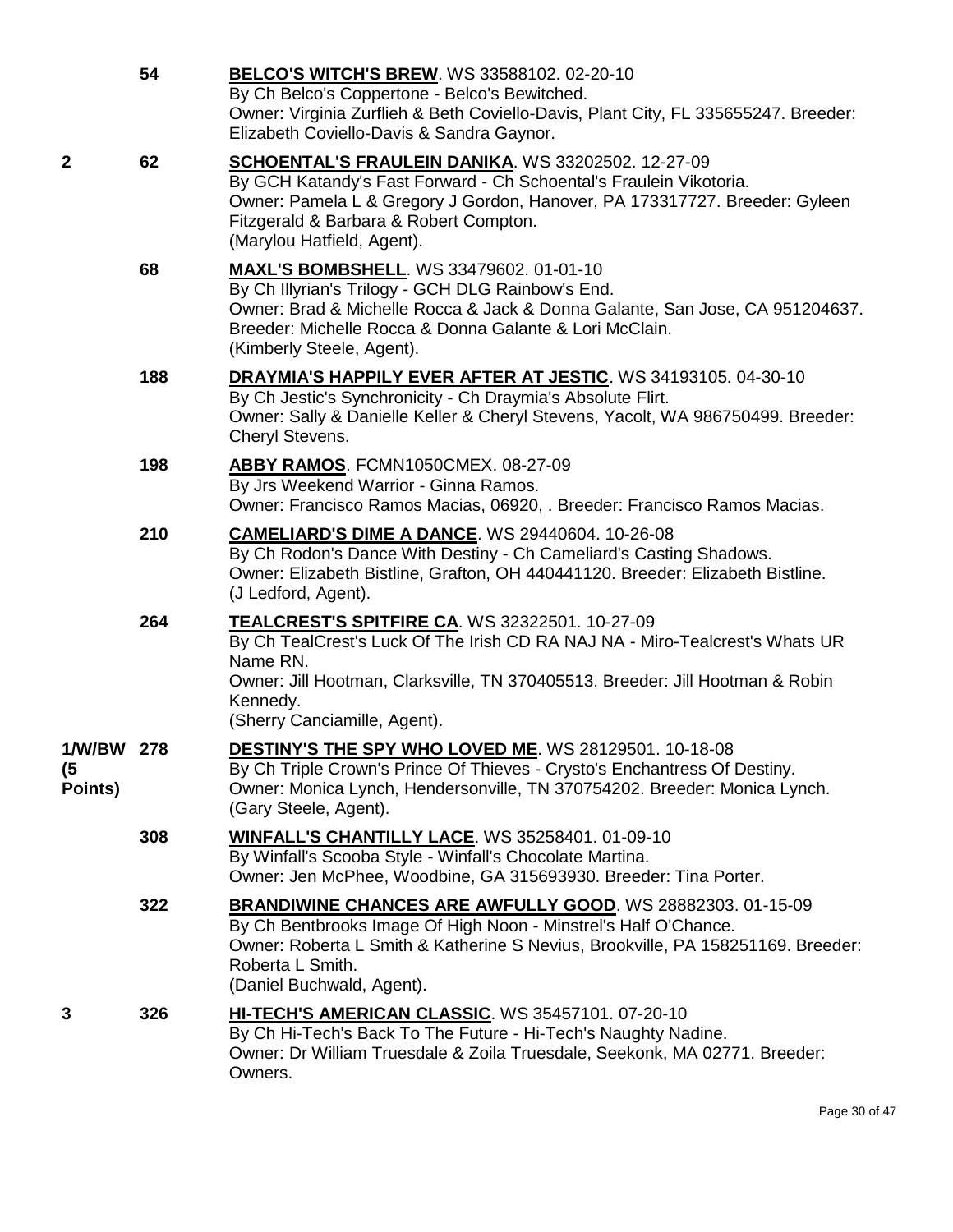|   |     | (Kimberly A Pastella-Calvacca, Agent).                                                                                                                                                                                                                                             |
|---|-----|------------------------------------------------------------------------------------------------------------------------------------------------------------------------------------------------------------------------------------------------------------------------------------|
|   | 330 | <b>CINNI-BON'S SMILE FOR THE PRINCESS OF GENUWINE. WS 36266803. 01-01-11</b><br>By Ch Telstar's Dixieland Band - Ch Telstar's Dancing In The Rain.<br>Owner: Michelle Carneal & Bonnie Wagaman, Richmond, MI 480625043. Breeder:<br>Bonnie Wagaman.<br>(Kay Palade-Peiser, Agent). |
|   | 332 | <b>INSPIRATION'S BREATH OF HEAVEN. WS 36942601. 12-23-10</b><br>By Ch Hi-Tech's Arbitrage - Ch Hydepark Reflected Inspiration.<br>Owner: Gina Freer, Auburn, IN 467069312. Breeder: Gina Freer.<br>(Christa Cook, Agent).                                                          |
|   | 380 | JUST-A-WYN'S LITTLE RED CORVETTE CRUZ'N TO GARELLE. WS 34799803. 06-<br>$15 - 10$<br>By Ch Van Riper's Pretty Boy Floyd - Ch Triwin's Ain't Misbehaving.<br>Owner: Mary Lynn & Ashley Wynieski & Tammy Zook, Elyria, OH 44035. Breeder:<br>Michelle & Gary Potenza.                |
| Α | 388 | MCGEE N SUNSETS STEALING TOMORROW. WS 31169904. 07-11-09<br>By Ch Bravo 'N' Sunset Stealing Time - Ch Robertson McGee Tomorrows Hope.<br>Owner: Miguel Ases & Todd Corley, New York, NY 10011. Breeder: Howard & Sherry<br>McGee.<br>(Michael Shepherd, Agent).                    |
| A | 450 | <b>MI-T'S MAFIA PRINCESS. WS 33707801. 02-12-10</b><br>By GCH Mi-T's Beleive It Or Not - Mi-T's You Light Up My Life.<br>Owner: Donna Lauricella, Bohemia, NY 117160573. Breeder: Michael & Diana Skala &<br>Terri & Randy Pope.<br>(Kimberly Pastella Calvacca, Agent).           |
|   | 464 | DRACO'S LADY OF THE MASQUERADE. WS 35578904. 05-03-10<br>By Draco N Asuncion's Masquerade - Pro's From Here To Eternity.<br>Owner: Kham Vixayo, Saint Petersburg, FL 337024038. Breeder: Jorge Pinzon.                                                                             |
| 4 | 500 | EXCALIBUR RUMMER RUN'S LEXI. WS 35140701. 08-14-10<br>By Ch Carillon's Number One Draft Pick - Ch Rummer Run's Excalibur Karsen.<br>Owner: Polly Whitney & Brenda Rogers, Longboat Key, FL 34228. Breeder: B Rodgers<br>& P Whitney & A & S Anderson.<br>(Rick Justice, Agent).    |
|   |     | BOXERS. Veteran, 6 Years & Under 8 Years Dogs.                                                                                                                                                                                                                                     |
|   | 19  | CH WESTHAVEN-N-SHARLEDAR'S MYSTIFY. WS 14125003. 06-30-05<br>By Ch ChooChoo's One Night Stand - Ch Sharledar's Divine Miss M.<br>Owner: Mary Sechler & Ray Sechler, Deluth, GA 30097. Breeder: David & Tami<br>Westendorf & Sharon Darby.                                          |
|   | 79  | CH GC'S N JAZZ KNOW WHEN TO HOLD 'EM. WS 09649001. 08-05-04<br>By Ch Logan Elm Runs At Heart Acre - Shooter's Sweet Basil.<br>Owner: Cindy Yaeger, Marengo, OH 433349638. Breeder: Sherry Lawson.                                                                                  |
| 3 | 81  | <b>CH FIRESTAR'S INDIAN OUTLAW.</b> WS 16031304. 11-26-05<br>By Ch Turo's Overture - Ch Firestar's Indian Summer CD RN.<br>Owner: Diane E Boyle & Sandra J Johnson & Christa Cook, Chicago, IL 606303520.<br>Breeder: Owners.                                                      |
| 2 | 249 | <b>CH KG HALCYON FIRE KING. WS 13812501. 07-15-04</b>                                                                                                                                                                                                                              |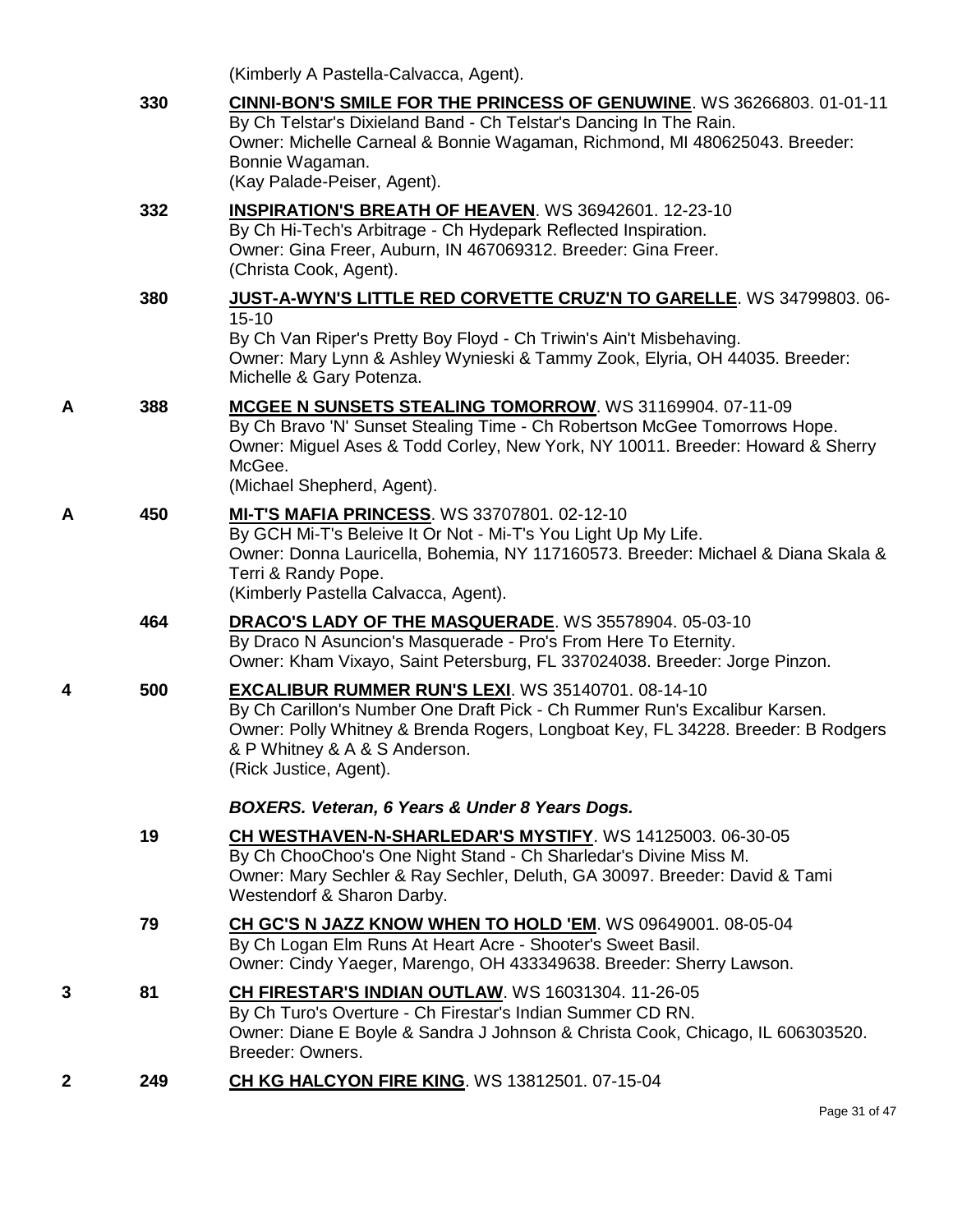By Ch High Rivers Taylormade Of Backwoods - Halcyon Unchained Melody. Owner: Kristi Wagg, Oakwood ON, CN K0M 2M0. Breeder: Kristi Wagg & Susan VonRothkirch.

(Debbie Struff, Agent).

#### **281 [CH TEALCREST'S LUCK OF THE IRISH CD RA OA OAJ CA](http://www.infodog.com/files/bdogrsl1.prg;makc=WS%2013710701;mdog=Ch_TealCrest_s_Luck_Of_The_Irish_CD_RA_OA_OAJ_CA;wins=all)**. WS 13710701. 05-20- 05

By Ch MaSue's Out Of Luck - Ch TealCrest's Pennys From Heaven CDX RA MX MXJ. Owner: Jill Hootman, Clarksville, TN 37040. Breeder: Jill Hootman. (Sherry Canciamille, Agent).

#### **4 283 [CH SIG'S DAKOTA MOON AT STEPHLYN](http://www.infodog.com/files/bdogrsl1.prg;makc=WS%2011334302;mdog=Ch_Sig_s_Dakota_Moon_At_StephLyn;wins=all)**. WS 11334302. 12-20-04 By Ch StephLyn's Desert Moon - Sig's What Dreams Are Made Of. Owner: Marie & Dennis Snell & Stephanie Flores, Lebanon, PA 170426451. Breeder: Cynthia Idzik-Starr & Paul Starr. (Marylou Hatfield, Agent).

- **295 [CH HABERL'S HEART ACRE BLUESMAN CD RE BN CA](http://www.infodog.com/files/bdogrsl1.prg;makc=WS%2010993903;mdog=Ch_Haberl_s_Heart_Acre_Bluesman_CD_RE_BN_CA;wins=all)**. WS 10993903. 11-04-04 By Ch Josha's Linebacker CD - Ch Banta-Riegel's Sizzlin Sensation CD RN. Owner: MaryJane Alencewicz & Dr James & Priscilla Kilman & JoAnn Haberl, Montverde, FL 34756. Breeder: B J Barnhart & JoAnn Haberl. (BJ Barnhart, Agent).
- **299 [CH TRI-STARR'S BEAUS MR CHURCHILL](http://www.infodog.com/files/bdogrsl1.prg;makc=WS%2011905101;mdog=Ch_Tri-Starr_s_Beaus_Mr_Churchill;wins=all)**. WS 11905101. 10-12-04 By Ch Hi-Tech Johnny Of Boxerton - Ch Tri-Starr Fowlers Rosetta. Owner: Charles M & Diane M Beauchamp, St Clair Shores, MI 480802196. Breeder: Roger H & Justin Dopp.
- **1 315 [GCH DUBA-DAE'S WHO'S YOUR DADDY](http://www.infodog.com/files/bdogrsl1.prg;makc=WS%2015645902;mdog=GCH_Duba-Dae_s_Who_s_Your_Daddy;wins=all)**. WS 15645902. 10-06-05 By Ch Duba-Dae's Buster Brown - Ch Duba-Dae's Diamond Evolution. Owner: Charles Vose & Wendy Bettis & Lynn Jansson, Riverside, CA 925086039. Breeder: Lynn P Jansson.

## **347 [CH KZ HEART'S TIDALWAVE](http://www.infodog.com/files/bdogrsl1.prg;makc=WS%2016458903;mdog=Ch_KZ_Heart_s_Tidalwave;wins=all)**. WS 16458903. 02-02-06 By Ch Encore's Crimson Tide - Ch KZ Breho Cau's Cha Heart. Owner: Greg & Ginger Price, Morgan City, LA 703812642. Breeder: Lynette Roland. (Tina Starr, Agent).

## **391 [GCH JUST-A-WYN'S D'ING TIME AT HEARTACRES](http://www.infodog.com/files/bdogrsl1.prg;makc=WS%2013723201;mdog=GCH_Just-A-Wyn_s_D_ing_Time_At_Heartacres;wins=all)**. WS 13723201. 06-27-05 By Ch Logan Elm Runs At Heartacres - Just-A-Wyn's Mistletoe. Owner: Mary Lynn & Ashley Wynieski & Tammy Zook & Priscilla Kilman, Elyria, OH 440358352. Breeder: Mary Lynn & Ashley Wynieski.

## **401 [CH JEMS ROCK THE HOUSE](http://www.infodog.com/files/bdogrsl1.prg;makc=WS%2013011406;mdog=Ch_JEMS_Rock_The_House;wins=all)**. WS 13011406. 05-17-04 By Ch JEMS Pearl Jam - Ch Stevenstars-n-JEMS-Crown-Royal. Owner: Cheryl Jennings & Crystal Jennings & Dianna Emmons, New Canaan, CT

06840. Breeder: Cheryl Jennings & Dianna Emmons.

**471**

## **[GCH BELCO'S HUNTER'S MOON AT TOLLGATE RE](http://www.infodog.com/files/bdogrsl1.prg;makc=WS%2016416401;mdog=GCH_Belco_s_Hunter_s_Moon_At_Tollgate_RE;wins=all)**. WS 16416401. 10-15-05

By Ch Elharlen's Quest - Ch Belco's Reflection Of Two C's. Owner: Susan Watts & Brooke Moyer, Upper Black Eddy, PA 189729768. Breeder: E Coviello Davis & C Countanche & L Davis.

## **A 479 [CH BELCO'S COPPERTONE RN](http://www.infodog.com/files/bdogrsl1.prg;makc=WS%2012525701;mdog=Ch_Belco_s_Coppertone_RN;wins=all)**. WS 12525701. 07-22-04

By Elharlen's Quest - Ch Belco's Reflection Of Two C's. Owner: Bradford C & Ann M Dunn, West Boylston, MA 015831019. Breeder: Elizabeth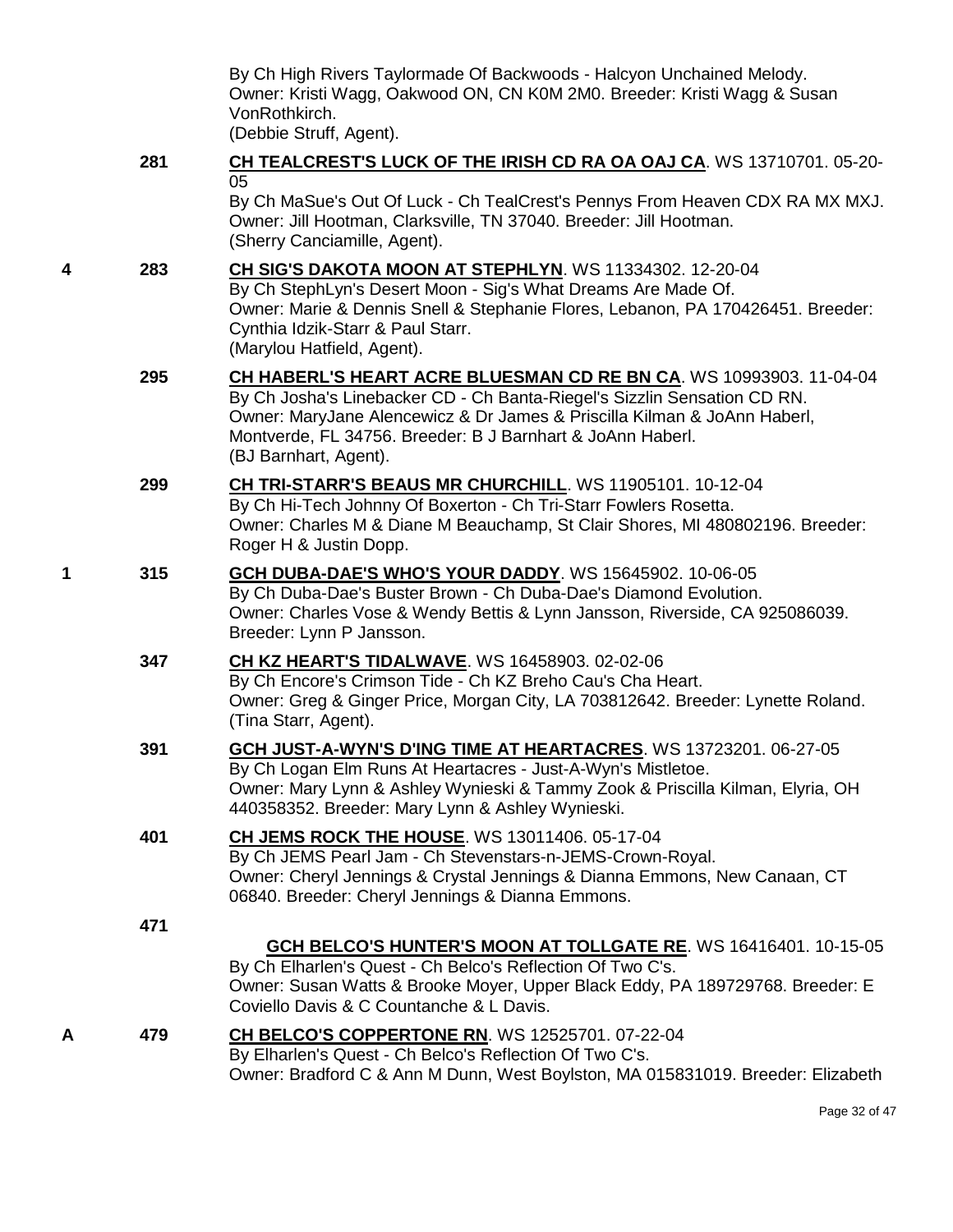|   |     | Coviello Davis & Carolyn Coutanchel & L Davis.<br>(Beth Coviello-Davis, Agent).                                                                                                                                                                                    |
|---|-----|--------------------------------------------------------------------------------------------------------------------------------------------------------------------------------------------------------------------------------------------------------------------|
|   | 499 | CH BAR-K'S TRIBUTE TO BARLOW. WS 09628410. 06-28-04<br>By Ch Brookwood's Full Moon - Ch Bar-K's Belperra.<br>Owner: Phillip Koenig, Goshen, KY 40026. Breeder: Phillip Koenig & Barbara Partlow.<br>(Jody Paquette, Agent).                                        |
| A | 515 | CH HALCYON TRIBUTE TO FIRE. WS 17087104. 01-18-06<br>By Ch KG Halcyon Fire King - Halcyon All That Glitters.<br>Owner: Carol Cotter & Mike Carberry & S Von Rothkirch, New Cumberland, PA 17070.<br>Breeder: Susan Von Rothkirch.                                  |
|   |     | <b>BOXERS. Veteran, 6 Years &amp; Under 8 Years Bitches.</b>                                                                                                                                                                                                       |
| 1 | 70  | <b>GCH DLG RAINBOW'S END. WS 21229801. 12-12-05</b><br>By Ch Cromo Soto - Ch JR's Galilea.<br>Owner: Brad & Michelle Rocca & Jack & Donna Galante, San Jose, CA 951204637.<br>Breeder: Victor Delagarza.<br>(Kimberly Steele, Agent).                              |
|   | 76  | <b>CH DRAYMIA'S ABSOLUTE FLIRT. WS 16788401. 02-06-06</b><br>By Ch Moon Valley No Doubt - Ch Draymia's First Impression.<br>Owner: Cheryl Stevens, Pasco, WA 99301. Breeder: Owner.<br>(Dani Keller, Agent).                                                       |
|   | 98  | CH DC'S PRECIOUS GEM OF SHADIGEE. WS 14505101. 08-28-05<br>By Ch Summer's Blackjack Of Shadigee - Ch Primeau's Romancing The Rose.<br>Owner: Donna Schafer & Carl Schafer, Corfu, NY 140369792. Breeder: Donna Schafer<br>& Carl Schafer.                          |
|   | 218 | <b>GCH LATTALANE'S KISS ME I'M IRISH. WS 16720401. 03-17-06</b><br>By Ch TuRo's Overture - Ch LattaLane's Cover Story.<br>Owner: T & C Latta & M & B Rocca & D & J Galante, Corder, MO 640218102. Breeder:<br>Thomas & Carol Latta.<br>(Lori McClain, Agent).      |
| 3 | 232 | CH BELCO N EVAMOR'S OVER EASY. WS 08602801. 05-20-04<br>By Ch Belco's Hitman - Ch Belco's Northern Exposure.<br>Owner: L Morin & E Coviello-Davis & S Morin, Taunton, MA 027802019. Breeder: L<br>Morin & E Coviello-Davis & S Morin.                              |
|   | 244 | CH FIRESTAR'S INDIAN RHAPSODY CD RN. WS 16031303. 11-26-05<br>By Ch Turo's Overture - Ch Firestar's Indian Summer CD RN.<br>Owner: Sandra J Johnson & Diane E Boyle, Lemont, IL 604394633. Breeder: Sandra J<br>Johnson & Diane E Boyle.<br>(Christa Cook, Agent). |
|   | 252 | <b>CH SIG'S SOLAR ECLIPSE. WS 11334301. 12-20-04</b><br>By Ch Stephlyn's Desert Moon - Sig's What Dreams Are Made Of.<br>Owner: Cynthia Idzik-Starr & Paul Starr, Sykesville, MD 217845520. Breeder: Cynthia<br>Idzik-Starr & Paul Starr.                          |
| 4 | 396 | CH TARA'S LOLLI POPPIN LOLA. WS 12723801. 02-26-05<br>By Ch Hi-Tech's Sound Investment - Ch Standing-O Debut By Yankee.<br>Owner: W & Z Truesdale & F Illuzzi & B Grizlo & K Pastella, Westbury, NY 11590.<br>Breeder: Barbara Grizlo & Kimberly Pastella.         |
|   |     |                                                                                                                                                                                                                                                                    |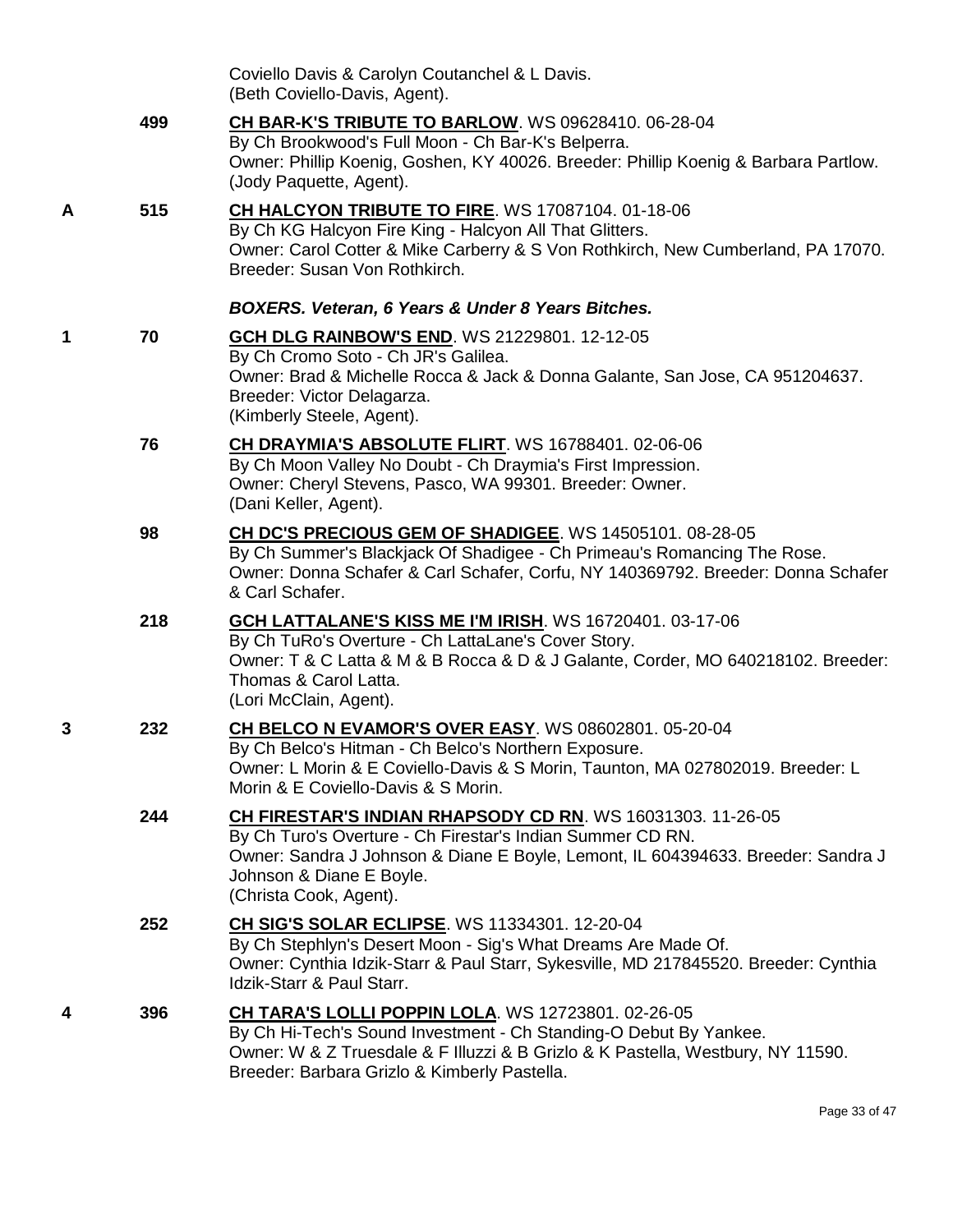|              |     | (Kimberly A Pastella-Calvacca, Agent).                                                                                                                                                                                                                           |
|--------------|-----|------------------------------------------------------------------------------------------------------------------------------------------------------------------------------------------------------------------------------------------------------------------|
| $\mathbf{2}$ | 470 | CH REGAL'S BEST KEPT SECRET. WS 13465403. 05-21-05<br>By Ch Regal Hitech Picasso Of Darvick - Ch Regal's Xtian Heart Of Gold.<br>Owner: Kimberly Warren & Korrine Vanderpool, Argyle, TX 762262438. Breeder:<br>Korrine Vanderpool & Joe & Robin Henderson.      |
|              | 474 | MINSTREL'S HALF O'CHANCE. WS 15574403. 12-14-05<br>By Shandown's Chances Are - Faerdorn Dust Devil.<br>Owner: Roberta Smith, Brookville, PA 158251169. Breeder: Katherine Nevius & Robert<br>Blumberg.                                                           |
|              |     | BOXERS. Veteran, 8 Years & Under 10 Years Dogs.                                                                                                                                                                                                                  |
| $\mathbf{2}$ | 99  | CH RANDOLPH'S BEAU JANGLES. WS 07099802. 11-17-03<br>By Ch Bjays Traveling Man - Ch Cameliard's Color Me Gone.<br>Owner: Rick & Cindy Walunas, Montague, MI 494379461. Breeder: Ginger Johnson.<br>(Christa Cook, Agent).                                        |
| 4            | 169 | CH PHEASANT HOLLOWS MACHO CAMACHO. WS 08308501. 03-22-04<br>By Ch Jacquets Super Nova - Pheasant Hollows Kiowa.<br>Owner: AI & Kerry Jones & Frances Jones, Wallkill, NY 12589. Breeder: Kerry Jones.                                                            |
| 3            | 341 | CH FAERDORN DUST BUSTER. WS 07781502. 09-03-03<br>By Winuwuk Lust In The Dust - Shiloh Time After Time At Cascorike.<br>Owner: Jessica M Kozel, Wrentham, MA 020931643. Breeder: Sue Harvey.                                                                     |
| 1            | 375 | CH ROCHILS CALL OF THE WILD. WS 06844804. 10-21-03<br>By Ch Shadow's Nairobi - Ch Rochils Grande Tradition.<br>Owner: Perry Combest & Sandra Combest, Denton, TX 76205. Breeder: Perry<br>Combest & Sandra Combest & Michael Shepherd.<br>(Lori McClain, Agent). |
|              |     | BOXERS. Veteran, 8 Years & Under 10 Years Bitches.                                                                                                                                                                                                               |
| 3            | 170 | <b>CH WINMERE INDIAN PAINTBRUSH RE OA AXJ OAP AJP NFP. WS 03645203.</b><br>03-23-03<br>By Ch School's Fireworks Powerplay - Winmere Tess D'Urbervilles RN.<br>Owner: Theresa Garton & Lynn Garton, Oklahoma City, OK 731131068. Breeder:<br>Owners.              |
| 1/BVB        | 374 | <b>CH JUST-A-WYN'S 24K GOLD.</b> WS 00921002. 06-10-02<br>By Ch Pinebrook's Unique Blend - Just-A-Wyn's Double Trouble.<br>Owner: Mary Lynn & Ashley Wynieski, Elyria, OH 44035. Breeder: Mary Lynn & Ashley<br>Wynieski.                                        |
| $\mathbf{2}$ | 392 | CH LISTON'S JACQUELINE KENNEDY ONASSIS. WS 03632001. 02-17-03<br>By Ch Liston's The Buck Stops Here - Liston's Miss Barks A lot.<br>Owner: Lisa & Tony Spohn, Summerfield, FL 34491. Breeder: Lisa Spohn.<br>(BJ Barnhart, Agent).                               |
| 4            | 462 | CH TOPLINE'S THIS BIRD CAN SING. WS 08588802. 04-10-04<br>By Ch Damarta's Von Stiller De Bach - Topline's Blonde On Blonde.<br>Owner: Susan Watts, Upper Black Eddy, PA 189729768. Breeder: Barry Polansky &<br>Madeline Polansky.                               |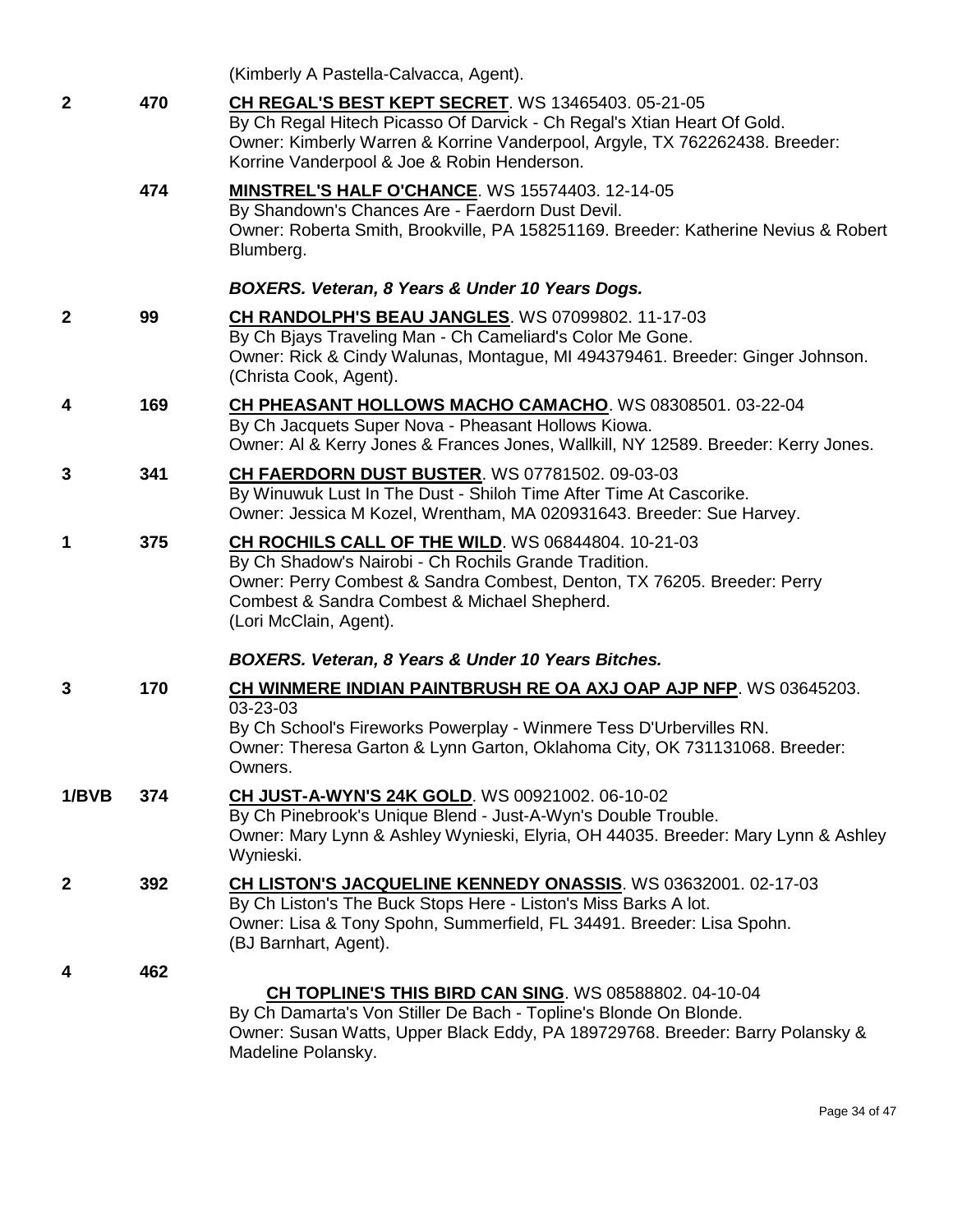|              |     | BOXERS. Veteran, 10 Years & Over Dogs.                                                                                                                                                                                                                                |
|--------------|-----|-----------------------------------------------------------------------------------------------------------------------------------------------------------------------------------------------------------------------------------------------------------------------|
| 1/BVD        | 41  | CH CAPRI'S WOODS END SPELLCASTER. WR 01485605. 01-06-01<br>By Ch Woods End Crown Sable - Ch Rummer Run's Capri.<br>Owner: B Bachman & Mrs J L Billhardt & S Tenenbaum, Ponte Vedra Beach, FL<br>32082. Breeder: Barbara Bachman.<br>(Diego Garcia, Agent).            |
| 3            | 47  | <b>CH KIMKAR'S HI-TECH TRAVELER. WR 00517401. 12-04-00</b><br>By Ch Hi-Tech's Johnny J Of Boxerton - Ch Kimkar's Streetcar Nm'd Desire.<br>Owner: Carol Korpal & Rick & Carol Cloud, Chicago, IL 60614. Breeder: Carol Korpal.                                        |
| A            | 223 | <b>CH MCGEE'S THE GAMBLER.</b> WS 00086903. 02-08-02<br>By Ch Carbara's Write This Down - McGee's All That Jazz.<br>Owner: Sherry & Howard McGee, Collins, MS 394280582. Breeder: Sherry & Howard<br>McGee.<br>(Terri Galle, Agent).                                  |
| $\mathbf{2}$ | 229 | CH SUMMER'S BLACKJACK OF SHADIGEE. WR 07070601. 03-28-02<br>By Berlane's Corporate Image - Berlane's Wild Thing Stella.<br>Owner: Lee & Mary Jane Nowak, Alvaton, KY 42122. Breeder: Josie O'Reilly.<br>(Terri Galle, Agent).                                         |
|              |     | <b>BOXERS. Veteran, 10 Years &amp; Over Bitches.</b>                                                                                                                                                                                                                  |
| 3            | 72  | <b>EWING'S HOW SWEET IT IS OF MAXL. WR 00646204. 11-26-00</b><br>By Ch Maxl's Golden Boy - Ch Dasel's Attitude Is Everything.<br>Owner: Mark & Janet Ewing, Greenwood, MO 64034. Breeder: Mark & Janet Ewing.                                                         |
| 4            | 88  | <b>SARAZAN'S LADY LUCY RAE. WP 91277303. 04-15-99</b><br>By Glory's Against The Wind - Elsa Sarazan's.<br>Owner: Jennifer Crane & Brian Smolensky, Wilmette, IL 600912831. Breeder: Richard<br>Bogulewski & Marie Materma.                                            |
| $\mathbf{2}$ | 262 | CH TEALCREST'S PENNYS FROM HEAVEN CDX RE MX MXJ. WR 05194901. 10-<br>$12 - 01$<br>By Ch Bee-Vee's What You Say - Teryl's Just Call Me Angel.<br>Owner: Jill Hootman, Clarksville, TN 37040. Breeder: Jill Hootman.<br>(Sherry Canciamille, Agent).                    |
| 1            | 368 | <b>CH BRITLYN'S O'WENDY.</b> WR 05397907. 12-01-01<br>By Ch Arriba Talisman Ego - Britlyn's Future Attraction.<br>Owner: Raynetta L Buchholz, Greensboro, NC 27406. Breeder: Raynetta L Buchholz.                                                                     |
|              |     | <b>BOXERS. Best of Breed Competition, Brindle.</b>                                                                                                                                                                                                                    |
|              | 9   | <b>CH SHARLEDAR'S STEALIN' AWAY.</b> WS 31395604. 07-21-09<br>By Ch Raklyns Stealing The Show - Ch Sharledar's Simply Divine. Dog.<br>Owner: Ann Campbell, Knoxville, TN 37914. Breeder: Sharon L Darby.<br>(Tami Mishler, Agent).                                    |
|              | 11  | CH CANDY KISSES'N CINERGY MISTER GOODBAR. WS 34317801.04-17-10<br>By Ch Candy Kisses Chevy Blazer - Candy Kisses What Away To Go. Dog.<br>Owner: Terri Houston & Cindy Knox, Aurora, CO 80013. Breeder: Terri Houston &<br>Cynthia Knox.<br>(Michelle Yeadon, Agent). |
|              | 42  | GCH PHEASANT HOLLOW'S FLIGHT OF FANCY. WS 31730302. 07-10-09                                                                                                                                                                                                          |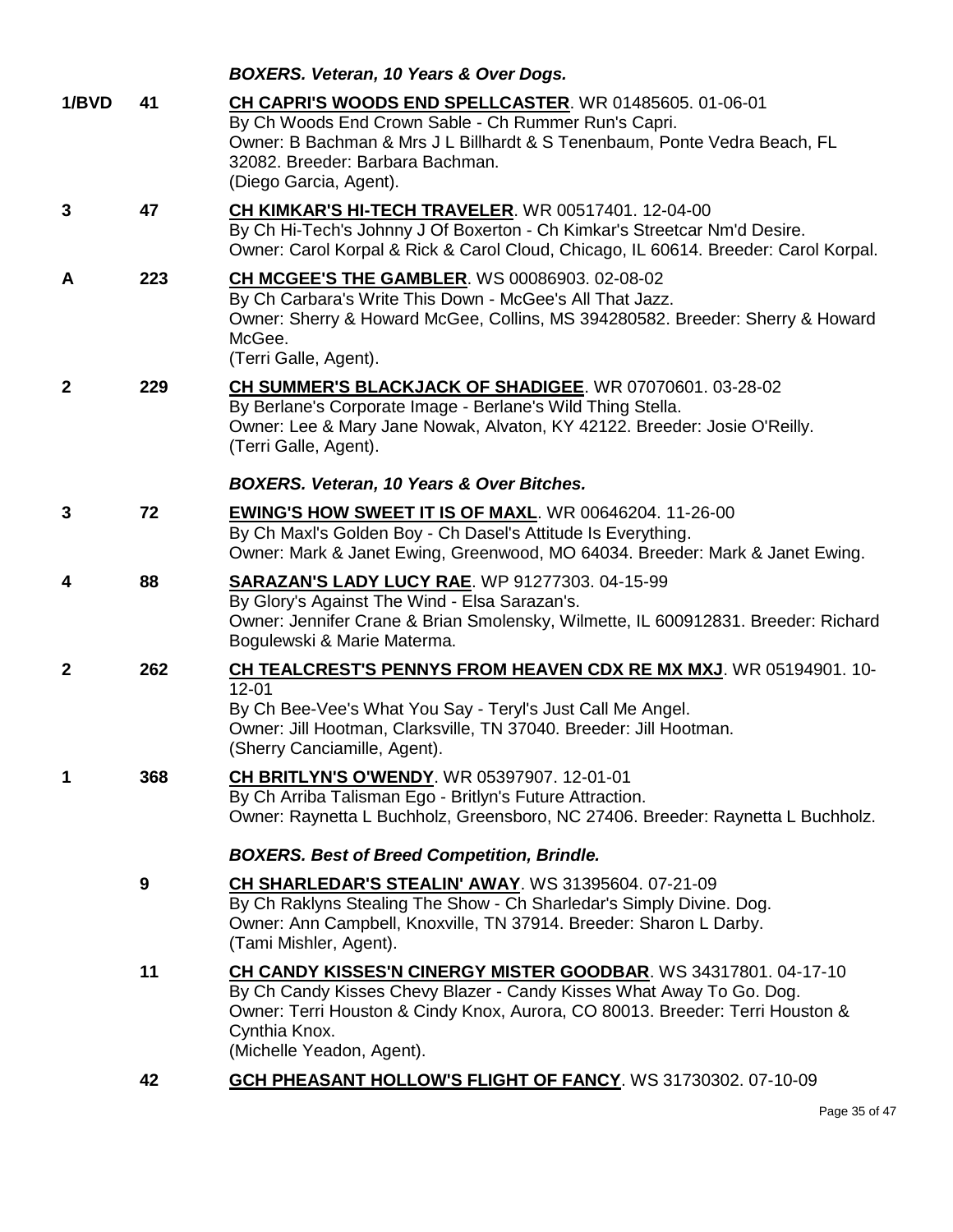By GCH Pheasant Hollow's Kryptonite - Ch Pheasant Hollow's Fancy Foot Work. Bitch. Owner: Linda S Zazula & Kerry Jones, Georgetown, TX 78633. Breeder: Patricia & Robert Detoro & Kerry & Allison Jones. (Allison Jones, Agent).

- 
- **B 49 [CH HI-TECH THE KING OF SHERRY SHOOT JP](http://www.infodog.com/files/bdogrsl1.prg;makc=WS%2033379502;mdog=Ch_Hi-Tech_The_King_Of_Sherry_Shoot_Jp;wins=all)**. WS 33379502. 07-27-09 By Ch Capri's Woods End Spellcaster - Ch Dramatic Story Of Sherry Shoot Jp. Dog. Owner: Shinryo Teragaki, Tomisato,Chiba, JP 2800205. Breeder: Shinryo Teragaki & William Truesdale & Zoila Truesdale. (Maso Hanabusa, Agent).
	- **55 [CH ARRIBA TALISMAN PLAY WITH FIRE](http://www.infodog.com/files/bdogrsl1.prg;makc=WS%2023883508;mdog=Ch_Arriba_Talisman_Play_With_Fire;wins=all)**. WS 23883508. 09-09-07 By Ch Arriba Talisman Satisfaction - Ch Arriba Talisman Isis. Dog. Owner: Carol McGuire & J Gibbons & V Shames & T Fickes, Arlington, VA 222045026. Breeder: J Gibbons & V Shames & T Fickes.
	- **59 [SMD MAD MAX THE MARCH HARE](http://www.infodog.com/files/bdogrsl1.prg;makc=WS%2033191110;mdog=SMD_Mad_Max_The_March_Hare;wins=all)**. WS 33191110. 02-15-10 By Ch Garnsey's Mad Max - Draco's Levi Tab Twills. Dog. Owner: Sergio Martinez Diaz, Mexico DF 06920, . Breeder: Sergio Martinez Diaz.
	- **60 [CH COUNTRY TIME'S SWEET HOME ALABAMA](http://www.infodog.com/files/bdogrsl1.prg;makc=WS%2025301705;mdog=Ch_Country_Time_s_Sweet_Home_Alabama;wins=all)**. WS 25301705. 03-08-08 By Ch Port O Calls First Mate - Portocalls Black Diamond. Bitch. Owner: Claudine Raymo & Ann & Steve Anderson, Geneva, FL 327329366. Breeder: Rhonda O McNutt.
	- **61 [CH CINNRHEE'S V CARD STUD HEARTACRE](http://www.infodog.com/files/bdogrsl1.prg;makc=WS%2038798204;mdog=Ch_CinnRhee_s_V_Card_Stud_HeartAcre;wins=all)**. WS 38798204. 12-16-10 By CinnRhee HiRiveRoler HeartAcre - HeartAcre CinnRhee Of Kadenza. Dog. Owner: Bob & Lorraine O'Keefe & H M Small, Oak Brook, IL 60523. Breeder: H M Small & J & P Kilman. (Sherry Canciamille, Agent).
	- **77 [CH SCHOENTAL'S THOMAS CD RN](http://www.infodog.com/files/bdogrsl1.prg;makc=WS%2030228801;mdog=Ch_Schoental_s_Thomas_CD_RN;wins=all)**. WS 30228801. 04-08-09 By Ch CWMHAF Maestro - Ch Schoental's Fraulein Viktoria. Dog. Owner: Barbara R & Robert L Compton Jr & Gyleen X Fitzgerald, Street, MD 211541124. Breeder: Barbara R & Robert L Compton Jr & Gyleen X Fitzgerald. (Marylou Hatfield, Agent).
	- **90 [CH WINFALL JENBURS STYLE AN GRACE](http://www.infodog.com/files/bdogrsl1.prg;makc=WS%2037007301;mdog=Ch_Winfall_JenBurs_Style_An_Grace;wins=all)**. WS 37007301. 07-28-10 By Winfall's Scooba Style - Winfall I've Got It Too. Bitch. Owner: Jennifer Crane & Burt Weinstein, Wilmette, IL 60091. Breeder: Tina Porter. (Christa Cook, Agent).
	- **92 [GCH JENBUR'S MIDNIGHT STAR](http://www.infodog.com/files/bdogrsl1.prg;makc=WS%2030299301;mdog=GCH_JenBur_s_Midnight_Star;wins=all)**. WS 30299301. 05-24-09 By Ch Interlude's Never A Doubt RA - JenBur's Lola Bridgeta. Bitch. Owner: Jennifer Crane, Wilmette, IL 60091. Breeder: Jennifer Crane & Gregory Esser. (Stanley D Flowers, Agent).
	- **107 [GCH DC'S SOMETHING TO TALK ABOUT AT CINNRHEE](http://www.infodog.com/files/bdogrsl1.prg;makc=WS%2031176203;mdog=GCH_DC_s_Something_To_Talk_About_At_CinnRhee;wins=all)**. WS 31176203. 08-05-09 By Ch Heart Acre's Stingray Of CinnRhee - Ch DC's Precious Gem Of Shadigee. Dog. Owner: Donna Schafer & Medley Small, Corfu, NY 140369792. Breeder: Donna & Carl Schafer.
- **SEL 113 [CH RIKAR'S CRIME OF THE CENTURY](http://www.infodog.com/files/bdogrsl1.prg;makc=WS%2024903703;mdog=Ch_Rikar_s_Crime_Of_The_Century;wins=all)**. WS 24903703. 10-10-07 By Ch Gemstone's Diamonds 'N Jems - Ch Berlane N Bravo Hear Me Roar. Dog. Owner: Karen Deschambault, DeWinton AB, CN T0L 0X0. Breeder: Karen Deschambault.
	- **147 [FLASHPOINT'S TEMPEST](http://www.infodog.com/files/bdogrsl1.prg;makc=WS%2025388202;mdog=Flashpoint_s_Tempest;wins=all)**. WS 25388202. 11-08-07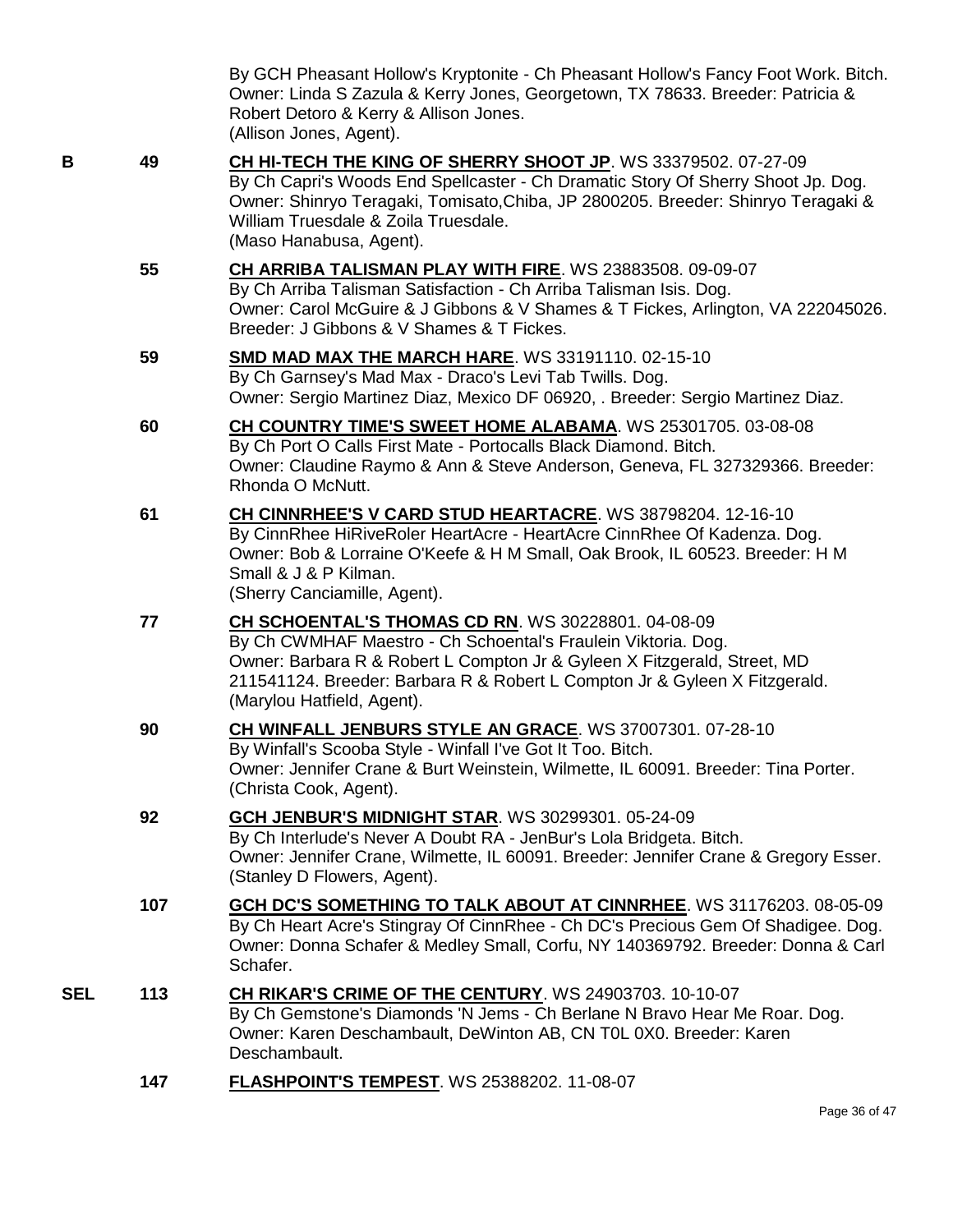By Ch Firestar's Indian Outlaw - Ch Starstruck's Fanny May Meltaway. Dog. Owner: Christa Cook, Edwardsville, IL 620254616. Breeder: Bradley Russo & Diane Russo & Christa Cook.

- **148 [CH PEARLISLE'S TRIAL BY FIRE](http://www.infodog.com/files/bdogrsl1.prg;makc=WS%2029925301;mdog=Ch_Pearlisle_s_Trial_By_Fire;wins=all)**. WS 29925301. 03-23-09 By Ch KG Halcyon Fire King - Ch Pearl Isle's Replica Of Standing "O" CD. Bitch. Owner: Dr Robert C & Grace D Hallock & Michael A & Michele Fasano, Cheshire, CT 06410. Breeder: Dr Robert C & Grace D Hallock. (Debbie Struff, Agent).
- **171 [CH PHEASANT HOLLOW'S KRYPTONITE](http://www.infodog.com/files/bdogrsl1.prg;makc=WS%2027077001;mdog=Ch_Pheasant_Hollow_s_Kryptonite;wins=all)**. WS 27077001. 05-19-08 By Ch Pheasant Hollow's A Sure Bet - Pheasant Hollow's Josette. Dog. Owner: Kerry Jones, Wallkill, NY 12589. Breeder: Kerry Jones.
- **179 [GCH RAKLYNS THE BRONX MVP AT THIRD](http://www.infodog.com/files/bdogrsl1.prg;makc=WS%2018268303;mdog=GCH_Raklyns_The_Bronx_MVP_At_Third;wins=all)**. WS 18268303. 06-12-06 By Ch KG Halcyon Fire King - Ch Raklyns Showin' Off. Dog. Owner: Debbie & Erin Struff & Karen & Pat Quagliana, Oakland, NJ 07436. Breeder: Debbie & Erin Struff & Karen & Pat Quagliana. (Debbie Struff, Agent).
- **211 [CH RYNWARDS BONDELERO](http://www.infodog.com/files/bdogrsl1.prg;makc=WS%2026090005;mdog=Ch_Rynwards_Bondelero;wins=all)**. WS 26090005. 04-03-08 By Ch Pinebrook's Monogramm - Rynwards Sarah Vaughn. Dog. Owner: Kathryn Edwards & Tom Perret, Gambler, OH 43022. Breeder: Kathryn L Edwards & Sylvia Soules. (Ann Keil, Agent).
- **221 [CH BLACKHAWK'S REBOUND SHOT](http://www.infodog.com/files/bdogrsl1.prg;makc=WS%2029968906;mdog=Ch_Blackhawk_s_Rebound_Shot;wins=all)**. WS 29968906. 04-04-09 By Ch Ripn T's Ricochet - Ch Merical's Lightning Strike. Dog. Owner: Priscilla Martinez & Cecily Joque, Tacoma, WA 98405. Breeder: Cecily Joque. (Cindy Crawford-Gorath, Agent).

### **226 [GCH CINNIBON-TELSTAR SPLASHING IN THE RAIN WITH SAYWIN](http://www.infodog.com/files/bdogrsl1.prg;makc=WS%2031297602;mdog=GCH_Cinnibon-Telstar_Splashing_In_The_Rain_With_Saywin;wins=all)**. WS 31297602. 08-27-09

By Ch Topaz' Liaison At Hitide - GCH Telstar's Dancing In The Rain. Bitch. Owner: Cindy Hearn & Bonnie Wagaman, White Lake, MI 483831938. Breeder: Bonnie Wagaman & Jennifer Tellier. (Terry Smith, Agent).

# **237 [CH ENSIGN'S JUSTIFIED](http://www.infodog.com/files/bdogrsl1.prg;makc=WS%2032788201;mdog=Ch_Ensign_s_Justified;wins=all)**. WS 32788201. 11-19-09 By Ch Rikar's Crime Of The Century - Ch Ensign's Bella Vita. Dog. Owner: Mack Young & Joleena Young & Annette Clark, Sullivan, IL 619516386. Breeder: Cathe Nathman & Annette Clark. (Christa Cook, Agent). **253 [CH HOWDI'S LOVER BOY BRODY](http://www.infodog.com/files/bdogrsl1.prg;makc=WS%2033112406;mdog=Ch_Howdi_s_Lover_Boy_Brody;wins=all)**. WS 33112406. 02-14-10

By Lyndell's Man Of Honor - Howdi Partner's She's My Pick. Dog. Owner: Judy Horn Brooke Durnin, Kunkletown, PA 180587952. Breeder: Judy Hahn.

**267 [CH SIG'S STORM CHASER](http://www.infodog.com/files/bdogrsl1.prg;makc=WS%2033195101;mdog=Ch_Sig_s_Storm_Chaser;wins=all)**. WS 33195101. 02-06-10 By Ch Belco's Get Yomota Runnin - Ch Sig's Solar Eclipse. Dog. Owner: Dr Cynthia Idzik-Starr & Paul Starr, Sykesville, MD 217845520. Breeder: Cynthia Idzik-Starr & Paul Starr.

#### **AOM 348 [CH MEL-O-D'S RAZZLE DAZZLE FROM MYDE](http://www.infodog.com/files/bdogrsl1.prg;makc=WS%203407402;mdog=Ch_Mel-o-D_s_Razzle_Dazzle_From_Myde;wins=all)**. WS 3407402. 12-10-09 By Ch Happy Tail's Crime Time - Interlude's Myde Nice. Bitch. Owner: Melody Clementz, Prophetstown, IL 61277. Breeder: Debi Bedford & Melody Clementz.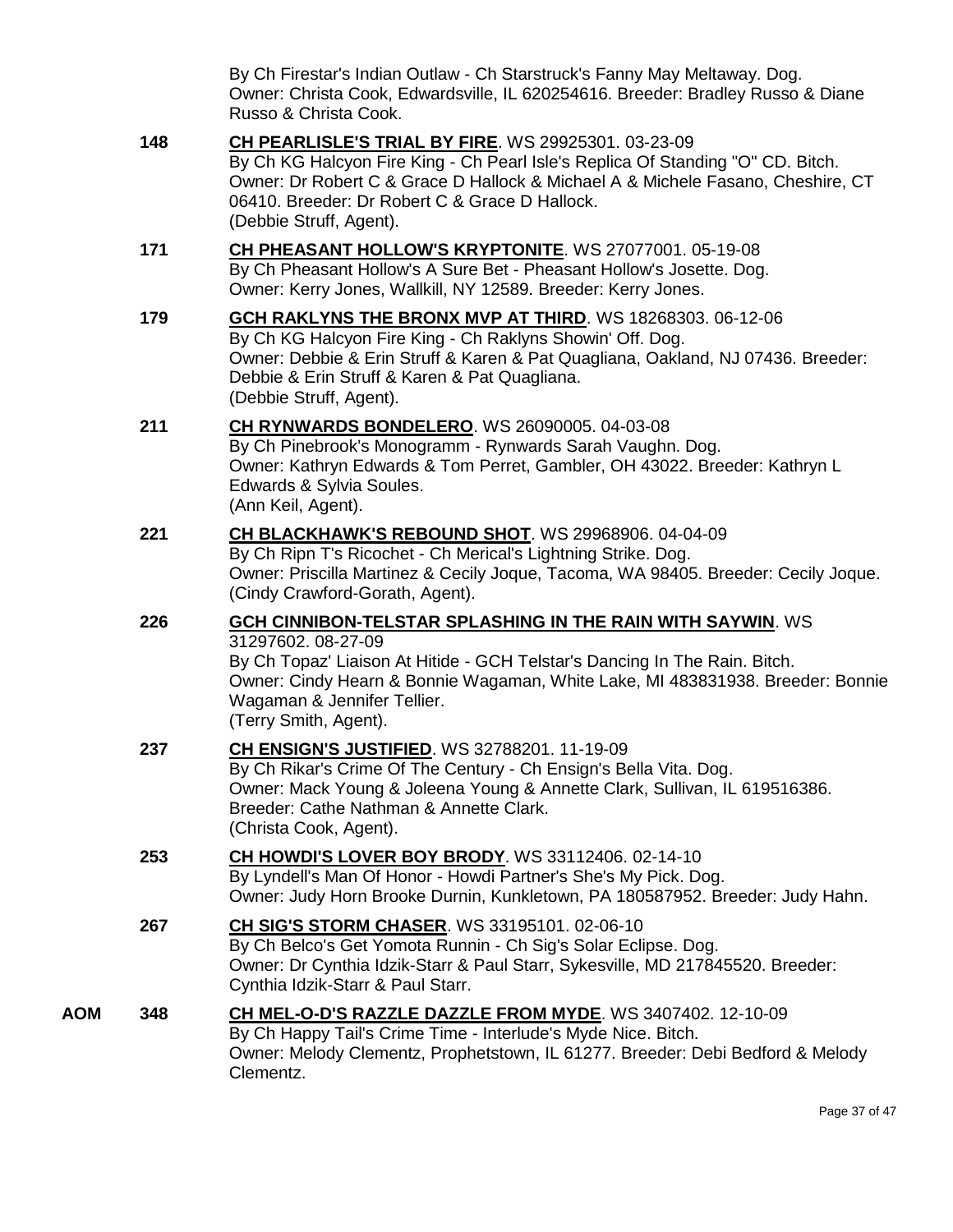|     | 363 | GCH SOLIDROCK'S MAJOR ENSEMBLE AT PURE PRIDE. WS 27387106. 06-24-08<br>By Ch Turo's Overture - Ch Korvette's Porsha RN. Dog.<br>Owner: Steve Stewart, Liberty, SC 296574510. Breeder: Eva Leeman & K Conrad.<br>(Jorge Pinzon, Agent).                                                                                       |
|-----|-----|------------------------------------------------------------------------------------------------------------------------------------------------------------------------------------------------------------------------------------------------------------------------------------------------------------------------------|
|     | 367 | CH CR-NEWCASTLE'S BIRD IN THE HAND. WS 28813607. 12-10-08<br>By Ch Weston's Cry For Freedom - CR One Hot MaMa. Dog.<br>Owner: Jennifer & Jeremy Walker & C Walunas & V Johnson, Farmington Hills, MI<br>483342632. Breeder: Rick & Cindy Walunas.<br>(Ashley Wynieski, Agent).                                               |
| AOM | 394 | CH PHEASANT HOLLOW'S PLAYMATE OF THE YEAR. WS 32407605. 11-16-09<br>By Ch Pheasant Hollow's Macho Comacho - Ch Twin Ponds Elegance Of Pheasant<br>Hollow. Bitch.<br>Owner: Kerry Jones & Allison Jones & Michael Hilderbrand & Barbara Grizlo, Danbury,<br>CT 06810. Breeder: Kerry Jones & Allison Jones & Patricia Detoro. |
|     | 441 | <b>GCH HABERL'S TRADEMARK TUX 'N' TAILS. WS 23210001. 08-31-07</b><br>By Haberl's Heartacres U Got It CD RN - Lady Kodieko Of Tamaron. Dog.<br>Owner: Pat Bray & Scott Bray, Howey In The Hills, FL 347373924. Breeder: Jo Ann<br>Haberl.                                                                                    |
|     | 456 | GCH ADELLIN'S NANTESS LOOK AT MIMI. WS 31642201. 04-25-09<br>By Ch Turo Overture - Ch Draco Y Nantess Last Dance. Bitch.<br>Owner: Linda A Kulow & Nancy Savage & Tessie Savage, Plymouth, WI 530731218.<br>Breeder: Linda A Kulow & Nancy Savage & Tessie Savage.                                                           |
|     | 459 | CH ADELLIN'S TWITTER.COM OF NANTESS. WS 31642202. 04-25-09<br>By Ch Turo Overture - Ch Draco Y Nantess Last Dance. Dog.<br>Owner: Linda A Kulow & Nancy Savage & Tessie Savage, Plymouth, WI 530731218.<br>Breeder: Linda A Kulow & Nancy Savage & Tessie Savage.                                                            |
|     | 463 | GCH NANTESS ROYAL HOT ROD. WS 22947001. 08-18-07<br>By Ch Nantess Royal Flush - Ch Nantess Southern Lady. Dog.<br>Owner: Nancy & Tessie Savage, Table Grove, IL 614829619. Breeder: Nancy & Tessie<br>Savage.                                                                                                                |
|     | 501 | <b>CH PHEASANT HOLLOW'S RECKLESS ENDANGERMENT.</b> WS 30832703. 01-30-<br>09<br>By Ch Lyndells General Manager - Pheasant Hollow's All Dat Jazz. Dog.<br>Owner: Chris Burns & Kerry & Allison Jones, Wading River, NY 11796. Breeder: Kerry<br>Jones & Allison Jones & Pat & Bob Detoro.                                     |
|     |     | <b>BOXERS. Best of Breed Competition, Fawn.</b>                                                                                                                                                                                                                                                                              |
|     | 10  | MCCOY'S & CANCIA'S CROSS MY HEART. WS 37722401.04-16-11<br>By Ch Silverlane's Excalibur - McCoy's I Believe In Miracles. Bitch.<br>Owner: Larry McCoy & Sherry Canciamille & Brad Redrow & Joan Kaiser, Robinson, IL<br>624542011. Breeder: Larry McCoy.                                                                     |
|     | 14  | <b>CH BROADWAY'S &amp; JUSTAWYN'S ONE SINGULAR SENSATION.</b> WS 34870203.<br>08-01-10<br>By GCH Justawyn Ding Time At Heartacres - Ch Cameliard's Let Me Entertain You.<br>Bitch.<br>Owner: Karol Cline, Bloomfield Hills, MI 483041245. Breeder: Karol Cline.<br>(Ashley Wynieski, Agent).                                 |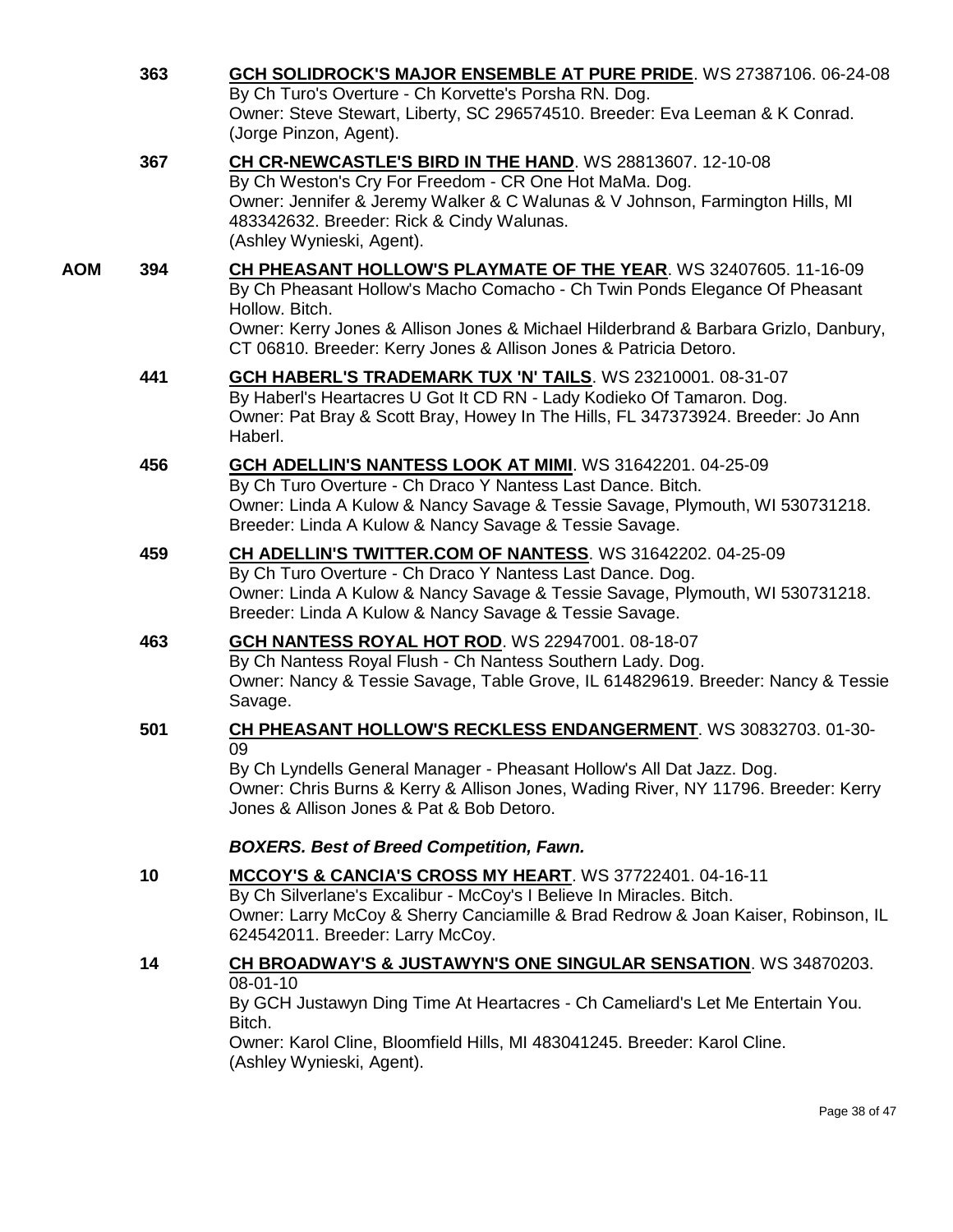|     | 15 | <b>CH SILVERLANE'S EXCALIBUR. WS 34532601. 02-11-10</b><br>By Ch Berlane's Causin An Uproar - Ch Sprucelane's Abby Roade. Dog.<br>Owner: Larry McCoy & Lyle Pearce, Robinson, IL 624542011. Breeder: Lyle Pearce.<br>(Sherry Canciamille, Agent).                                                                         |
|-----|----|---------------------------------------------------------------------------------------------------------------------------------------------------------------------------------------------------------------------------------------------------------------------------------------------------------------------------|
|     | 28 | CH D'NICMAR SPARKLING DIAMOND. WS 37578601. 07-08-08<br>By Ch Irondale-N-Moon Valley's I Da Bomb - Jamieson's Denisse. Bitch.<br>Owner: Nicolas Peribonio, Jonesboro, LA 712515418. Breeder: Nicolas Peribonio &<br>Maritza Vaca.<br>(Terri Galle, Agent).                                                                |
|     | 30 | <b>GCH BREHO FORTUITY SHARED TREASURE.</b> WS 35462201. 08-22-10<br>By Ch Illyrian's Trilogy - Ch Maxlan Breho Treasure Hunter. Bitch.<br>Owner: Brenda Stuckey & Theresa Galle & June Sutherlin DVM, Jonesboro, LA<br>712515418. Breeder: June Sutherlin DVM & Brenda Stuckey & Theresa Galle.                           |
| AOM | 43 | <b>CH CAPRI'S EDEN ROCK.</b> WS 25655602. 02-21-08<br>By Ch Capri's Woods End Spellcaster - Ein-Vons Kiss N Tell. Dog.<br>Owner: Barbara Bachman & Matthew Barnes, Ponte Vedra Beach, FL 32082. Breeder:<br>Gayann Jones & Kimberlie Steele.<br>(Kimberlie Steele-Gamero, Agent).                                         |
|     | 52 | CH ENCORE'S OVER THE MOON. WS 35274804. 07-23-10<br>By Ch Encore's Bismark - Ch Encore's Godiva. Bitch.<br>Owner: Jan Mumford & Cheryl A Cates, Hyannis Port, MA 026470822. Breeder: Cheryl<br>A Cates & Jan Mumford & Richard Mumford.                                                                                   |
|     | 53 | GCH CONQUEST-ROSEND'S NEW KID IN TOWN. WS 31823901. 09-29-09<br>By GCH R And G's Mystical Dancer - Ch Conquest-Rosend's Rich Girl. Dog.<br>Owner: Bob & Debbie White & Jerry & Lynda Yon, Tracy, CA 953049200. Breeder:<br>Jerry & Lynda Yon & Bob & Debbie White.<br>(Cheryl Cates, Agent).                              |
|     | 73 | CH NANTESS CALENO NUMERO UNO. WS 34082602. 04-15-10<br>By Ch Capri's Woods End Spellcaster - Ch Nantess Get R Done At Adellins. Dog.<br>Owner: Guido Tafur & Susan Tafur, Midlothian, VA 231143160. Breeder: Nancy &<br>Tessie Savage.                                                                                    |
|     | 93 | <b>CH MAXL'S STAY GOLD. WS 33479601. 01-01-10</b><br>By Ch Illyrian's Trilogy - GCH DLG's Rainbow's End. Dog.<br>Owner: Brad & Michelle Rocca & Jack & Donna Galante, San Jose, CA 951204637.<br>Breeder: Michelle Rocca & Donna Galante & Lori McClain.<br>(Kimberly Steele, Agent).                                     |
|     | 94 | <b>GCH SAPPHIRES VIOLET SKY IN VEGAS OF STREAMLINE.</b> WS 30209105. 04-21-<br>09<br>By Ch Brookwood's Place Of Dreams - Ch Sapphire's Wild Pitch Of Bur. Bitch.<br>Owner: Donald Mack Young & Joleena Young & Gina Freer & Charles Freer, Sullivan,<br>IL 619516386. Breeder: Shelly Williams.<br>(Christa Cook, Agent). |
|     | 95 | <b>CH LIBRA'S BUCHHOLZ.</b> WS 23658901. 09-16-07<br>By Ch Ewing's Protege Of Maxl - Libra's Anika. Dog.<br>Owner: Stephanie & Gary Libra, Savage, MN 55378. Breeder: Stephanie & Gary Libra.                                                                                                                             |
|     | 96 | GCH DESERT WINDS LIL RAE OF SUNSHINE. WS 31973101. 09-07-09<br>By Ch Pearlisle Standing-O For Bix-L - Ch Desert Winds Lady Nova. Bitch.                                                                                                                                                                                   |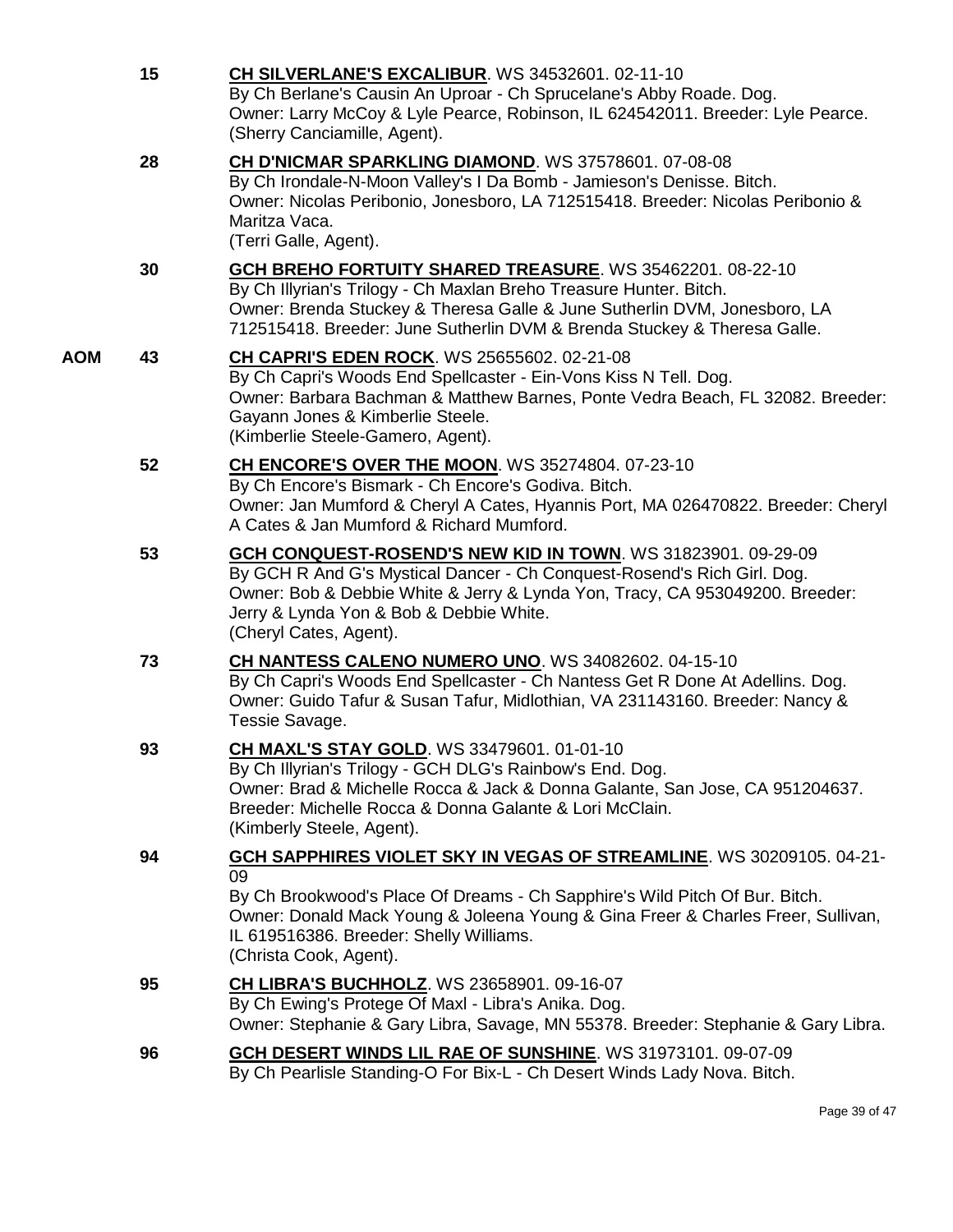| Owner: Terri Rose & Doug Plemel, Orange, CA 928673848. Breeder: Doug Plemel & |  |  |
|-------------------------------------------------------------------------------|--|--|
| Breanna Uyeno.                                                                |  |  |
| (Cindy Crawford-Gorath Agent)                                                 |  |  |

(Cindy Crawford-Gorath, Agent).

**104 [CH MCCOY'S GET HER OUTTA MY HEART](http://www.infodog.com/files/bdogrsl1.prg;makc=WS%2032004001;mdog=Ch_McCoy_s_Get_Her_Outta_My_Heart;wins=all)**. WS 32004001. 06-22-09 By Ch McCoy's Hide Your Hearts - McCoy's Heart And Soul. Bitch. Owner: Larry McCoy, Robinson, IL 624542011. Breeder: Larry McCoy & Peggy Otto. (Sherry Canciamille, Agent). **109 [GCH IVYLANE RUFFIANL TREE SHAKER](http://www.infodog.com/files/bdogrsl1.prg;makc=WS%2035131901;mdog=GCH_Ivylane_Ruffianl_Tree_Shaker;wins=all)**. WS 35131901. 08-10-10 By Ch High Ridge's Bring N Sexy Back - Windwood's Bec Mon Chu. Dog. Owner: Lisa Goss, Huffman, TX 77336. Breeder: Tina Starr & Ike Liotto. (Tina Starr, Agent). **112 CH KAJA'S RUBY [RED RASCAL AT MAXIMUS](http://www.infodog.com/files/bdogrsl1.prg;makc=WS%2033651202;mdog=Ch_Kaja_s_Ruby_Red_Rascal_At_Maximus;wins=all)**. WS 33651202. 04-24-10 By Rodon's Break Away At Kaja - Kaja's Freedom To Believe. Bitch. Owner: Lloyd Dissinger & Dolores Dissinger & Janet Smith, Cincinnati, OH 45248. Breeder: Janet Smith. (Terry Smith, Agent). **119 [CH MCCOY'S HEART OF GOLD](http://www.infodog.com/files/bdogrsl1.prg;makc=WS%2032004002;mdog=Ch_McCoy_s_Heart_Of_Gold;wins=all)**. WS 32004002. 06-22-09 By Ch McCoy's Hide Your Hearts - McCoy's Heart And Soul. Dog. Owner: Larry McCoy, Robinson, IL 624542011. Breeder: Larry McCoy & Peggy Otto. (Sherry Canciamille, Agent). **AOM 123 [CH HO-PA'S GRAND SLAM](http://www.infodog.com/files/bdogrsl1.prg;makc=WS%2033711801;mdog=Ch_Ho-Pa_s_Grand_Slam;wins=all)**. WS 33711801. 04-14-10 By GCH Carillon MVP - Ch Ho-Pa's Penny For Your Thoughts. Dog. Owner: Steve & Ann Anderson, Atlanta, GA 30327. Breeder: Carol Hobbs & Marla Parsons. (Rick Justice, Agent). **134 [CH LAZY K'S DULCE DE LECHE](http://www.infodog.com/files/bdogrsl1.prg;makc=WS%2035904402;mdog=Ch_Lazy_K_s_Dulce_De_Leche;wins=all)**. WS 35904402. 12-07-10 By Ch Raklyns The Bronx Mvp At Third - Ch Ensign's Amore Di Vita. Bitch. Owner: Sue Gubernatis & Larry Gubernatis, Forest Hill, MD 21050. Breeder: Sue Gubernatis & Annette Clark. (Debbie Struff, Agent). **150 [CH SHIRALDA'S A WANDERING NYMPH](http://www.infodog.com/files/bdogrsl1.prg;makc=WS%2032485003;mdog=Ch_Shiralda_s_A_Wandering_Nymph;wins=all)**. WS 32485003. 12-27-09 By Ch Rakyns The Bronx MVP At Third - Asurebets Kassie Of Shiralda. Bitch. Owner: Gail S & Mal Karwoski, Monroe, CT 06468. Breeder: David & Theresa Bedworth. (Debbie Struff, Agent). **152 [CH PHEASANT HOLLOWS HIGH FASHION](http://www.infodog.com/files/bdogrsl1.prg;makc=WS%2036083811;mdog=Ch_Pheasant_Hollows_High_Fashion;wins=all)**. WS 36083811. 09-26-10 By GCH Pheasant Hollows All Time High - Ch Pheasant Hollows Party Like A Rock Star. Bitch. Owner: Elliot & Erika Santiago & Kerry & Allison Jones, Salisbury Mills, NY 12577. Breeder: Kerry & Allison Jones. **157 [CH SOUTH WILLOW BARRISTERS BIG LOVE](http://www.infodog.com/files/bdogrsl1.prg;makc=WS%2037069402;mdog=Ch_South_Willow_Barristers_Big_Love;wins=all)**. WS 37069402. 03-25-11 By Ch Pearlisle Standing-O For Eix-L - Ch O'Bravo N South Willow's Red Hot Chili Pepper. Dog. Owner: Michele Fasano & Michael Fasano & S Melton, Woodbury, CT 06798. Breeder: Stephanie Melton & Vanessa Bravo. (Debbie Struff, Agent).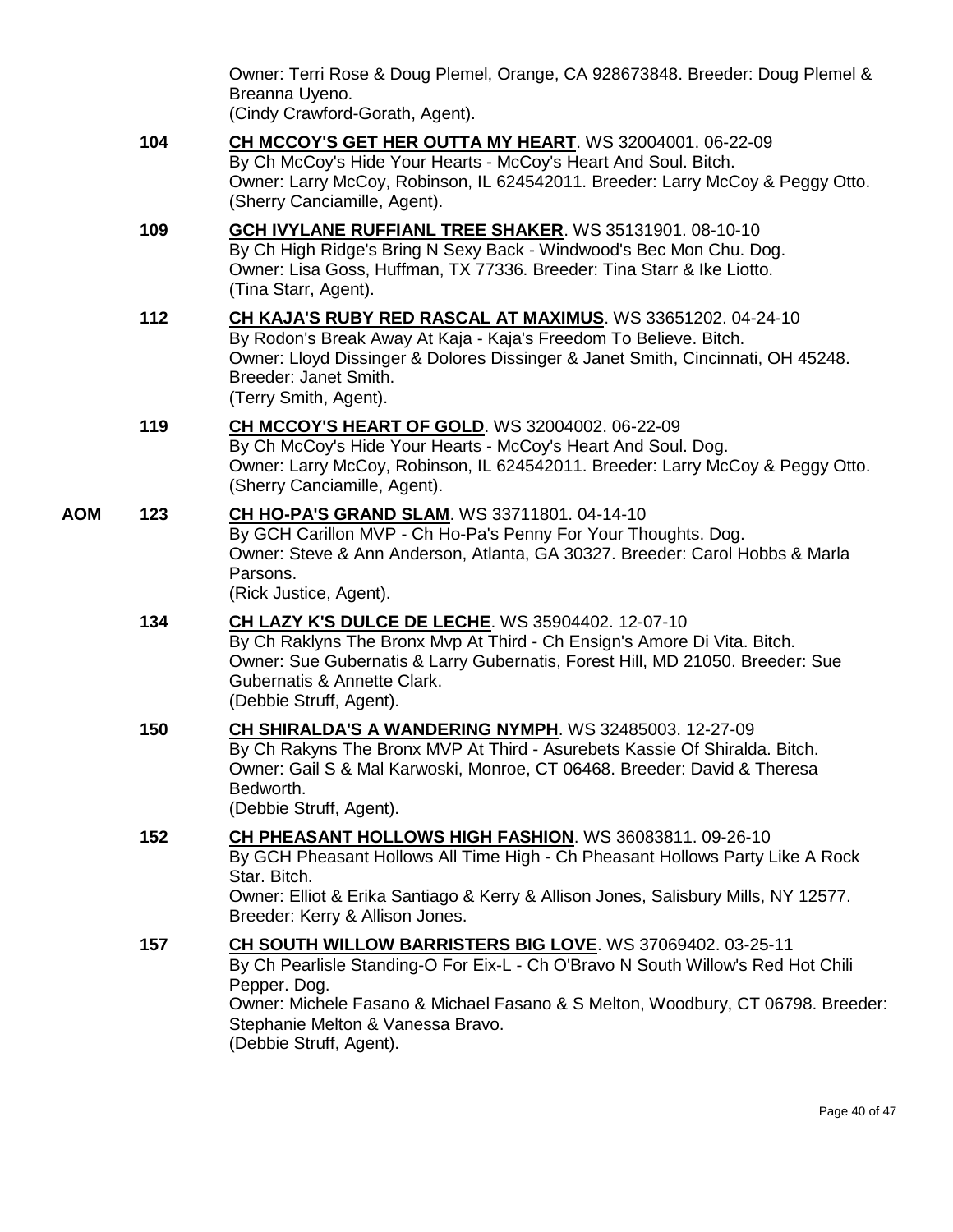| SEL | 160 | GCH WINFALL BROOKWOOD STYLED DREAM. WS 25654001. 05-28-07<br>By Ch Brookwood's Place Of Dreams - Winfall's I've Got Style. Bitch.<br>Owner: Debbie McCarroll & Mark Fagan & Mrs Jack Billhardt & Sergio Tenenbaum,<br>Aptos, CA 95003. Breeder: Tina Porter & Lee Stanton.<br>(Diego Fernando Garcia, Agent).    |
|-----|-----|------------------------------------------------------------------------------------------------------------------------------------------------------------------------------------------------------------------------------------------------------------------------------------------------------------------|
|     | 164 | CH HAPPY TAIL'S LET'S GET THIS PARTY STARTED GN CDX. WS 27791701. 09-<br>05-08<br>By Ch Breezewood's Lord Of Wystmont CDX RE - Onesti's Happy Tails Debutante.<br>Bitch.<br>Owner: Susan M Naffzinger & Amy Bieri, Albany, IN 47320. Breeder: Amy Bieri.                                                         |
|     | 173 | CH PHEASANT' HOLLOWS ALL TIME HIGH. WS 29831401. 01-31-09<br>By Ch Jacquet's Beau - Pheasant Hollws Lady Scarlett. Dog.<br>Owner: Kerry Jones & Allison Jones & Daniel Jones, Wallkill, NY 12589. Breeder:<br>Kerry Jones & Allison Jones.                                                                       |
|     | 175 | <b>GCH KATANDY'S FAST FORWARD. WS 19792801. 11-04-06</b><br>By Ch Raklyn's Stealin The Show - Ch Katandys Magic Pixie Dust. Dog.<br>Owner: Lee Morris & Mark Young, Davidsonville, MD 21035. Breeder: Owner.<br>(Handler: Stanley Flowers DHG).                                                                  |
|     | 178 | GCH TELSTAR'S ALL THAT GLITTERS AT CINNI-BON. WS 31297601. 08-27-09<br>By Ch Topaz' Liaison At Hitide - Ch Telstar's Dancing In The Rain. Bitch.<br>Owner: Bonnie Wagaman & Jennifer Tellier, Fallbrook, CA 920284505. Breeder:<br>Bonnie Wagaman & Jennifer Tellier.<br>(Wendy Bettis, Agent).                  |
|     | 183 | GCH R AND G'S MYSTICAL DANCER. WS 25655603. 02-21-08<br>By Ch Capri's Woodsend Spellcaster - Ein-Von's Kiss N Tell. Dog.<br>Owner: R Bezerra & Servetnick & Bachman & Desmond & Steele & K Steele-Gamero<br>& Jones, Woodcrest, CA 925065770. Breeder: Gayann Jones & Kimberlie Steele.                          |
|     | 184 | CH BREKA'S VEGAS SHOW GIRL. WS 37466301. 05-13-10<br>By Ch Jems Rock The House - Ch Mgm'N Myohmy's Porsche. Bitch.<br>Owner: Susen Santoro & Anthony Santoro, Ben Wheeler, TX 757544507. Breeder:<br><b>Terru Pickett.</b><br>(Randall Pasbrig, Agent).                                                          |
|     | 187 | GCH RAMARCO'S TICKETMASTER. WS 26052101. 03-31-08<br>By GCH Raineylane-Studio DaVinci - Ch Ramarco's Come Fly With Me. Dog.<br>Owner: Russell Kinnaird & Stacie Kinnaird, Tyler, TX 757100005. Breeder: Connie<br>Burks & Joe Kahre.<br>(Schuylar Moore, Agent).                                                 |
|     | 212 | GCH BOCA'S ROYAL PALMS SPLISH SPLASH. WS 29818502. 03-04-09<br>By Ch Bjays Travling Man - Ch Royal Palms Smarty Pants. Bitch.<br>Owner: A Dorfman & J Dorfman & G Bower & J Bower, West Bloomfield, MI<br>483224101. Breeder: Alan Dorfman & Joanna Dorfman & Gloria Bower & Jack Bower.<br>(Guy Fisher, Agent). |
|     | 225 | GCH AVALON'S WILD AS THE WIND. WS 25855004. 02-29-08<br>By Ch Bentbrooks Image Of Highnoon - Ch Avalon's Quiet Storm. Dog.<br>Owner: Mandy Lockard & Norra Hansen & Dr Daniel Buchwald, Salisbury, NC<br>281467623. Breeder: Charles Ford & Jo Ford & Norra Hansen & Dr Daniel Buchwald.                         |
|     | 230 | GCH DAYBREAK'S BAD INFLUENCE. WS 32533504. 11-30-09                                                                                                                                                                                                                                                              |
|     |     |                                                                                                                                                                                                                                                                                                                  |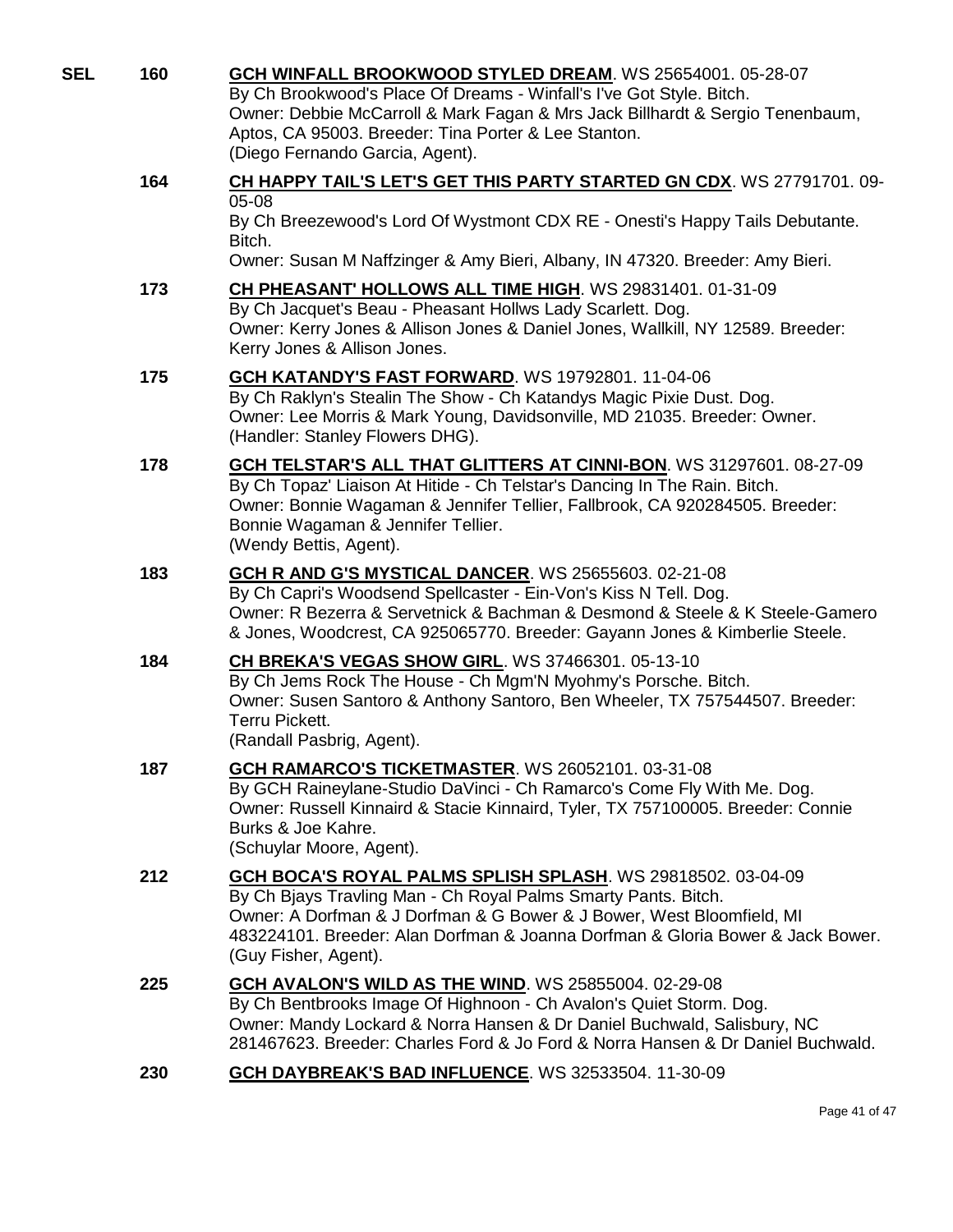By Ch R And G's Spellbound At Evolution - Ch Daybreak's Glamorous. Bitch. Owner: Ann Russell & Kimberlie Steele-Gamero, Lakeside, CA 920401412. Breeder: J & J Higgins & Ann Russell & Kimberlie Steele-Gamero.

- **234 [CH BORDEAUX N PRO'S MS GRACE D'SHAMROCK](http://www.infodog.com/files/bdogrsl1.prg;makc=WS%2034350701;mdog=Ch_Bordeaux_N_PRO_s_Ms_Grace_D_Shamrock;wins=all)**. WS 34350701. 03-20-10 By Ch Shamrock's Sixty Miinute Man - Ch PRO's Bordeaux Something New. Bitch. Owner: Byron Dale & Deborah Spivey & Peggy Otto, Tabor City, NC 284637385. Breeder: Bill Lewis & Jakcie Elgin & Peggy Otto.
- **235 [CH NIVEK'S STOLEN TREASURE OF SHARLEDAR](http://www.infodog.com/files/bdogrsl1.prg;makc=WS%2035487702;mdog=Ch_Nivek_s_Stolen_Treasure_Of_Sharledar;wins=all)**. WS 35487702. 10-03-10 By GCH Bravo N Sunset Stealing Time - Ch Westhaven N Nivek's Grateful Heart. Dog. Owner: Sharon & Randy Darby, Dillsboro, IN 470189078. Breeder: Jean Marie Burkhamer & Tami Westendorf. (Tami Mishler, Agent).
- **238 [GCH MAHOGANY'S MI OWN SWEET TIME](http://www.infodog.com/files/bdogrsl1.prg;makc=WS%2019612004;mdog=GCH_Mahogany_s_MI_Own_Sweet_Time;wins=all)**. WS 19612004. 10-08-06 By Ch HI-Tech's Basic Edition - Brush Hill's Bellisimo. Bitch. Owner: LuAnn Gardner & David Gardner, Rehoboth, MA 027691429. Breeder: LuAnn Gardner & Ellen Bradley.
- **247 [GCH MAHOGANY'S WILL O' THE WISP](http://www.infodog.com/files/bdogrsl1.prg;makc=WS%2029114201;mdog=GCH_Mahogany_s_Will_O__The_Wisp;wins=all)**. WS 29114201. 11-01-08 By Ch Bentbrook's Image Of Highnoon - Brush Hill's Bellisimo. Dog. Owner: Robert Erickson & Claire Fallon & LuAnn Gardner & Davi, Alexandria, VA 223024023. Breeder: LuAnn Gardner & Ellen Bradley & David Gardner. (Kimberly A Pastella-Calvacca, Agent).
- **251 [CH FIRESTAR'S INDIAN WARRIOR RN](http://www.infodog.com/files/bdogrsl1.prg;makc=WS%2023151705;mdog=Ch_Firestar_s_Indian_Warrior_RN;wins=all)**. WS 23151705. 08-14-07 By Ch Garnsey's High Tide - Ch Firestar's Indian Summer CD RN. Dog. Owner: Sandra J Johnson & Diane E Boyle, Lemont, IL 604394633. Breeder: Sandra J Johnson & Diane E Boyle. (Christa Cook, Agent).
- **268 [GCH ABOXA'S MOONLIGHT SERENADE](http://www.infodog.com/files/bdogrsl1.prg;makc=WS%2022730904;mdog=GCH_Aboxa_s_Moonlight_Serenade;wins=all)**. WS 22730904. 06-10-07 By Aboxa's Magic Carpet Ride - Regalis You're So Vain Of Aboxa. Bitch. Owner: W Morris & D Kowalchyk-Morris, Staten Island, NY 103042722. Breeder: W Morris & D Kowalchyk-Morris & P & A Yocum.
- **290 CH BOCA [ROYAL PALMS SMARTY'S GOLDEN GIRL](http://www.infodog.com/files/bdogrsl1.prg;makc=WS%2029818503;mdog=Ch_Boca_Royal_Palms_Smarty_s_Golden_Girl;wins=all)**. WS 29818503. 03-04-09 By Ch BJays Traveling Man - Ch Royal Palms Smarty Pants. Bitch. Owner: G & J Bower & J & A Dorfman, Port Charlotte, FL 33980. Breeder: Joanna & Alan Dorfman & Gloria & Jack Bower. (Kay Peiser, Agent).
- **292 [CH REGAL'S MIDNIGHT MADNESS](http://www.infodog.com/files/bdogrsl1.prg;makc=WS%2035958303;mdog=Ch_Regal_s_Midnight_Madness;wins=all)**. WS 35958303. 11-19-10 By Ch Pearlisle Standing-O For Bix-L - Ch Regal's Rot Ten Miss Van Pelt RN. Bitch. Owner: Korinne Vanderpool, Frisco, TX 750354621. Breeder: Korinne Vanderpool. (Terri Galle, Agent).
- **303 [CH BARGARY'S YA GOTTA PAY TA PLAY](http://www.infodog.com/files/bdogrsl1.prg;makc=WS%2020428004;mdog=Ch_Bargary_s_Ya_Gotta_Pay_Ta_Play;wins=all)**. WS 20428004. 12-28-06 By Ch Bargary's Fame And Fortune - Bargary's Timing Is Everything. Dog. Owner: Barbara & Gary Wadge, Lacombe, LA 704453616. Breeder: Barbara Wadge & Gary Wadge. (Terri Galle, Agent).
- **305 [CH BARGARY'S YA GOTTA PAY THE PIPER](http://www.infodog.com/files/bdogrsl1.prg;makc=WS%2034768201;mdog=Ch_Bargary_s_Ya_Gotta_Pay_The_Piper;wins=all)**. WS 34768201. 03-17-10 By Ch Bargary's Ya Gotta Pay Ta Play - Bargary's Grande Illusion NA NAJ. Dog. Owner: Barbara & Gary Wadge, Lacombe, LA 704453616. Breeder: Barbara & Gary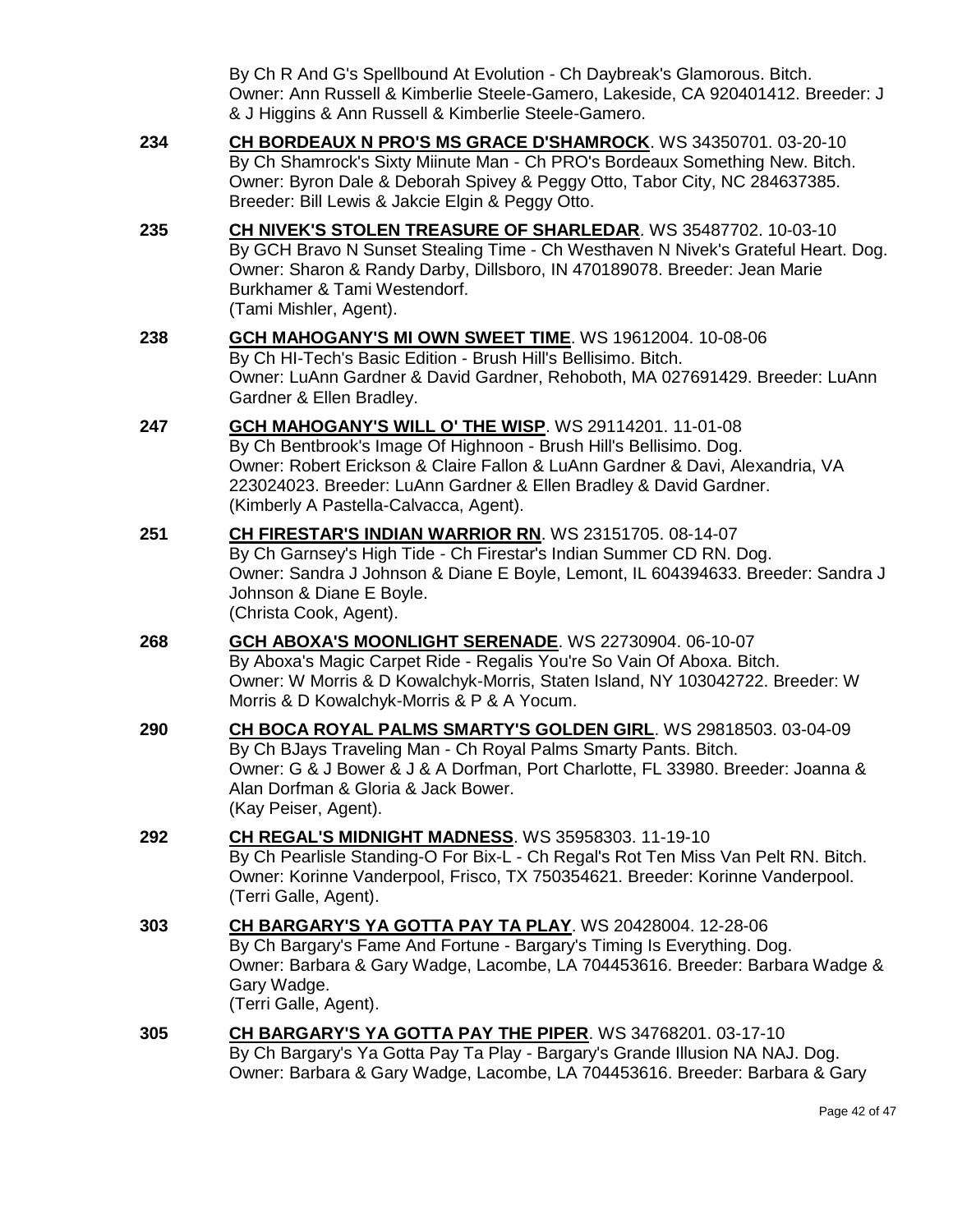Wadge. (Terri Galle, Agent).

|    | 310 | GCH HI-TECH'S SOUTHERN BELLE. WS 21214501. 11-12-06<br>By Ch Hi-Tech's Basic Edition - Ch Brookwood's Autumn Reflection. Bitch.<br>Owner: Jeri Poller & Tina Truesdale & Gail Alix, Boca Raton, FL 334963504. Breeder:<br>Gail Alix & Timothy Alix & Zoila Truesdale & Dr William Truesdale.<br>(Kim Pastella Calvacca, Agent). |
|----|-----|---------------------------------------------------------------------------------------------------------------------------------------------------------------------------------------------------------------------------------------------------------------------------------------------------------------------------------|
|    | 317 | CH MOON VALLEY MOMENTUM. WS 33064503. 01-19-10<br>By Ch Breezewood's Lord Of Wistmont CDX RE - Moon Valley Who Knew?. Dog.<br>Owner: Nancy Schepis & Ida Baum & Gloria Bower, Port Charlotte, FL 33980. Breeder:<br>Nancy Schepis & Ida Baum & Julie Wilmore.<br>(Kay Peiser, Agent).                                           |
|    | 324 | CH HI-TECH HI-DRAMA OF SHERRY SHOOT JP. WS33379501. 07-27-09<br>By Ch Capri's Woods End Spellcaster - Ch Dramatic Story Of Sherry Shoot JP. Bitch.<br>Owner: Dr William Truesdale & Mrs Truesdale, Seekonk, MA 02771. Breeder: Shinyryo<br>TeragakiDr Mrs William Truesdale.<br>(Kimberly A Pastella-Calvacca, Agent).          |
|    | 329 | <b>GCH LRM GOLD N ROCK.</b> WS 26396501. 04-01-08<br>By Ch Trifecta's Touch Gold - Ch Lrm Double Or Nothing. Dog.<br>Owner: Raymond Reinhardt & Kevin Middagh & Linda Middagh, Issaquah, WA<br>980279745. Breeder: Kevin Middagh & Linda Middagh & Tracy Best.<br>(Cindy Crawford-Gorath, Agent).                               |
|    | 337 | CH BROOKWOOD'S MYSTIC DREAM OF MADEGAN. WS 29448102. 02-14-09<br>By Ch Brookwood's Mystic Warrior - Brookwood's Dream Of Glory. Dog.<br>Owner: L A Brooks & B Glenn & R T Hansel & D McCarroll, Ghent, KY 41045. Breeder:<br>Lee Ann Brooks & B Glenn & Robert T Hansel.                                                        |
|    | 350 | <b>CH MEL-O-D'S RIGHT AS RAIN. WS 26226001. 05-07-08</b><br>By Ch Adellin's Simply Nantess - Mel-o-D's Doin It Right. Bitch.<br>Owner: Melody Clementz, Prophetstown, IL 61277. Breeder: Melody Clementz.                                                                                                                       |
|    | 361 | CH PURE PRIDE N RION'S WITCHES BREW. WS 36473201. 01-12-11<br>By GCH Solidrock's Major Ensemble At Pure Pride - Rion's Centerfold. Dog.<br>Owner: Steve Stewart, Liberty, SC 296574510. Breeder: Steve Stewart Don Teague<br>Richie Wiggers.<br>(Jorge Pinzon, Agent).                                                          |
| OS | 370 | CH DRACO GREETS DASSIN WITH FOURBEARS. WS 35500410. 06-20-11<br>By Ch Guapo - Ch Fourbears Never Hungry. Bitch.<br>Owner: Joseph Vergnetti & Jorge Pinzon & Wendell Sammet & Ronald Rella, Medina,<br>OH 442569213. Breeder: Larry Dosier.                                                                                      |
|    | 390 | CH LISTON'S ALL THAT GLITTERS IS GOLD. WS 36043002. 09-09-10<br>By Liston's Ritchie Valens - Liston's Uptown Girl. Bitch.<br>Owner: Melvin Wolfe, Summerfield, FL 34491. Breeder: Lisa Spohn.<br>(B J Barnhart, Agent).                                                                                                         |
|    | 399 | CH BERLANE-N-JEMS JUST-ONE-LOOK. WS 29469701. 06-30-08<br>By Ch JEMS Rock The House - Ch Berlane's Believe In Magic. Dog.<br>Owner: Cheryl Jennings & Dianna Emmons, New Canaan, CT 06840. Breeder: Ron &<br>Sharon Berry.                                                                                                      |
|    | 403 | CH HEART ACRE HABERL'S COMMONTATOR. WS 28593101. 12-05-08                                                                                                                                                                                                                                                                       |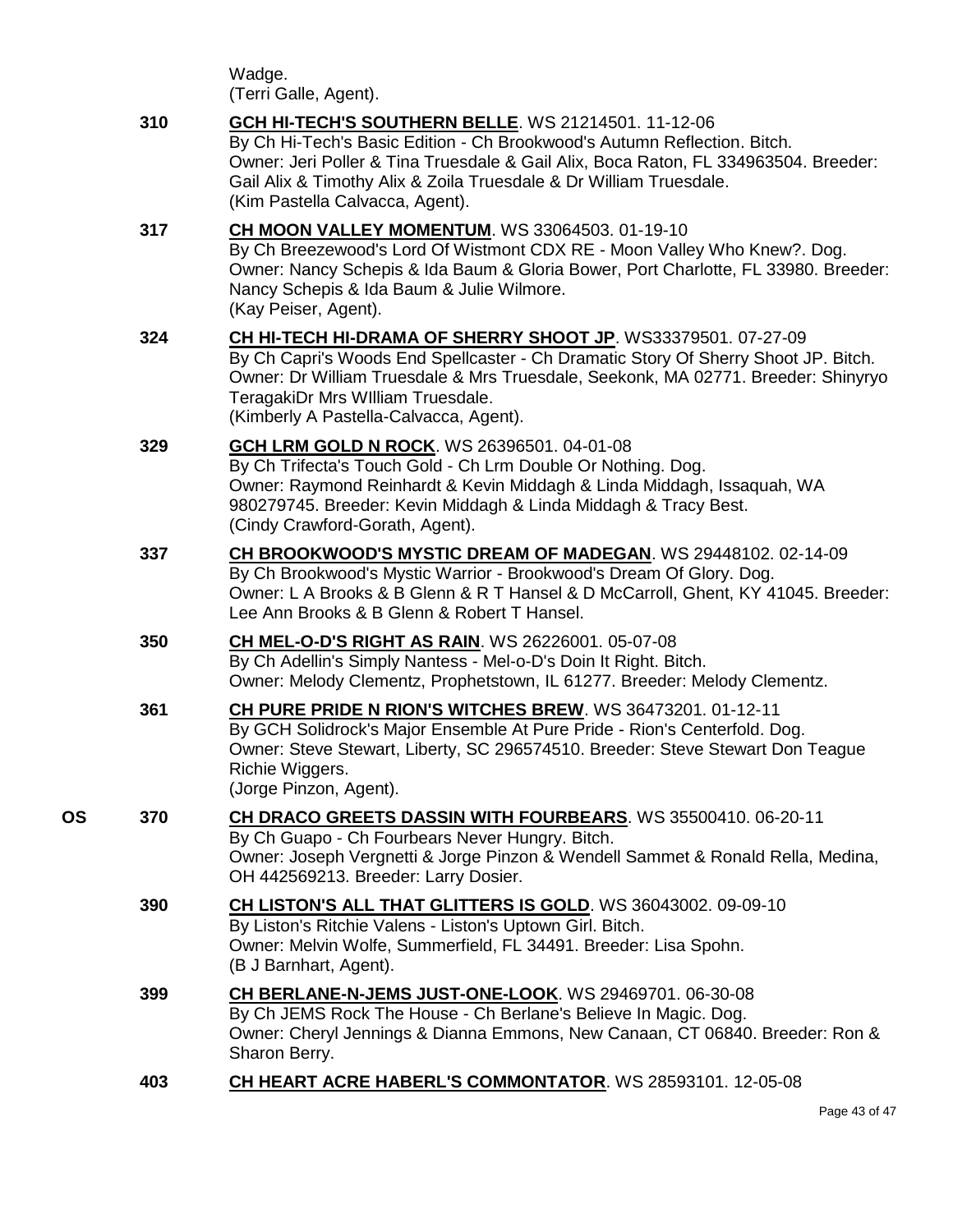By Ch Haberl's Heart Acre Bluesman CD RA - Haberl's Florida Edition. Dog. Owner: Dr & Mrs James Kilman & J Haberl & M J Alencewicz, Grove City, OH 43123. Breeder: Jo Ann Haberl & M Dominguez & B J Barnhart & M J Alencewicz. (Kay L Palade-Peiser, Agent).

- **418 [CH ARRIBA TALISMAN OUTRAGEOUS](http://www.infodog.com/files/bdogrsl1.prg;makc=WS%2028431604;mdog=Ch_Arriba_Talisman_Outrageous;wins=all)**. WS 28431604. 10-15-08 By Ch Arriba Talisman Satisfaction - One For The Money At Wits End. Bitch. Owner: Theodore Fickes DVM & Virginia Shames, Springfield, VA 221503024. Breeder: C Haywood & T Fickes & V Shames.
- **421 [CH HABERL'S STAYING ALIVE FOREVER MINE](http://www.infodog.com/files/bdogrsl1.prg;makc=WS%2023956905;mdog=Ch_Haberl_s_Staying_Alive_Forever_Mine;wins=all)**. WS 23956905. 11-19-07 By Ch Rosewood's Custom Made - Ch Haberl's Forever Young CD RE. Dog. Owner: Charles Woodworth, Oviedo, FL 327658172. Breeder: Joann Haberl & Mary Jane Alencewicz.

## **427 [CH DRACO'S BONFIRE](http://www.infodog.com/files/bdogrsl1.prg;makc=WS%2033251501;mdog=Ch_Draco_s_Bonfire;wins=all)**. WS 33251501. 07-27-09 By Draco N Asuncion's Think Of Me - Dragona Aphrika. Dog. Owner: Jorge Pinzon, Columbus, NC 287223439. Breeder: Michael Todd & Jorge Pinzon.

## **428 [CH DRACO'S NICOLE](http://www.infodog.com/files/bdogrsl1.prg;makc=WS%2031207804;mdog=Ch_Draco_s_Nicole;wins=all)**. WS 31207804. 04-17-09 By Ch PRO's Original 501 Blues - Draco's Saphira. Bitch. Owner: Stanton Lee & Luna Jose Luis & Pinzon Jorge, Columbus, NC 287223439. Breeder: Jorge Pinzon.

# **431 [DRACO'S SEQUOIA](http://www.infodog.com/files/bdogrsl1.prg;makc=WS%2031207801;mdog=Draco_s_Sequoia;wins=all)**. WS 31207801. 04-17-09

By Ch Pro's Original 501 Blues - Draco's Saphira. Dog. Owner: Fernanda Ibarguen & Lee Stanton & Jorge Pinzon, Columbus, NC 287223439. Breeder: Jorge Pinzon.

# **433 [GCH SCHMIDT'S-GC MOOSE A MOOSE](http://www.infodog.com/files/bdogrsl1.prg;makc=WS%2029070301;mdog=GCH_Schmidt_s-GC_Moose_A_Moose;wins=all)**. WS 29070301. 12-31-08 By GCH Raineylane-Studio DaVinci - Schmidt's Mystic Run At Heart Acre. Dog. Owner: Tammy Davison & Juli Schmidt & Cindy Yaeger, Freeland, MI 486238855. Breeder: Juli Schmidt & Cindy Yaeger.

#### **444 [CH MARBURL'S ARTEMIS](http://www.infodog.com/files/bdogrsl1.prg;makc=WS%2036580501;mdog=Ch_Marburl_s_Artemis;wins=all)**. WS 36580501. 11-08-10 By Ch Illyrian's Trilogy - Ch Marburl's Mykonos. Bitch. Owner: Mary Frances Burleson & Shelli McGregor, Sachse, TX 750483931. Breeder: Owner. (Lori McClain, Agent).

## **445 [CH MARBURL'S CHISUM](http://www.infodog.com/files/bdogrsl1.prg;makc=WS%2028875901;mdog=Ch_Marburl_s_Chisum;wins=all)**. WS 28875901. 09-03-08 By Ch Marburl's Hidalgo - Ch Duba-Dae's Shining Star. Dog. Owner: Mary Frances Burleson, Sachse, TX 750483931. Breeder: Mary Frances Burleson & Lynn Jansson. (Lori McClain, Agent).

# **458 [CH NANTESS SHAME ON THE MOON](http://www.infodog.com/files/bdogrsl1.prg;makc=WS%2034082601;mdog=Ch_Nantess_Shame_On_The_Moon;wins=all)**. WS 34082601. 04-15-10 By Ch Capri's Woods End Spellcaster - Ch Nantess Get R Done Of Adellins. Bitch. Owner: Nancy & Tessie Savage, Table Grove, IL 61482. Breeder: Nancy & Tessie Savage.

- **461 [CH NANTESS JUST TRY IT](http://www.infodog.com/files/bdogrsl1.prg;makc=WS%2030506701;mdog=Ch_Nantess_Just_Try_It;wins=all)**. WS 30506701. 06-02-09 By Ch Draymia Moon Valley Impact - Ch Sarkels Set-Em Up At Nantess. Dog. Owner: Nancy & Tessie Savage, Table Grove, IL 61482. Breeder: Nancy & Tessie Savage.
- **480 [CH MCCOY'S GIVE MY REGARDS TO BROADWAY](http://www.infodog.com/files/bdogrsl1.prg;makc=WS%2027731303;mdog=Ch_McCoy_s_Give_My_Regards_To_Broadway;wins=all)**. WS 27731303. 08-12-08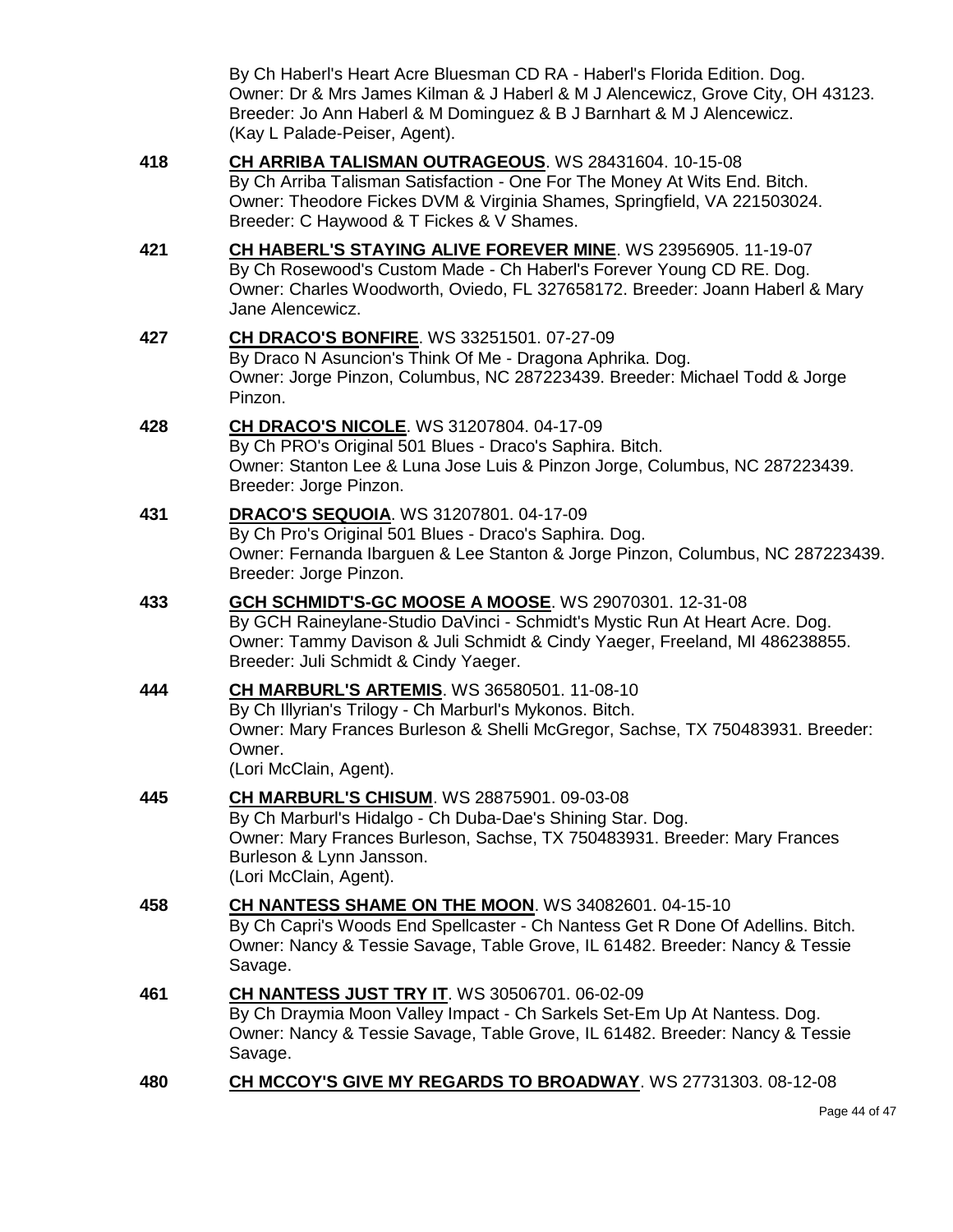|     |     | By Ch McCoy's Hide Your Hearts - McCoy's Farther Along. Bitch.<br>Owner: Denise & Chip Williams, New Hope, PA 189389725. Breeder: Larry McCoy.                                                                                                                                                            |
|-----|-----|-----------------------------------------------------------------------------------------------------------------------------------------------------------------------------------------------------------------------------------------------------------------------------------------------------------|
|     | 484 | <b>CH LONETREE'S PHOENIX RISING FOR BELMAR N' R AND G. WS 35303304. 10-</b>                                                                                                                                                                                                                               |
|     |     | $03-10$<br>By Ch R And G's Lonestar Cowboy - Lonetree's Little Bit O' Grace. Bitch.<br>Owner: Robert B Patterson & Cynthia Patterson & Gayann Jones, Tempe, AZ<br>852833568. Breeder: Cheryl Hill.<br>(Aaron Rosas Lemus, Agent).                                                                         |
|     | 495 | CH BROOKWOOD'S PRELUDE TO A DREAM. WS 34419404. 06-02-10<br>By Ch Brookwood's Place Of Dreams - Ch Sapphire's Wild Pitch Of Burlwood. Dog.<br>Owner: Danny & Bethany Glenn & Lee Ann Brooks, Crittendon, KY 41030. Breeder:<br>Shelly Williams.                                                           |
| AOM | 496 | <b>GCH WINFALL I DREAM OF STYLE. WS 25654003. 05-28-07</b><br>By Ch Brookwood's Place Of Drama - Winfall I've Got Style. Bitch.<br>Owner: C & K Robbins & G & B Adkins & T Porter & L Stanton & J Pinson,<br>Flowermound, TX 750284244. Breeder: Tina Porter & Lee Stanton.<br>(Michael Shepherd, Agent). |
|     | 497 | <b>CH IVYLANE RUFFIANL NORTHWESTERN.</b> WS 34178002. 05-15-10<br>By Ch Cantermar's Port Au Prince - Sergio's High Tailin To Texas. Dog.<br>Owner: Ricky & Vanessa Lide & Tina Starr & Ike Liotto, Mexia, TX 76667. Breeder: M<br>& L Sergio & T Starr & L Nichols.                                       |
|     | 511 | CH CARILLON'S NUMBER ONE DRAFT PICK. WS 26345304. 06-02-08<br>By Ch Capri's Woods End Spellcaster - Ch Carillon Ellie's Grand Finale. Dog.<br>Owner: Ann B Anderson & Steven G Anderson, Atlanta, GA 30327. Breeder: Cindy<br>Suarez.<br>(Rick Justice, Agent).                                           |
|     | 521 | <b>BRAVO'N CANDY KISSES DANCING WITH CINERGY.</b> WS 28935802. 12-15-08<br>By Ch Avalon's Excalibur Of Turo - Ch Bravo's Irresistible. Dog.<br>Owner: Terri Houston & Cindy Knox, Grapeview, WA 98546. Breeder: Susan Finley.<br>(Michelle Yeadon, Agent).                                                |
|     |     | <b>BOXERS. Stud Dog.</b>                                                                                                                                                                                                                                                                                  |
|     | 15  | CH SILVERLANE'S EXCALIBUR. WS 34532601. 02-11-10<br>By Ch Berlane's Causin An Uproar - Ch Sprucelane's Abby Roade.<br>Owner: Larry McCoy & Lyle Pearce, Robinson, IL 624542011. Breeder: Lyle Pearce.<br>(Sherry Canciamille, Agent).                                                                     |
| 2   | 47  | CH KIMKAR'S HI-TECH TRAVELER. WR 00517401. 12-04-00<br>By Ch Hi-Tech's Johnny J Of Boxerton - Ch Kimkar's Streetcar Nm'd Desire.<br>Owner: Carol Korpal & Rick & Carol Cloud, Chicago, IL 60614. Breeder: Carol Korpal.                                                                                   |
|     | 81  | CH FIRESTAR'S INDIAN OUTLAW. WS 16031304. 11-26-05<br>By Ch Turo's Overture - Ch Firestar's Indian Summer CD RN.<br>Owner: Diane E Boyle & Sandra J Johnson & Christa Cook, Chicago, IL 606303520.<br>Breeder: Owners.                                                                                    |
| Α   | 169 | CH PHEASANT HOLLOWS MACHO CAMACHO. WS 08308501. 03-22-04<br>By Ch Jacquets Super Nova - Pheasant Hollows Kiowa.<br>Owner: AI & Kerry Jones & Frances Jones, Wallkill, NY 12589. Breeder: Kerry Jones.                                                                                                     |
| 1   | 171 | CH PHEASANT HOLLOW'S KRYPTONITE. WS 27077001. 05-19-08                                                                                                                                                                                                                                                    |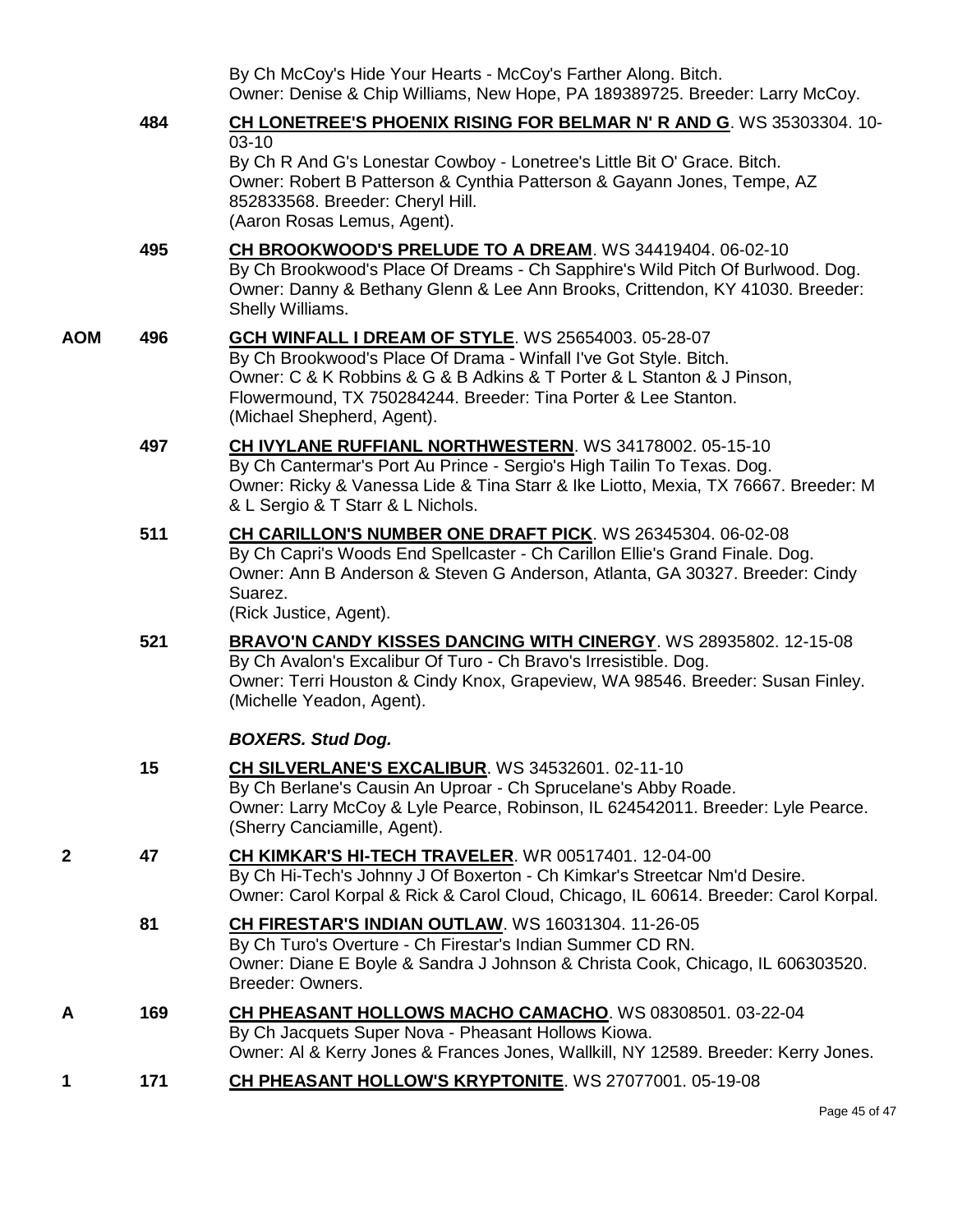|   |     | By Ch Pheasant Hollow's A Sure Bet - Pheasant Hollow's Josette.<br>Owner: Kerry Jones, Wallkill, NY 12589. Breeder: Kerry Jones.                                                                                                                                                  |
|---|-----|-----------------------------------------------------------------------------------------------------------------------------------------------------------------------------------------------------------------------------------------------------------------------------------|
|   | 173 | CH PHEASANT' HOLLOWS ALL TIME HIGH. WS 29831401. 01-31-09<br>By Ch Jacquet's Beau - Pheasant Hollws Lady Scarlett.<br>Owner: Kerry Jones & Allison Jones & Daniel Jones, Wallkill, NY 12589. Breeder:<br>Kerry Jones & Allison Jones.                                             |
|   | 179 | GCH RAKLYNS THE BRONX MVP AT THIRD. WS 18268303. 06-12-06<br>By Ch KG Halcyon Fire King - Ch Raklyns Showin' Off.<br>Owner: Debbie & Erin Struff & Karen & Pat Quagliana, Oakland, NJ 07436. Breeder:<br>Debbie & Erin Struff & Karen & Pat Quagliana.<br>(Debbie Struff, Agent). |
|   | 197 | CH GARNSEY'S SAVOY SICILIAN SPELLBINDER. WS 23537403. 08-12-07<br>By Ch Haberl's Heartacre's U Got It RN - Garnsey's Fashionista.<br>Owner: Wendy Mayhall, Dunnellon, FL 344332860. Breeder: Clayton G Haviland IV.                                                               |
|   | 249 | <b>CH KG HALCYON FIRE KING. WS 13812501. 07-15-04</b><br>By Ch High Rivers Taylormade Of Backwoods - Halcyon Unchained Melody.<br>Owner: Kristi Wagg, Oakwood ON, CN K0M 2M0. Breeder: Kristi Wagg & Susan<br>VonRothkirch.<br>(Debbie Struff, Agent).                            |
| Α | 257 | CINNRHEE HIRIVEROLER HEARTACRE. WS 31574301. 11-20-08<br>By Kadenzas RiverBoat Gambler - CinnRhee HeartAcre Breeznalong.<br>Owner: H Small & M Ashman J & P Kilman, Harrow ON, CN N0R 1G0. Breeder: Patsy<br>Anne Sayers.                                                         |
| 4 | 315 | GCH DUBA-DAE'S WHO'S YOUR DADDY. WS 15645902. 10-06-05<br>By Ch Duba-Dae's Buster Brown - Ch Duba-Dae's Diamond Evolution.<br>Owner: Charles Vose & Wendy Bettis & Lynn Jansson, Riverside, CA 925086039.<br>Breeder: Lynn P Jansson.                                             |
|   | 347 | <b>CH KZ HEART'S TIDALWAVE.</b> WS 16458903. 02-02-06<br>By Ch Encore's Crimson Tide - Ch KZ Breho Cau's Cha Heart.<br>Owner: Greg & Ginger Price, Morgan City, LA 703812642. Breeder: Lynette Roland.<br>(Tina Starr, Agent).                                                    |
|   | 445 | CH MARBURL'S CHISUM. WS 28875901. 09-03-08<br>By Ch Marburl's Hidalgo - Ch Duba-Dae's Shining Star.<br>Owner: Mary Frances Burleson, Sachse, TX 750483931. Breeder: Mary Frances<br>Burleson & Lynn Jansson.<br>(Lori McClain, Agent).                                            |
|   |     | <b>BOXERS. Brood Bitch.</b>                                                                                                                                                                                                                                                       |
| 1 | 70  | <b>GCH DLG RAINBOW'S END. WS 21229801. 12-12-05</b><br>By Ch Cromo Soto - Ch JR's Galilea.<br>Owner: Brad & Michelle Rocca & Jack & Donna Galante, San Jose, CA 951204637.<br>Breeder: Victor Delagarza.<br>(Kimberly Steele, Agent).                                             |
|   | 98  | CH DC'S PRECIOUS GEM OF SHADIGEE. WS 14505101. 08-28-05<br>By Ch Summer's Blackjack Of Shadigee - Ch Primeau's Romancing The Rose.<br>Owner: Donna Schafer & Carl Schafer, Corfu, NY 140369792. Breeder: Donna Schafer<br>& Carl Schafer.                                         |